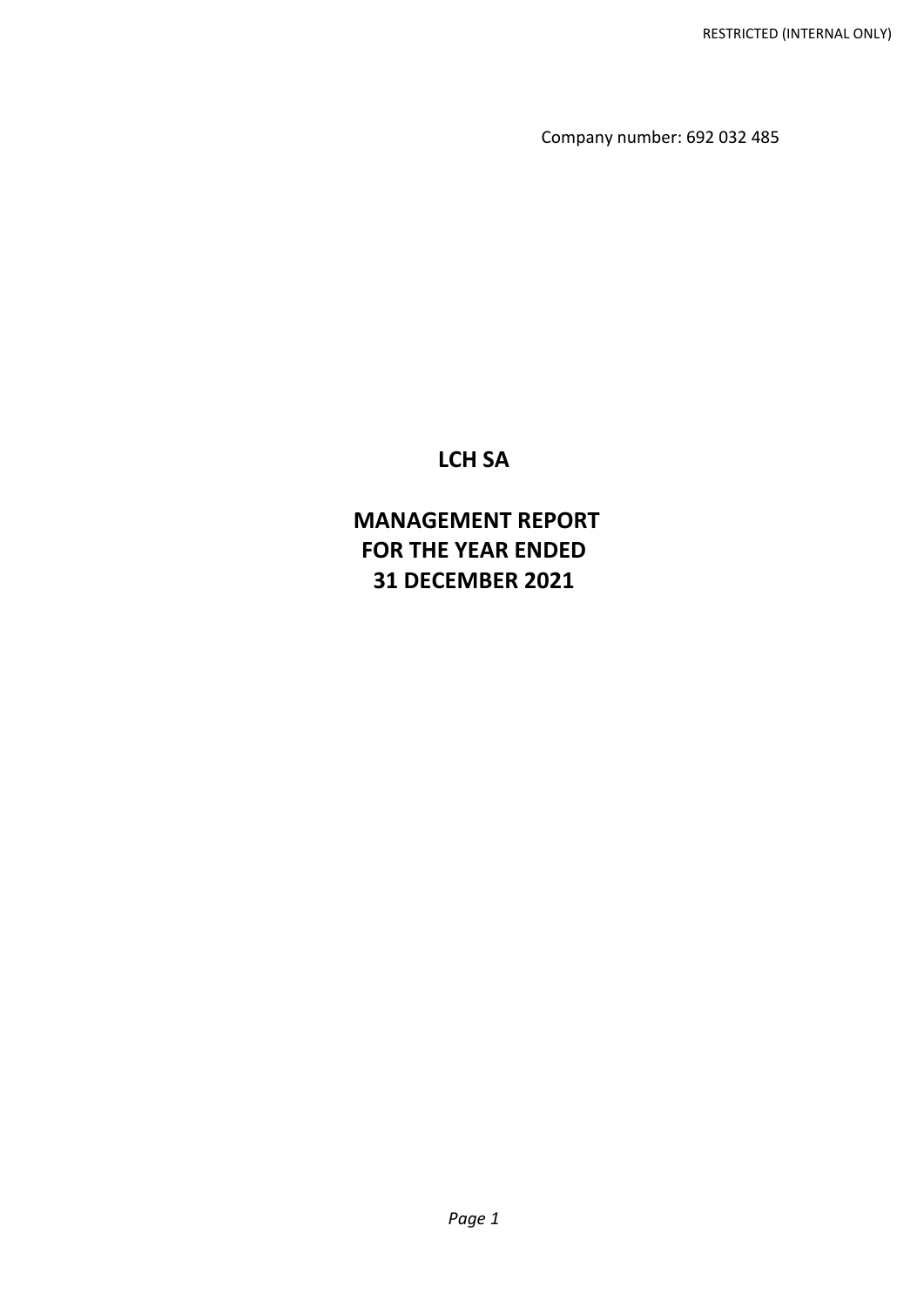# **Report on the corporate governance pursuant to articles L.225-37 and seq. of the French commercial code**

Pursuant to articles L.225-37 and seq of the French commercial code, LCH SA shall establish a report on the company's governance which mentions (i) the list of each director's directorships in other companies; (ii) the regulated agreements approved in accordance with article L.225-38 of the French commercial code and (iii) the delegations granted by the general meeting of shareholders to the Board of directors in respect of capital increase.

It shall be noted that the functions of Chief Executive Officer and President of the Board of directors are separate, in accordance with article L511-58 of the French Monetary and Financial code.

This information is set out in the following sections:

## **Board of Directors**

| <b>Type of Director</b> | <b>Name</b>             | Other Directorship at 31 December 2021                      |
|-------------------------|-------------------------|-------------------------------------------------------------|
| Chairman                | Claude Ehlinger         | <b>Bureau Veritas SA</b>                                    |
|                         |                         | <b>Stahl Parent BV</b>                                      |
|                         |                         | Stahl Lux 2 SA                                              |
|                         |                         | Stahl Group SA                                              |
|                         |                         | Wendel Luxembourg                                           |
|                         |                         | Oranje-Nassau Groep                                         |
|                         |                         | Wendel SE                                                   |
| Director                | Christophe Hémon        | Euroclear Holding SA/NV                                     |
| Director                | Daniel Maguire          | <b>LCH Group</b>                                            |
|                         |                         | <b>LCH Limited</b>                                          |
|                         |                         | <b>International Swaps and Derivatives Association</b>      |
|                         |                         | Non-Executive Chairman - Curve Global Limited               |
|                         |                         | Chairman - UnaVista Limited                                 |
|                         |                         | Non-Executive Director of London Stock Exchange LEI Limited |
| Director                | Dennis McLaughlin       | <b>LCH Limited</b>                                          |
|                         | (resigned 9 April 2021) | SwapAgent Ltd                                               |
| Director                | Eric Litvack            | International Swaps and Derivatives Association             |
|                         |                         | <b>Global Financial Markets Association</b>                 |
| Director                | Anthony Attia           | Euronext NV (resigned on 11 May 2021)                       |
|                         |                         | Euronext Paris SA (resigned on 11 May 2021)                 |
|                         |                         | <b>Euronext Dublin</b>                                      |
|                         |                         | LiquidShare SA                                              |
|                         |                         | Euroclear Holding SA/NV (resigned on 1 July 2021)           |
|                         |                         | Sicovam Holding SA                                          |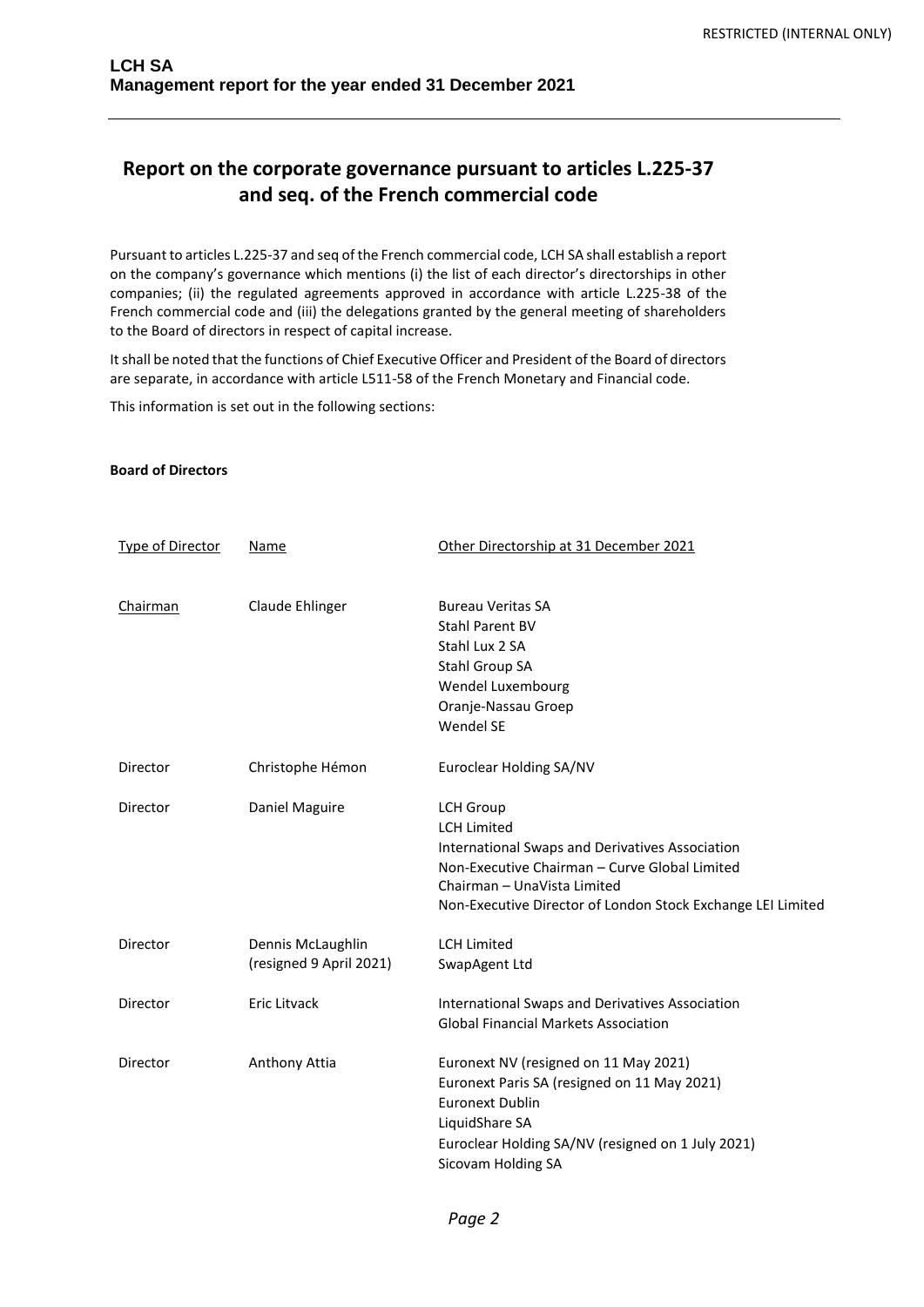Elite S.p.A (appointed on 12 May 2021) MTS S.p.A (from 12 May 2021 to 28 October 2021)

| Director | Marc Breillout                                              | Sucden Financial Ltd                                                                                                                                    |
|----------|-------------------------------------------------------------|---------------------------------------------------------------------------------------------------------------------------------------------------------|
| Director | Ronaldus (Ron) Berndsen                                     | <b>LCH Limited</b><br>Quantoz Payments BV (appointed 15 November 2021)                                                                                  |
| Director | Jeroen Krens                                                | International Swaps and Derivatives Association<br><b>OTCDeriv</b><br><b>OTCDerivnet</b>                                                                |
| Director | Diane Côté (resigned 21<br>February 2021)                   | London Stock Exchange Group<br>Société Générale                                                                                                         |
| Director | Jane Guyett                                                 | <b>LCH Limited</b><br>UK Government Investments Limited<br>Connect Plus (M25) PLC<br>Royal London Mutual Insurance Society (appointed 4 August<br>2021) |
| Director | Carole Machell                                              | Weatherby's Bank Limited<br>Distribution Finance Capital Limited<br>Sainsbury's Bank Plc                                                                |
| Director | <b>Brigitte Trafford</b><br>(appointed 19 February<br>2021) | London Stock Exchange Group<br><b>NewsGuard Technologies</b>                                                                                            |

There are five standing committees which assist the Company: the 'Audit Committee', the 'Risk Committee', the 'Technology, Security and Resilience Committee', the 'Remuneration Committee' and the 'Group Nomination Committee'. The terms of reference defining the functions, missions, powers and responsibilities of these Committees are approved by the Board of Directors.

Annual fees allocated by LCH SA to above Directors are as follows:

| Marc Breillout  | 85 000€   |
|-----------------|-----------|
| Claude Ehlinger | 175 000 € |
| Ron Berndsen    | 100 000 € |
| Jane Guyett     | 60 000 £  |
| Carole Machell  | 60 000 £  |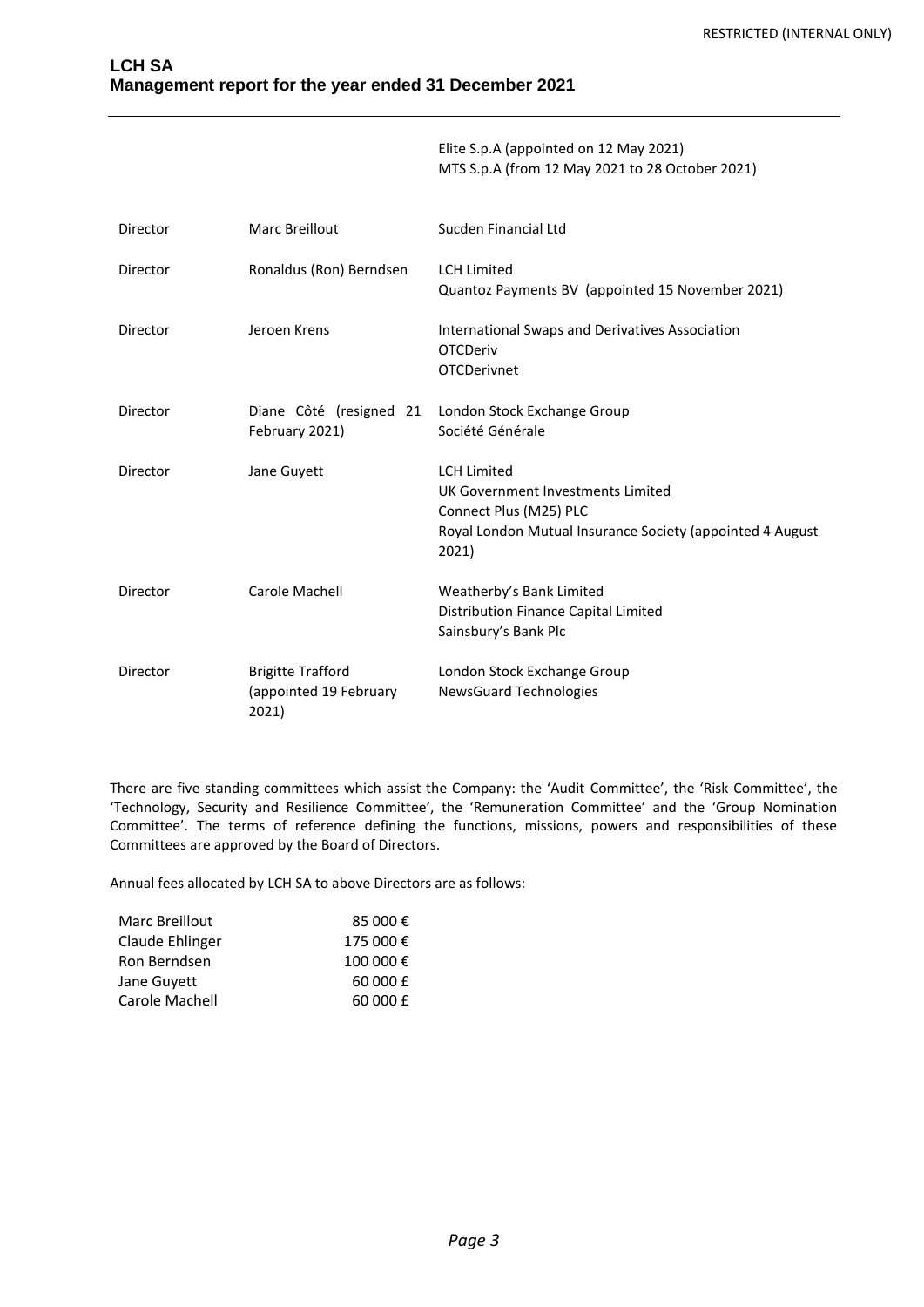## **Agreements regulated by Article L.225-38 of the French Code of Commerce**

In the framework of the implementation of the transfer pricing policy, the 'Framework Intragroup – Services Agreement' between LCH SA, LCH Group Limited and LCH Limited, approved by the Board of directors on 28 November 2006, is considered to be a regulated agreement falling within the scope of Article L.225-38 of the French Code of Commerce.

The agreement stipulates the legal and financial principles applicable to the provision of IT and other services by a company to either one of the Group's entities.

The Amendment of the CEO's employment agreement between LCH SA and its Chief Executive Officer, approved by the Board of directors on 8 October 2015 and by the General Meeting of shareholders on 9 March 2016, is considered to be a regulated agreement in the scope of article L-225-38 of the French Code of Commerce.

Pursuant to the terms of this amendment, the termination notice has been extended and a six months non compete and non solicitation clause has been added. The amendment was deemed in the best interest of the Company.

The 'Assignment and License Agreement' entered into on 30 November 2016 between LCH.Clearnet Luxembourg S.à.r.l. (liquidated on 31 October 2018), LCH Limited and LCH SA, approved by the Board of directors on 8 October 2015 and by the General Meeting of shareholders on 9 March 2016, is considered to be a regulated agreement falling within the scope of Article L.225-38 of the French Code of Commerce.

The purpose of this agreement was the transfer of assets of LCH.Clearnet Luxembourg S.à.r.l. between LCH SA and LCH Limited.

In addition, LCH SA was granted with a perpetual royalty free license to use the shared FICS software.

The 'Cash Clearing Agreement' entered into on 22 January 2013 between LCH Group Limited, Euronext Brussels S.A. / N.V, Euronext Amsterdam N.V, Euronext Paris S.A., Euronext Lisbon – Sociedade Gestorade de Mercados Regulamentados S.A, Liffe Administration and Management and LCH SA, approved by the General Meeting of shareholders on 23 March 2018 (following the entry of Euronext NV in LCH SA's capital as minority shareholder), is considered to be a regulated agreement falling within the scope of Article L.225-38 of the French Code of Commerce. This agreement is subject to four amendments, which were concluded respectively on 21 March 2014, 14 December 2016, 7 August 2017 and 3 January 2018.

Since Euronext took stakes in LCH SA equity, this agreement regulated by article L.225-38 of the French Code of Commerce, was approved by the shareholders' meeting on 23rd March 2018.

This agreement sets out the legal and governance framework governing the Clearing Services for cash equities transactions provided by LCH SA to Euronext.

In the framework of renewal of the Euronext Derivative Clearing Agreement, the 'Euronext Derivative Clearing Agreement and Share Exchange Term Sheet', entered into on 7 August 2017 between LCH Group Ltd, LCH SA, LSEG Plc and Euronext Paris SA, Euronext Brussels S.A./N.V., Euronext Amsterdam N.V., Euronext Lisbon - Sociedade Gestorade de Mercados Regulamentados S.A, approved by the Board of directors on 7 August 2017, is considered to be a regulated agreement falling within the scope of Article L.225-38 of the French Code of Commerce.

The purpose of the Term Sheet agreement is to set out legal and financial principles governing the renewal of the Clearing Services Agreement for derivatives transactions between LCH SA and Euronext, and to amend the Clearing Services Agreement for cash equities transactions between LCH SA and Euronext.

The 'Derivatives Clearing Agreement' entered into on 31 October 2017 between Euronext, LCH Group and LCH SA, and approved by the Board of directors on 30 October 2017, is considered to be a regulated agreement falling within the scope of Article L.225-38 of the French Code of Commerce.

This agreement sets out the new legal, financial and governance framework governing the Clearing Services Agreement for derivatives transactions between LCH SA and Euronext.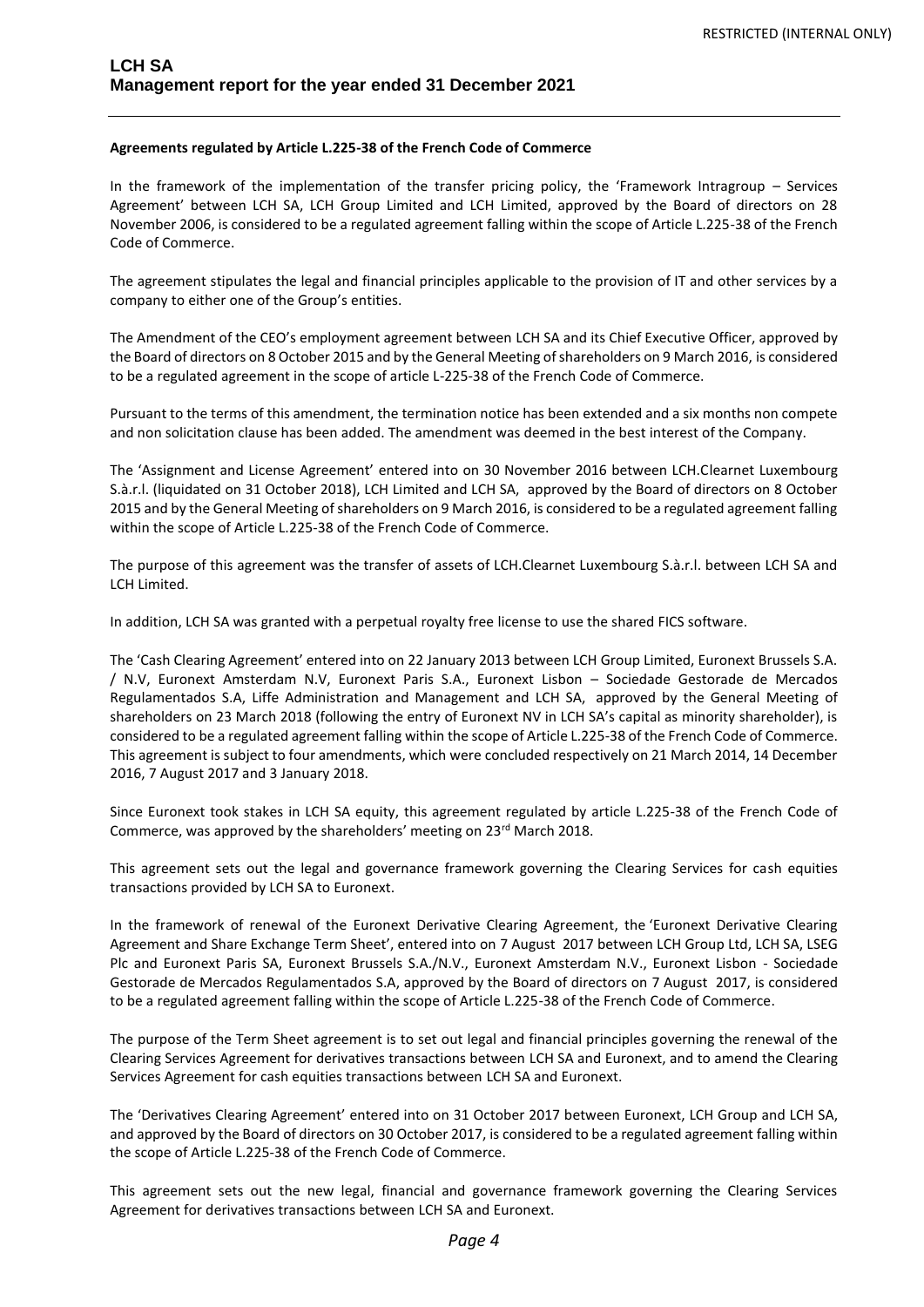The 'Shareholders' Agreement' entered into on 29 December 2017 between Euronext N.V., LSEG, LCH Group and LCH SA, and approved by the Board of directors on 29 December 2017, is considered to be a regulated agreement falling within the scope of Article L.225-38 of the French Code of Commerce.

This agreement governs the relations between shareholders of LCH SA and provides details over the rights granted to Euronext as minority shareholder of LCH SA.

The « Technology Services Agreement » entered into on 1 October 2019 between LCH SA and LCH Ltd.

This agreement establishes the legal and financial principles governing the provision of IT services, formerly governed by the Framework Intragroup Services Agreement, by an LSEG Group entity to LCH SA.

The "TULIP Framework Agreement" dated 13 May 2020 between LCH SA, LCH Group Ltd et Euronext Paris SA, Euronext Brussels S.A./N.V., Euronext Amsterdam N.V., Euronext Lisbon – Sociedade Gestorade de Mercados Regulamentos S.A., Euronext London Ltd and Irish Stock Exchange Plc.

This agreement establishes the legal and financial principles, notably the project cost coverage between the Parties, governing the implementation of certain common initiatives between Euronext and LCH SA as regard to the SA EquityClear business line for 2020-2021.

The "Settlement Assistance Services Agreement" dated 23 July 2020 between LCH SA and Euronext Paris SA.

This agreement establishes the legal and financial principles governing the provision of settlement assistance services for non-cleared transactions on warrants and certificates, by LCH SA to Euronext. This initiative is part of the TULIP Framework Agreement and the services include the netting of relevant transactions and the sending of settlement instructions to CSDs.

The « Amendment No1 to the Derivatives Clearing Agreement » dated 30 October 2020 between LCH SA, LCH Group Ltd, Euronext Paris SA, Euronext Brussels S.A./N.V., Euronext Amsterdam N.V., Euronext Lisbon – Sociedade Gestorade de Mercados Regulamentos S.A. and Oslo Bors ASA.

This amendment agreement modifies several provisions of the Derivatives Clearing Agreement dated 31 October 2017, relating notably to the determination of the revenue sharing and the onboarding of Oslo Bors ASA as a Party to the DCA (Euronext Market Undertaking) following the merger of Oslo Bors ASA in the Euronext Group and the migration of clearing activities for transactions traded on Oslo Bors Derivatives Market to LCH SA.

The « Amended and Restated Technology Services Agreement » entered into on 1 October 2019 between LCH SA and LSEG Business Services Ltd.

All existing related party agreements entered into or remaining in full force in 2020 were reviewed by the Board of Directors on 3 December 2020, in accordance with Article L225-40-1 of the French Commercial Code.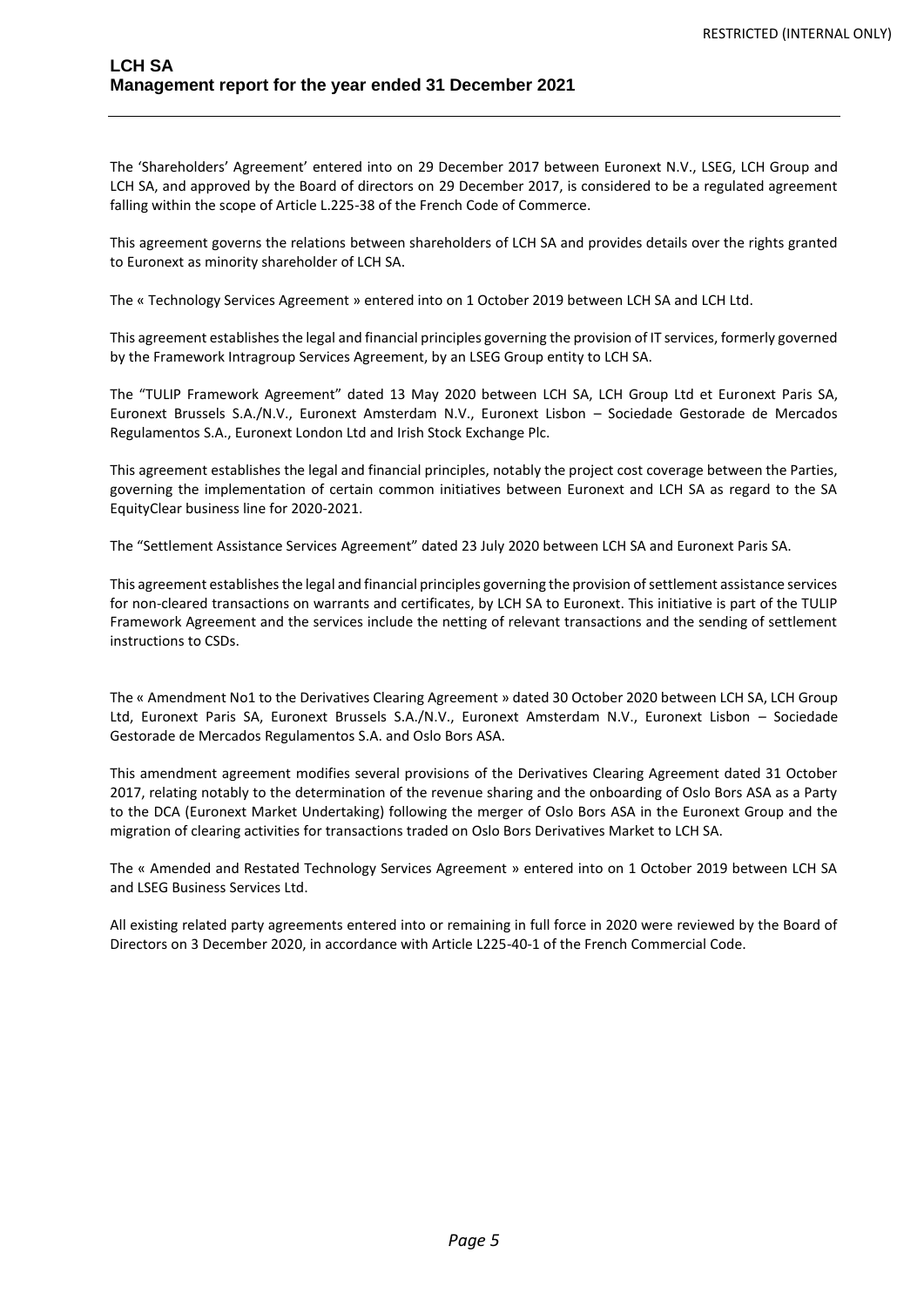## **Current agreement - Article L.225-39 of the French Code of Commerce**

The following agreements are considered to be current agreements falling within the scope of Article L.225-39 of the French Code of Commerce:

- I. Euronext Collateral Inventory Management Services Agreement dated 21 March 2017 with Euronext Paris SA (relating to dematerialisation of storage certificates in the framework of futures contracts on commodities);
- II. Agency Agreement with LCH Ltd dated 7 July 2017 (relating to the representation of LCH SA by LCH Ltd in London for the service of process);
- III. IT Infrastructure Order Form for 2017 entered into pursuant to the Technology Services Agreement ("TSA") between LCH SA and LSEG Business Services Limited ("BSL") on 6 June 2017, with a commencement date on 1 January 2017, and superseding Order Forms Day 1 (1 January 2016) and Day 2 (1 April 2016) ;
- IV. Project Order Form entered into pursuant to the TSA between LCH SA and BSL on 19 October 2017, with a commencement date on 13 July 2017, relating to the Triumph Project;
- V. Order Form between LCH SA and LCH Ltd entered into pursuant to the Framework Intragroup Services Agreement (for the period 1 January to 30 September 2019), signed in December 2019;
- VI. Order Form between LCH SA and LCH Ltd entered into pursuant to the Technology Services Agreement (for the period 1 October to 31 December 2019), signed in December 2019;
- VII. Order Form between LCH SA and BSL entered into pursuant to the TSA (for the periods 1 January to 30 September 2019 and 1 October to 31 December 2019), signed in December 2019;
- VIII. Order Form between LCH SA and BSL entered into pursuant to the GSA, relating to Oracle Financials, signed on 2<sup>nd</sup> January 2019;
- IX. Sublease Agreement dated 13 March 2020 between LCH SA and Beyond Ratings;
- X. Work Order Beyond Ratings Finance Services dated 10 December 2020 between LCH SA and Beyond Ratings, and linked to the Intra-Group General Services Framework Agreement dated 11 February 2010;
- XI. Work Order Local IT Support Services dated 10 December 2020 between LCH SA and Beyond Ratings, and linked to the Intra-Group ICT Services Framework Agreement dated 16 February 2010;
- XII. Amended And Restated Sublease and Services Agreement dated 13 November 2020 between LCH SA and MTS France SAS to repeal and replace the « Sublease Agreement » et « Services Agreement » dated 14 November 2014 ;
- XIII. Amendment Agreement N°1 to the Service Agreement relating to U.S. Market Data Monitoring, dated 02 December 2020 between LCH SA and LCH Ltd, and linked to the Framework Intra-Group Services Agreement ;
- XIV. Unavista Trade Repository Project Agreement dated 23 December 2020 between LCH SA and Unavista Tradecho B.V., and linked to the Master Services Agreement signed on 17 December 2013 between LCH SA et London Stock Exchange PLC.
- XV. Amended and Restated TSA between LCH SA and BSL signed on 31 May 2021;
- XVI. Order Form between LCH SA and LCH Ltd entered into pursuant to the Technology Services Agreement (for the period 1 January to 31 December 2021), signed on 31 May 2021;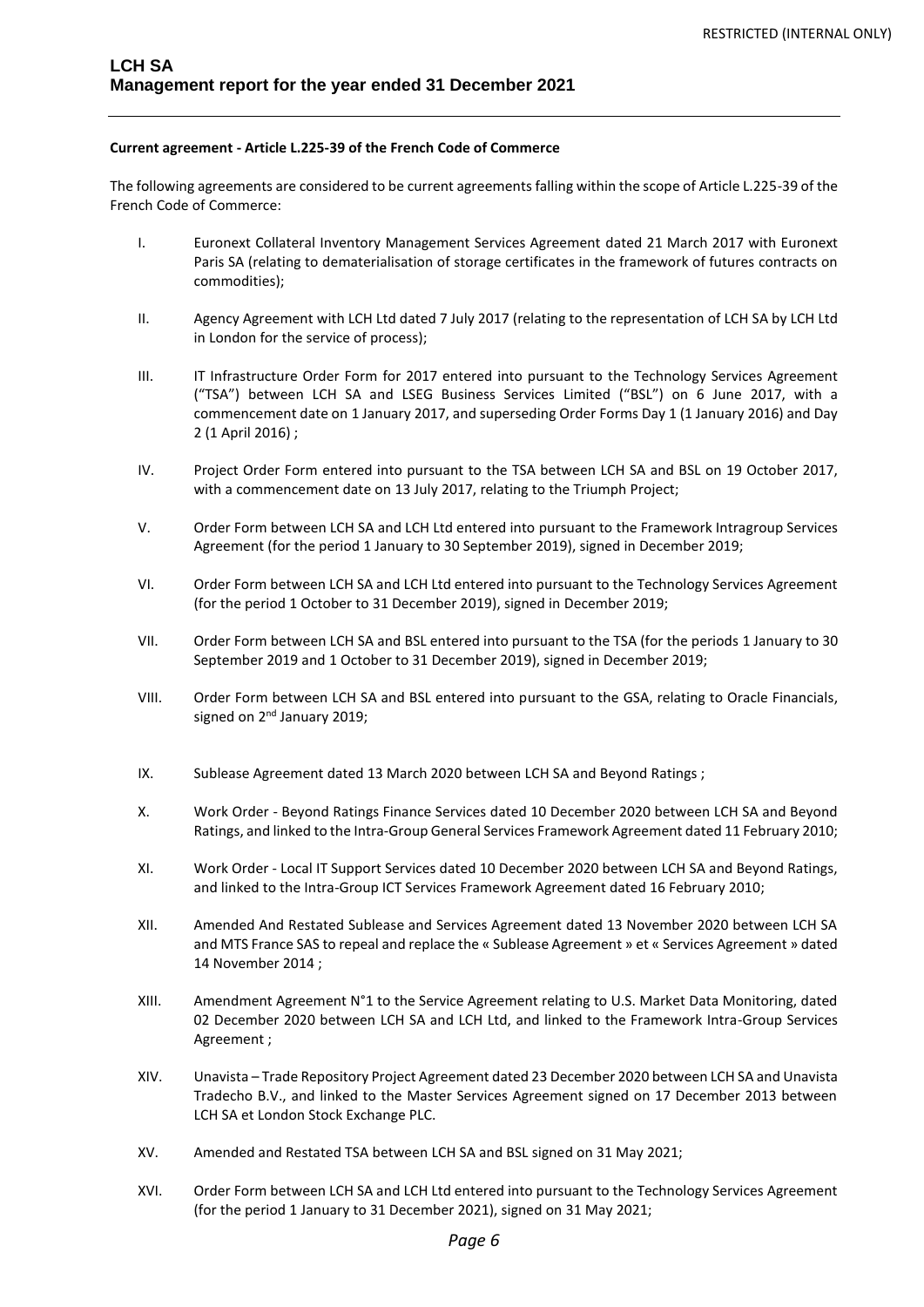- XVII. Order Form between LCH SA and BSL entered into pursuant to the Technology Services Agreement (for the period 1 January to 31 December 2021), signed on 21 June 2021;
- XVIII. Order Form between LCH SA and LCH Ltd entered into pursuant to the Technology Services Agreement dated 1<sup>st</sup> January 2021 (signed on 3<sup>rd</sup> November 2021) (CDSClear Time & Materials);
- XIX. Order Form between LCH SA and LCH Ltd entered into pursuant to the Technology Services Agreement dated 1<sup>st</sup> January 2019 (signed on 4<sup>th</sup> October 2021) (RepoClear MLM Time & Materials);
- XX. Order Form between LCH SA and LCH Ltd entered into pursuant to the Technology Services Agreement dated 1<sup>st</sup> July 2020 (signed on 3<sup>rd</sup> November 2021) (EquityClear MLM Time & Materials);

#### **Delegations granted by the general meeting of shareholders to the Board of directors in respect of capital increase**

There has not been any such delegation granted by the General meeting of shareholders to the Board of directors within LCH SA for the year-end 2021.

#### **Ultimate parent company and group companies**

In the third quarter 2017, Euronext entered into definitive agreements to swap its current 2.3% stake in LCH Group for an 11.1% stake in SA. The transactions have been finalised by the beginning of January 2018. SA is owned for 89.9%, by LCH.Clearnet Group Limited ("the Group)". The Group is majority (c.80% since the end of 2018) owned by the London Stock Exchange Group ("LSEG"), with the remainder being owned by users (i.e., clearing members) and other exchanges.

#### **Scope of the Company**

In addition to Paris, three entities compose the social scope of LCH SA: Amsterdam, Brussels (closed on 30 June 2020) and Porto. Amsterdam and Brussels are branches and Porto is a representative desk.

#### **Capital Management**

The Company's approach to capital management is to maintain a strong capital base that will support the development of the business, meet regulatory requirements at all times and maintain good credit ratings. This is managed with reference to external capital requirements, including a consideration of future impacts of LCH Capital plans are included within the Company's medium-term financial plan which is presented to the Board annually. The capital plans take into account current and future regulatory requirements and the development of the Company's business. The Company monitors capital resources in relation to its capital requirements.

LCH SA is considered a Qualifying Central Counterparty (QCCP) under the European Capital Requirements Regulations (CRR) as it has received authorisation under European Market Infrastructure Regulations (EMIR). The Company is registered as a Derivatives Clearing Organization (DCO) in the USA affording QCCP status for USA members.

LCH SA is regulated as a credit institution by the ACPR and as a CCP and an investment service provider by l'Autorité des marchés financiers (AMF) in Paris, France. It is subject to standard capital adequacy rules under EMIR and Basel III. It is also regulated by the CFTC as a DCO in the USA. The US Securities and Exchange Commission (SEC) has approved an application by LCH's CDSClear unit for registration as a clearing agency. The authorisation, granted on December 29, 2016, allows LCH to begin clearing single-name credit default swap (CDS) contracts for US clients.

LCH SA is subject to capital adequacy rules under EMIR. Since December 2013, it is also regulated by the CFTC's Subpart C rules.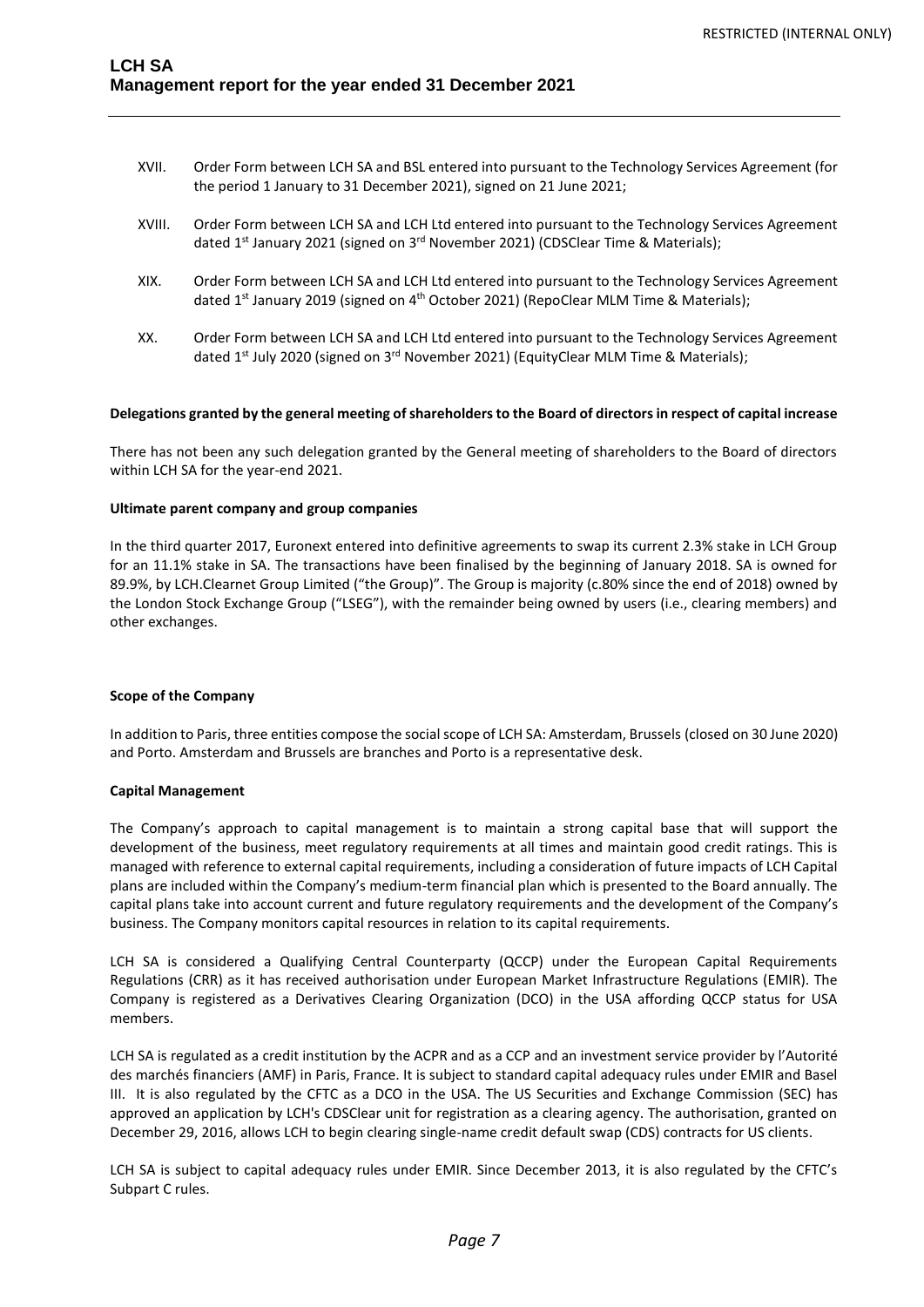• The Company has fully complied with its externally imposed capital requirements in the year.

In particular, it is required to ensure that its EMIR capital requirement is met by both its capital and audited reserves and adjusted liquid financial resources.

#### *Basel III*

In accordance with Basel III Pillar 1 framework, the Company is required to maintain ratio of capital to risk weighted assets that cannot fall under a threshold of 4.5% of core equity, 6% of Tier 1 capital, 2.5% of capital conservation buffer and 10.5% of total capital.

#### **Return on assets - Article R511-16-1 du Code monétaire et financier**

Pursuant to article 90 of CRD IV transposed by article R511-16-1 of Code monétaire et financier, return on assets of the Company as of 31 December 2021 is 0.017% (2020: 0.014%).

#### **Proposed appropriation of net profit**

LCH SA Board of Directors proposes to allocate the 2021 profit of € 113.1million as following:

| Allocation of 2021 earnings                                         | €'m  |
|---------------------------------------------------------------------|------|
| Allocation to Legal Reserves<br><b>Allocation of Other Reserves</b> |      |
| Allocation to Retained Earnings                                     | 53.1 |
| <b>Dividends</b>                                                    | 60.0 |
|                                                                     |      |
|                                                                     |      |

Dividend payments for the past three financial years were as follows:

- for 2018: €46 million corresponding to €6.20 per share
- for 2019: €71 million corresponding to €9.57 per share
- for 2020: €60 million corresponding to €8.09 per share

Distributable reserves are as follows:

| <b>Distributable reserves</b> | €'m   |
|-------------------------------|-------|
| Profit for the period         | 113.1 |
| Other reserves                | 32.6  |
| Profit carried forward        | 147.8 |
|                               | 293.5 |

Banque Centrale de Compensation SA (trading as LCH SA) acts as the clearing house for Listed Derivatives and Cash Equities traded in regulated markets in France, the Netherlands, Belgium and Portugal, for Fixed income products and Credit Default Swaps (CDS) traded either on regulated markets or trading platforms located in France, UK, Belgium, US and Italy.

LCH SA is part of the LCH Group, a leading multi-national clearing house. The Group provides services to mitigate counterparty risk across multiple asset classes for clearing members and their clients, operating through an open access model that clears for major exchanges and platforms as well as ranged over-the-counter (OTC) markets.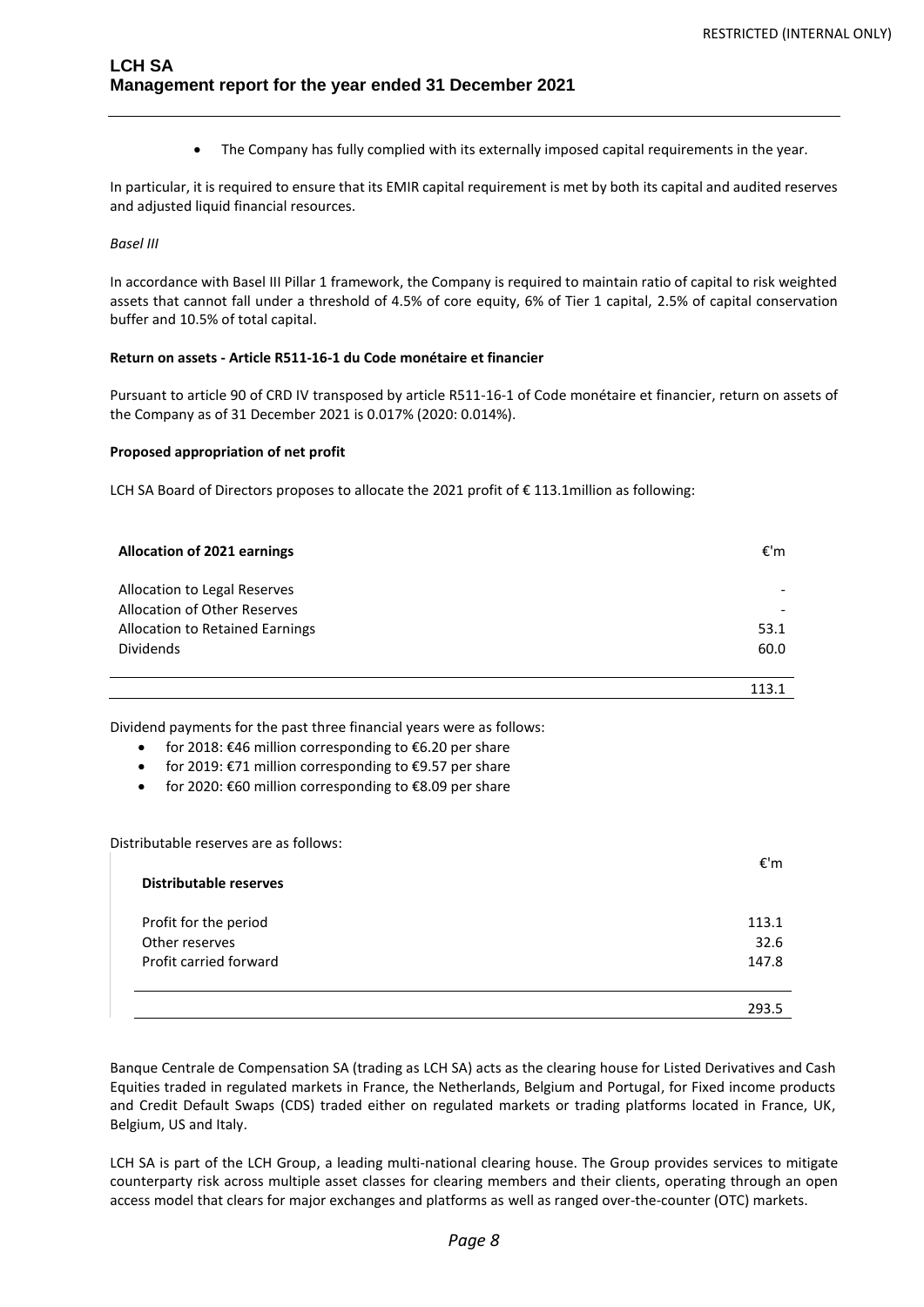As a CCP, LCH SA sits in the middle of a trade as the buyer to every seller and the seller to every buyer. If either party defaults on the trade, LCH SA owns the defaulter's risk and becomes accountable for its liabilities. During the life of a trade, or that of a portfolio of trades, the CCP processes all cash flows and marks the trade or book to market, calling variation and initial margin in relation to prevailing risk of the overall portfolio.

LCH earns its revenue in the OTC derivatives markets by charging members either an annual fee for all clearing or a lower annual fee with variable fee based on volume, additional fees are levied for new services such as compression. Clients pay a fee based on OTC volume cleared. In non-OTC markets all users pay a fee based on volumes cleared. Net treasury income is earnt on cash and securities held for margin and default funds.

## **Key performance indicators**

Financial and non-financial key performance indicators utilised by the directors to measure LCH SA's progress are as follows:

|                                                                  | 2021  | 2020  | Variation |
|------------------------------------------------------------------|-------|-------|-----------|
|                                                                  |       |       |           |
| <b>CDSClear</b>                                                  |       |       |           |
| <b>CDSClear members</b>                                          | 25    | 26    | -4%       |
| Notional cleared (€ billion) - single counted                    | 1141  | 1214  | -6%       |
|                                                                  |       |       |           |
| Fixed Income: notional cleared (€ trillion) - single counted     | 97.5  | 84.5  | 15%       |
| Listed Derivatives: contracts cleared (million) - single counted | 164.1 | 170.5 | -4%       |
| Cash Equities: trades cleared (million) - single counted         | 303.6 | 336.7 | $-10%$    |
| Average cash collateral ( $\epsilon$ billion)                    | 26    | 23    | 13%       |

## **Accounts payable**

As of 31 December 2021, amounts payable to suppliers totalled €19.3 million (2020: €18million) and were all due within two months. LCH SA settled the invoices with an average of one month. Non-resident suppliers were €5.4 million (2020: €3.3 million).

|                                                                                           | 1 to 30<br>days | 31 to 60<br>days | 61 to 90<br>days | Over 91<br>days | <b>Total</b> |
|-------------------------------------------------------------------------------------------|-----------------|------------------|------------------|-----------------|--------------|
| <b>Accounts payable</b>                                                                   |                 |                  |                  |                 |              |
| Invoice count                                                                             | 51              | 52               | 42               | 63              | 208          |
| Total amount of invoices (VAT included)<br>Percentage over total purchases (VAT included) | 0.1<br>0.0%     | 0.1<br>0.1%      | 0.0<br>0.0%      | 0.0<br>0.0%     | 0.2<br>0.2%  |

## **Accounts receivable**

As of 31 December 2021, amounts receivable from customers totalled €25.3 million (2020: €23.9 million) and were all due within one month. Of this, non-resident customers were €16.6 million (2020: €15.1 million).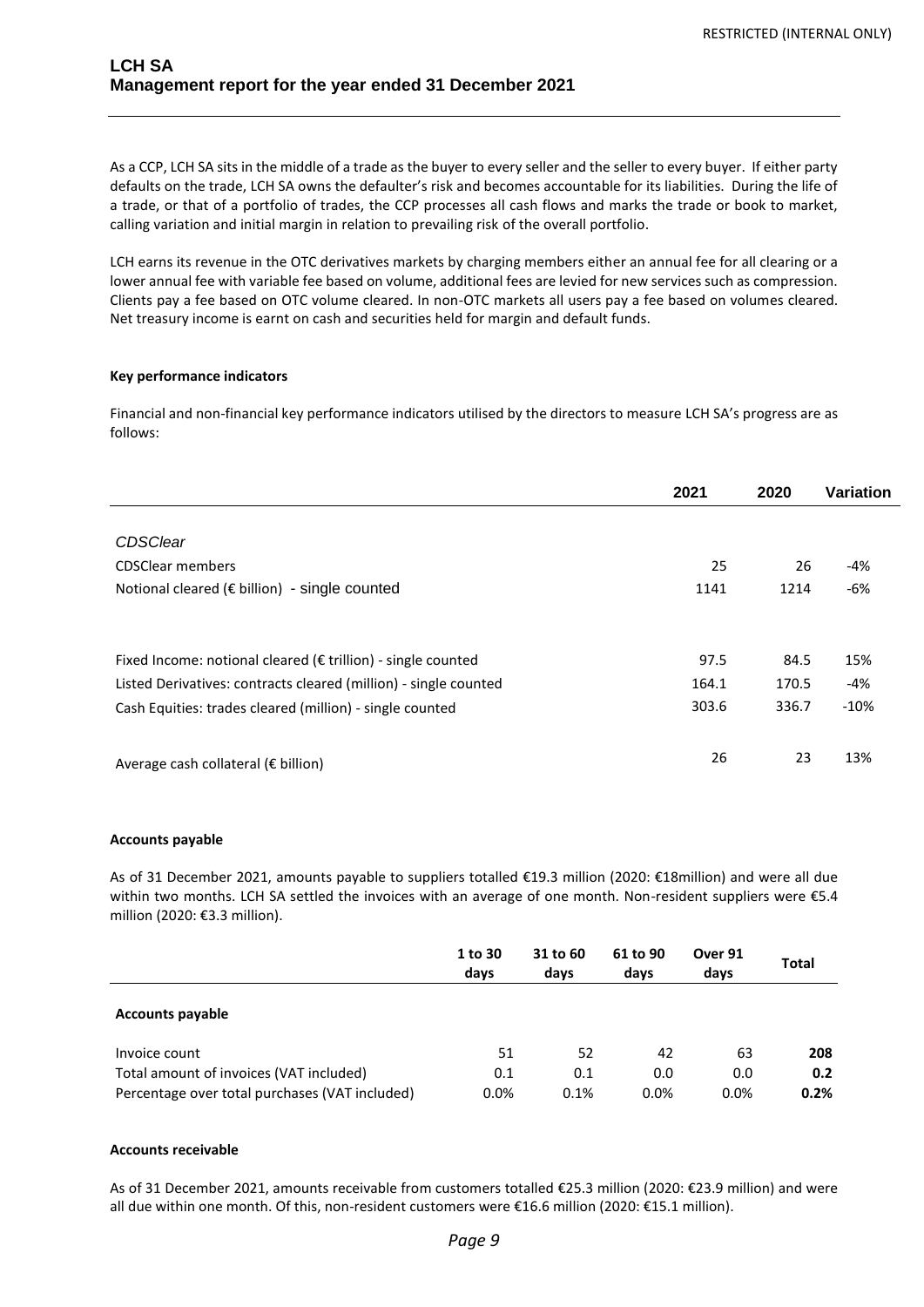|                                         | 1 to 30<br>days | 31 to 60<br>days | 61 to 90<br>days | Over 91<br>days | <b>Total</b> |
|-----------------------------------------|-----------------|------------------|------------------|-----------------|--------------|
| <b>Accounts receivable</b>              |                 |                  |                  |                 |              |
| Invoice count                           | 704             | 0                | 0                | 0               | 704          |
| Total amount of invoices (VAT included) | 19.7            | 0.1              | 0.1              | 0.4             | 20.3         |
| Percentage over billed operating income | 8.3%            | 0.1%             | 0.1%             | 0.1%            | 8.6%         |

#### **Other intangible assets**

Annual impairment testing is carried out on other intangible assets in relation to the acquisition of branches in Amsterdam, Brussels and Porto and the related cash generating units. The recoverable amount associated with these branches is determined based on value in use calculation.

#### **Key points for the year**

LCH SA broke new records in 2021 in terms of volume/revenue, mainly as a result of the high volatility observed in the markets.

#### CDSClear

CDSClear clears the widest range of credit default swaps (CDS), the advantages of which are linked to the existence of a single risk structure. Nearly 100 credit indices and 500 unique issuers, including CDS reference banks, are eligible for clearing, many of which are only available at CDSClear.

CDSClear is dual-licensed (under the European Markets Infrastructure Regulations (EMIR) in Europe, and in the U.S. by virtue of its registration as a derivatives clearing house with the Commodity Futures Trading Commission (CFTC) and as a clearing agency with the Securities and Exchange Commission (SEC)), which means it can offer its services to clients in both the U.S. and Europe.

The number of CDSClear members is 25 (2020: 26). The total notional amount cleared decreased by 6 percent to EUR 1,141 billion (2020: EUR 1,214 billion). Total clearing fee income for the year amounted to €17.4 million (2020: €17.7 million). This change reflects the decrease in the number of "general members unlimited" partially offset by the increase in "general introductory members" and "CIO members".

#### Fixed Income

LCH SA's clearing of repurchase agreements (repos) and cash bonds performed well at €97.5 bn in the past year (2020: €84.5 bn) in 11 European government bond markets (French, Spanish, Italian, Belgian, German, Portuguese, Finnish, Austrian, Dutch, Irish and Slovenian debt). Total clearing fee income for the year amounted to €104.4 million (2020: €80.5 million) and total margins increased beyond budget as a result of a high level of activity.

SA RepoClear's historically high volumes are of particular importance as we connect new € debt markets to LCH.SA, thereby multiplying potential clearing opportunities.

## Listed Derivatives and Cash Equities

LCH provides clearing services for listed derivatives to several platforms, including Euronext Derivatives Markets. Contracts cleared in 2021 decreased by 4% to 164.1 million (2020: 170.5 million). LCH SA started providing clearing services to Oslo Børs Derivatives Markets in December 2020. Clearing is offered on listed equity derivative contracts on particular stocks and Norwegian indices.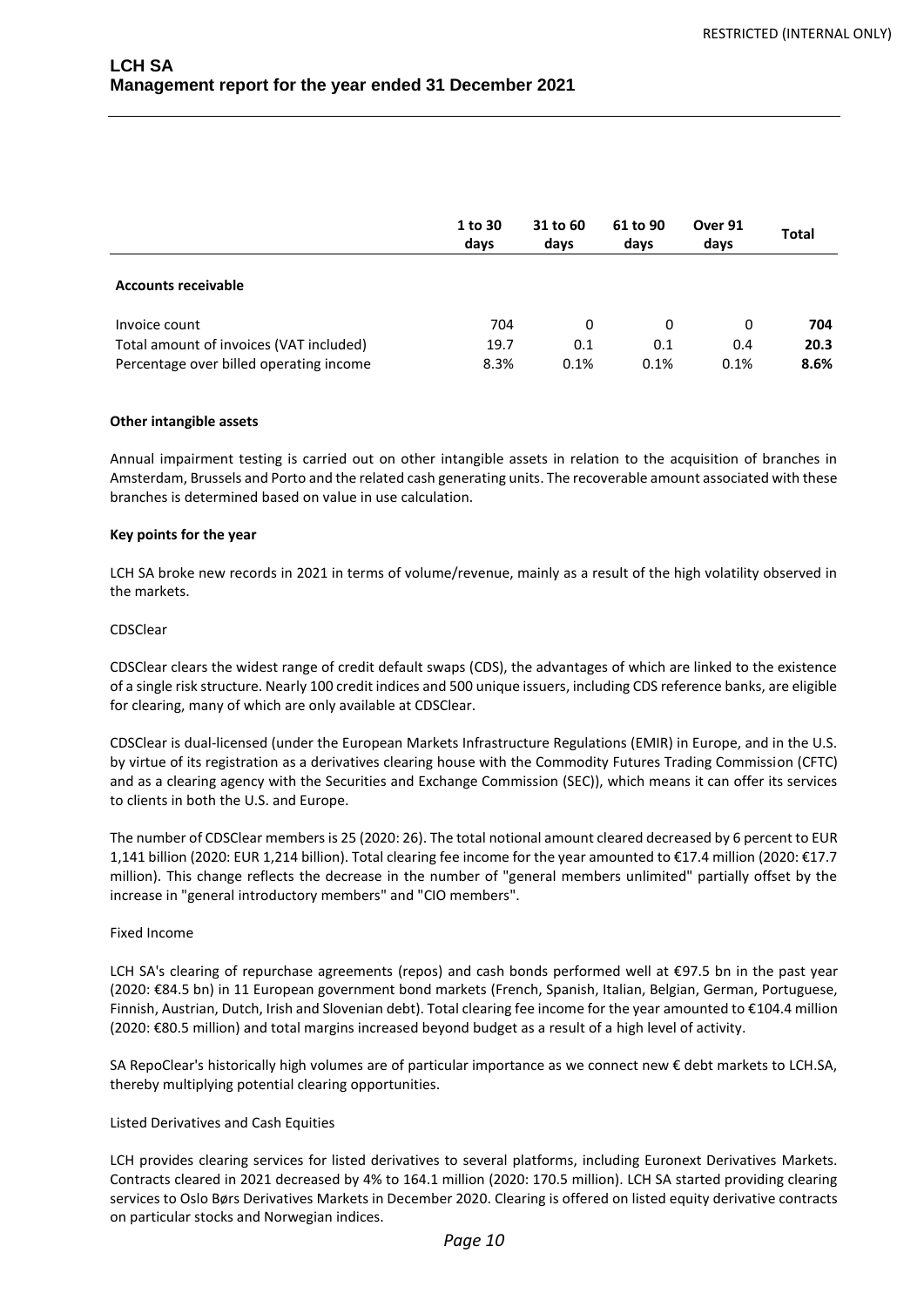In equity clearing services, LCH clears cash equities for several trading platforms including Euronext, Equiduct, Turquoise and Bourse du Luxembourg. The number of contracts cleared in 2021 decreased by 10% to 303.7 million (2020: 336.7 million).

Total clearing fee income in 2021 increased at €73 million (2020: €71.9 million).

#### Net treasury income

Net treasury income corresponds to interest earned on monetary assets deposited with LCH in respect of collateral deposits and default funds. Users of LCH deposit cash and receive an overnight rate less an agreed margin. The level of funds held is primarily related to cleared volumes and market volatility. This income is also determined by short term rates in the Euro money market.

LCH's total net cash income for 2021 increased to €75.6 million (2020: €65.6 million) as a result of increased collateral deposits.

#### Research and development activities

In 2021, the Company was not able to claim government assistance in the form of research tax credits (CIR) with respect to LCH SA.

#### *General operating expenses*

Operating expenses have increased by 7.8% to €98.3 million (2020: €91.2 million)

#### *Brexit*

The UK's exit from the EU left significant uncertainty concerning the political and regulatory environment, however LCH SA is allowed under the Bank of England Temporary Recognition Regime (TRR) to provide clearing services and activities in the UK for up to 3 years post 31 December 2020.

#### *COVID-19*

The ongoing impact of COVID-19 on the Company has been considered in the preparation of these financial statements. The directors have reviewed liquidity and profit and loss forecasts, regulatory capital, and critical accounting estimates and judgements for the Company. The directors have also considered sensitivities including any potential impairments as a result of changes in cashflow forecasts. At the reporting date, no material short-term impacts have crystallised and the Company remains confident about its long-term future performance but remains vigilant in monitoring day-to-day changes as the global situation evolves. Staff and customer safety remain the paramount concerns of the Company and it has adapted successfully to the new ways of working.

#### *Euronext announcement*

After closing the acquisition of Borsa Italiana, Euronext announced on 8 November 2021, the plan to internalise its clearing activity on Listed Derivatives and Cash Equities with an effective date of January 2024 at the earliest for Listed Derivatives. Termination of the Cash Equities' clearing service is subject to a 12-month notice period.

Potential consequences of contract termination have been assessed and presented to the Audit Committee. The objective was to quantify any potential impacts on our intangible assets and goodwill. Based on this analysis, no significant impact has been identified in 2021.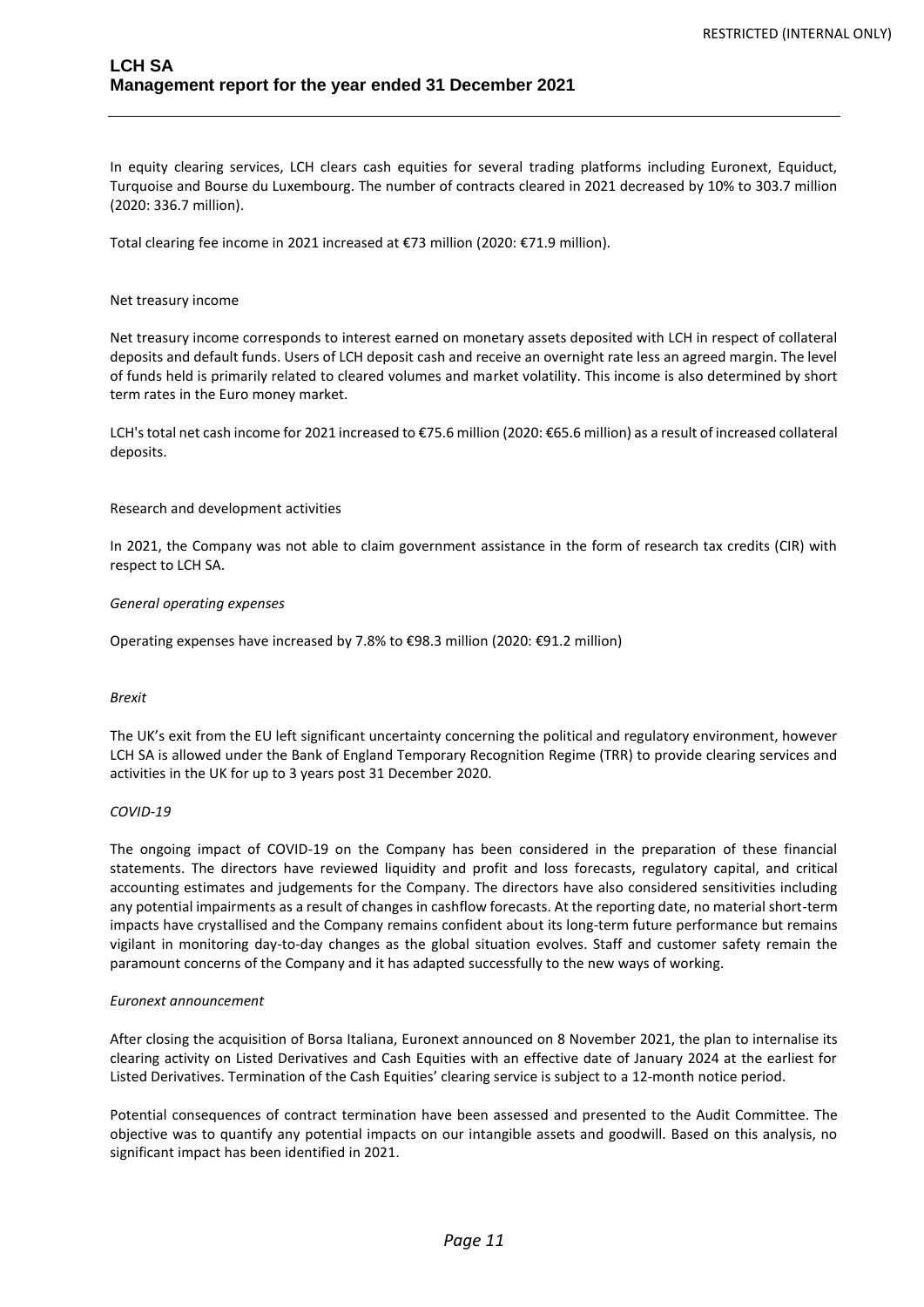## **Strategic objectives**

The Company's strategic objectives are:

- to provide robust risk management services to members and clients
- to deliver world class clearing services
- to partner with the markets we serve

The strategy for achieving these objectives is to maintain a sound risk management approach across all asset classes cleared and to work closely with market participants to develop and deliver new services.

#### **Research and Development activities**

In 2021, the Company does not qualify for Government assistance in the form of "crédit d'impôt recherche" (CIR) (a research and development tax credit).

#### **Significant events which occurred since the date of the financial statements**

None.

#### **Perspectives**

Business mature which will benefit from various initiatives across the different Business Lines. These secure level of margin and revenues recorded in 2021, in a context of strong environment as Brexit and aggressive competition in the Market.

LCH SA will engage strong investments in the coming years to support its client services and its independency.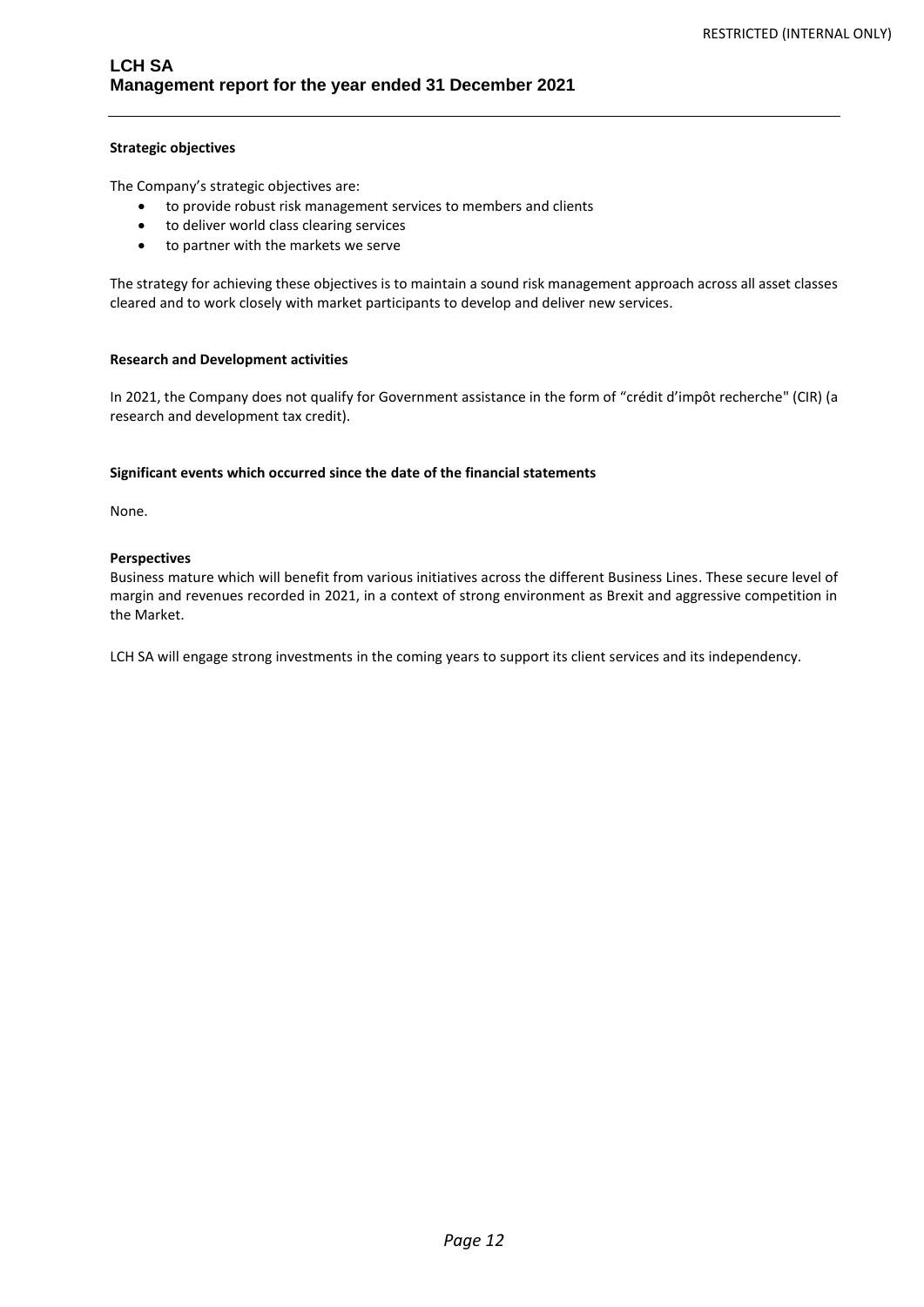# **Five year financial summary**

| Five year financial summary                        | 2017      | 2018      | 2019                     | 2020                     | 2021      |
|----------------------------------------------------|-----------|-----------|--------------------------|--------------------------|-----------|
|                                                    |           |           |                          |                          |           |
| Share capital at year end                          |           |           |                          |                          |           |
|                                                    |           |           |                          |                          |           |
| Share capital (in €'m)                             | 113.1     | 113.1     | 113.1                    | 113.1                    | 113.1     |
| Number of ordinary shares                          | 7,416,700 | 7,416,700 | 7,416,700                | 7,416,700                | 7,416,700 |
| Result of operations (in $\epsilon$ 'm)            |           |           |                          |                          |           |
| Clearing revenue                                   | 121.3     | 123.3     | 164.2                    | 191.1                    | 223.0     |
| Profit before tax, profit sharing, amortisation,   |           |           |                          |                          |           |
| provisions and impairment                          | 81.9      | 86.4      | 124.9                    | 145.2                    | 177.3     |
| Income tax                                         | 19.9      | 22.5      | 35.4                     | 40.3                     | 43.7      |
| Profit sharing for the year                        | 2.2       | 2.8       | 3.2                      | 4.1                      | 4.8       |
| Impairment                                         |           |           | $\overline{\phantom{a}}$ | $\overline{\phantom{a}}$ |           |
| Net income after tax, profit sharing, amortisation |           |           |                          |                          |           |
| and provisions                                     | 44.6      | 46.0      | 71.1                     | 88.0                     | 113.1     |
| Distributed earnings                               | 44.0      | 46.0      | 71.0                     | 60.0                     |           |
| Earnings per share (in $\epsilon$ )                |           |           |                          |                          |           |
|                                                    |           |           |                          |                          |           |
| Profit after tax, profit sharing, but before       |           |           |                          |                          |           |
| amortisation and provisions                        | 11.04     | 11.66     | 16.84                    | 19.58                    | 23.91     |
| Net income after tax, profit sharing, amortisation |           |           |                          |                          |           |
| and provisions                                     | 6.01      | 6.20      | 9.58                     | 11.86                    | 15.25     |
| Net dividend distributed per share                 | 5.93      | 6.20      | 9.57                     | 8.09                     |           |
| <b>Employee information</b>                        |           |           |                          |                          |           |
| Average headcount*                                 | 177       | 170       | 167                      | 179                      | 192       |
| Total payroll for the year (in $\epsilon$ 'm)      | 19.4      | 22.5      | 20.0                     | 22.8                     | 23.6      |

\*Average headcount for LCH SA Paris only.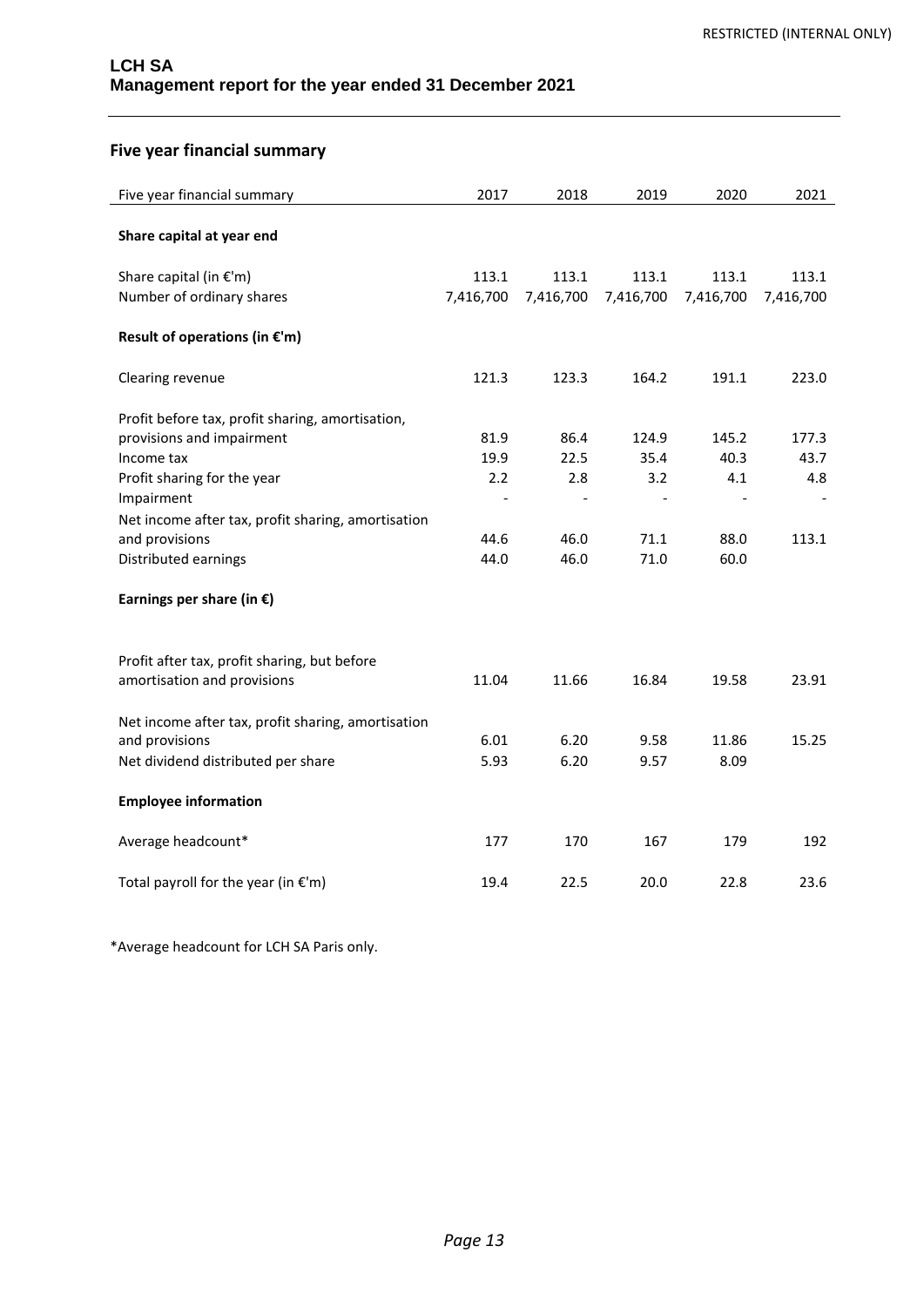## **Auditors**

Ernst & Young Audit, Tour First, 1 Place des Saisons, 92037 Paris La Défense BDO Paris, 43-47 avenue de la Grande Armée, 75116 Paris

## **Registered office**

18, rue du Quatre Septembre 75002 Paris Telephone: +33 (0) 1 70 37 65 00 Registered in France number 692 032 485

LCH SA is fully consolidated in the accounts of LCH Group Holdings Limited, the head office of which is located at Aldgate House, 33 Aldgate High Street, London. The Company's ultimate parent since 1 May 2013 is the London Stock Exchange Group plc.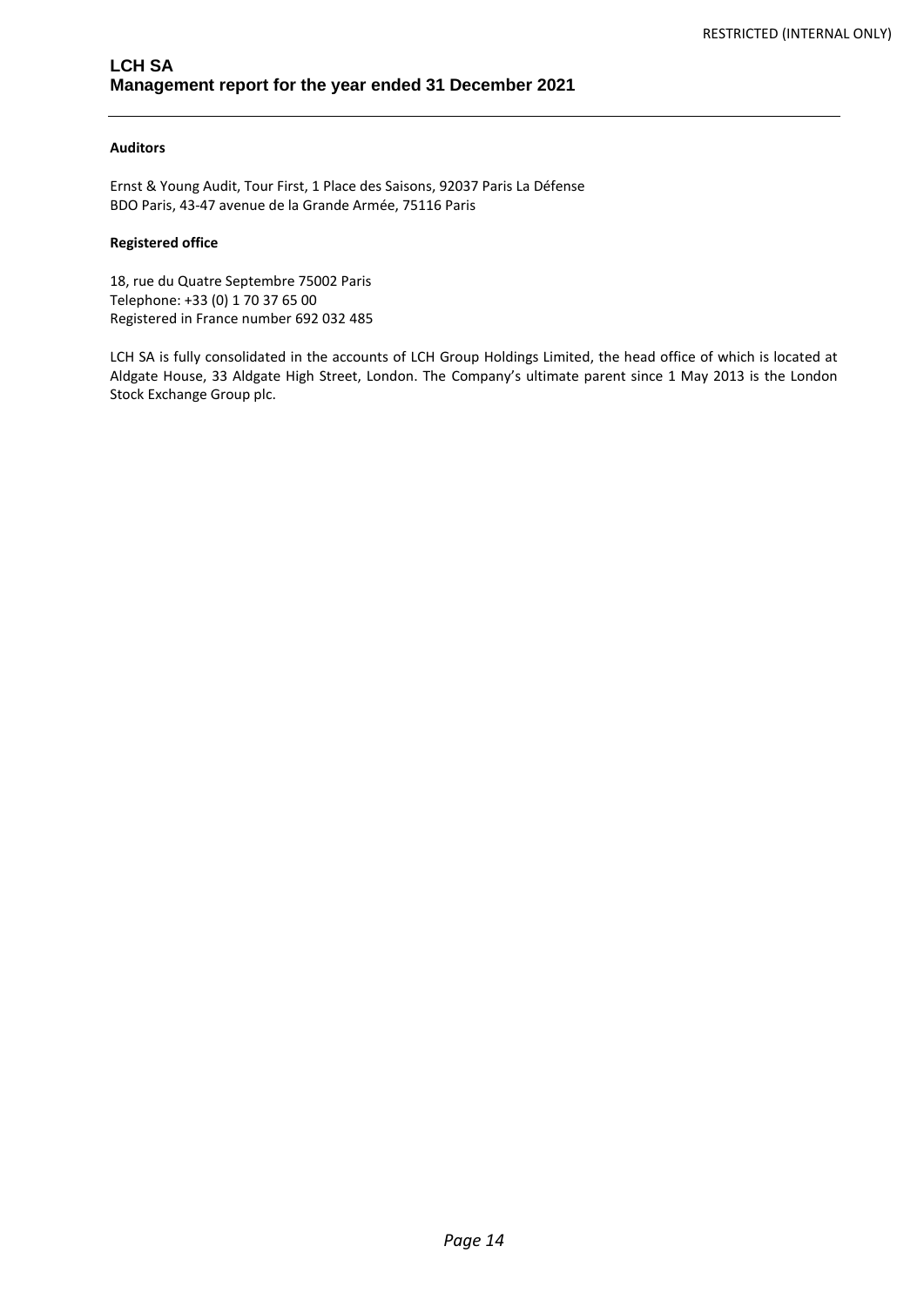Company number: 692 032 485

# **LCH SA**

# **FINANCIAL STATEMENTS FOR THE YEAR ENDED 31 DECEMBER 2021**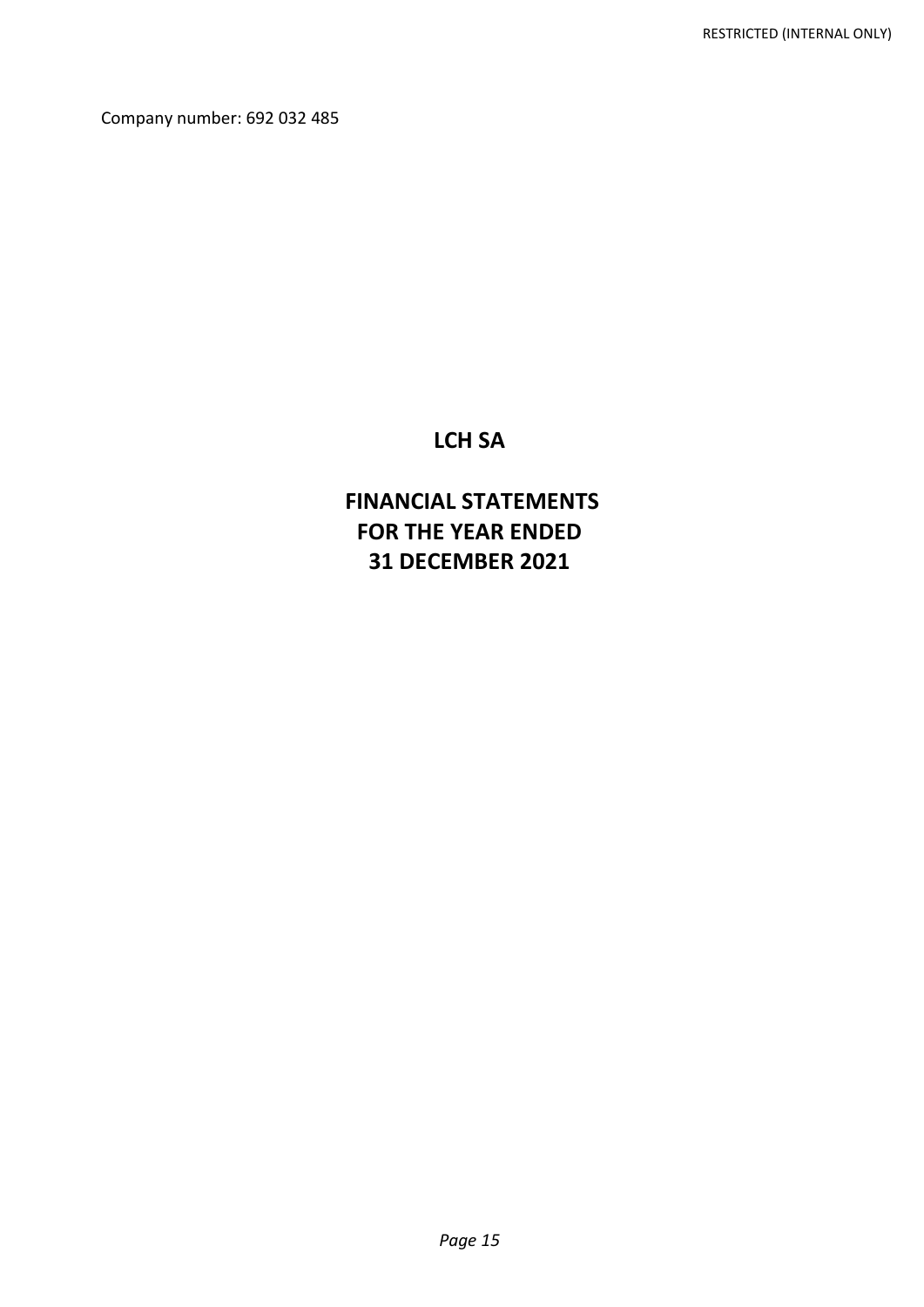## **Income statement**

|                                                    | Note           | 2021<br>€'m | 2020<br>€'m |
|----------------------------------------------------|----------------|-------------|-------------|
| Interest and related income                        | $\mathbf{1}$   | 224.3       | 196.8       |
| Interest and related expenses                      | $\mathbf{1}$   | (148.7)     | (131.1)     |
| Commissions received                               | 2              | 260.4       | 227.0       |
| Commissions paid                                   | $\overline{2}$ | (16.2)      | (14.2)      |
| Gains on investment portfolio                      | 3              | 3.2         | 1.5         |
| Losses on investment portfolio                     | 3              | (11.3)      | (10.2)      |
| Gains on Forex                                     | 4              |             |             |
| Losses on Forex                                    | 4              | (0.1)       | 0.0         |
| Other banking income                               | 5              |             |             |
| Other banking expense                              | 5              | (40.7)      | (37.5)      |
| <b>Net banking revenue</b>                         |                | 270.9       | 232.3       |
| General operating expenses                         | 6              | (98.3)      | (91.2)      |
| Depreciation, amortisation and provisions          | 9              | (14.2)      | (12.8)      |
| <b>Gross operating income</b>                      |                | 158.3       | 128.3       |
| Cost of risk                                       |                |             |             |
| <b>Operating income</b>                            |                | 158.3       | 128.3       |
| Gains/(losses) on fixed assets                     | 10             | (1.5)       | (0.0)       |
| Net operating profit before tax                    |                | 156.8       | 128.3       |
| Extraordinary result                               |                |             |             |
| Corporate income tax                               | 11             | (43.7)      | (40.3)      |
| Provisions and write-backs on general banking risk |                |             |             |
| Net income for the year                            |                | 113.1       | 88.0        |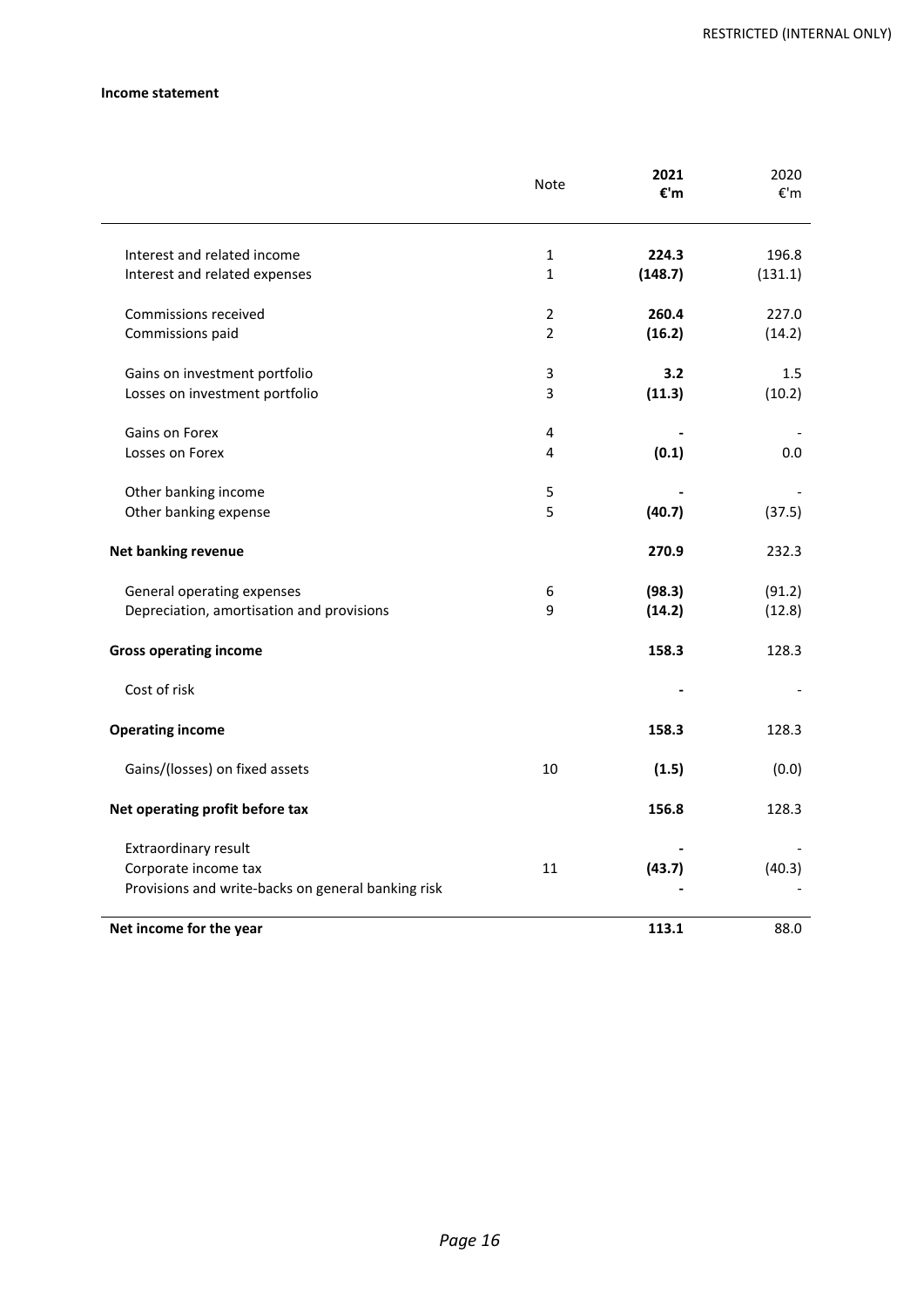## **Statement of financial position**

|                                            | Note | 2021      | 2020      |
|--------------------------------------------|------|-----------|-----------|
|                                            |      | €'m       | €'m       |
|                                            |      |           |           |
| <b>Assets</b>                              |      |           |           |
| Cash in Central bank                       | 12   | 33,050.8  | 27,682.4  |
| Cash in bank accounts                      |      | 48.4      | 2.1       |
| Securities under resale agreement          | 13   | 630,913.7 | 587,287.9 |
| Bonds and other fixed income securities    | 14   | 556.7     | 1,527.0   |
| Long term equity investment                | 15   | 0.7       | 0.5       |
| Other assets                               | 16   | 4,167.4   | 5,236.9   |
| Assets related to clearing operations      | 17   | 904.3     | 1,042.4   |
| <b>Fixed assets</b>                        |      | 102.6     | 85.4      |
| Intangible assets                          | 18   | 100.2     | 83.4      |
| Tangible assets                            | 19   | 2.4       | 2.0       |
| <b>Total assets</b>                        |      | 669,744.7 | 622,864.5 |
|                                            |      |           |           |
| <b>Liabilities</b>                         |      |           |           |
| Debts with credit institutions             | 20   | 1,315.0   | 1,325.7   |
| Debts with other financial institutions    | 21   | 345.7     | 258.1     |
| Securities under repurchase agreement      | 13   | 630,913.7 | 587,287.9 |
| <b>Other liabilities</b>                   | 22   | 36,172.9  | 32,933.9  |
| Liabilities related to clearing operations | 17   | 571.3     | 685.7     |
| Provisions                                 | 23   | 7.1       | 7.5       |
| Reserve for general banking risk           |      | 0.3       | 0.3       |
| Shareholders' equity                       | 24   | 418.6     | 365.4     |
| <b>Total liabilities</b>                   |      | 669,744.7 | 622,864.5 |
| Off balance sheet                          |      |           |           |
| Commitment given                           |      |           |           |
| Guarantee commitments                      | 25   | 499,422.9 | 491,422.3 |
| Commitments on securities                  | 25   | 621,701.9 | 563,114.3 |
| Commitments received                       |      |           |           |
| Guarantee commitments                      | 25   | 525,490.2 | 518,189.9 |
| Commitments on securities                  | 25   | 621,647.4 | 563,116.1 |
|                                            |      |           |           |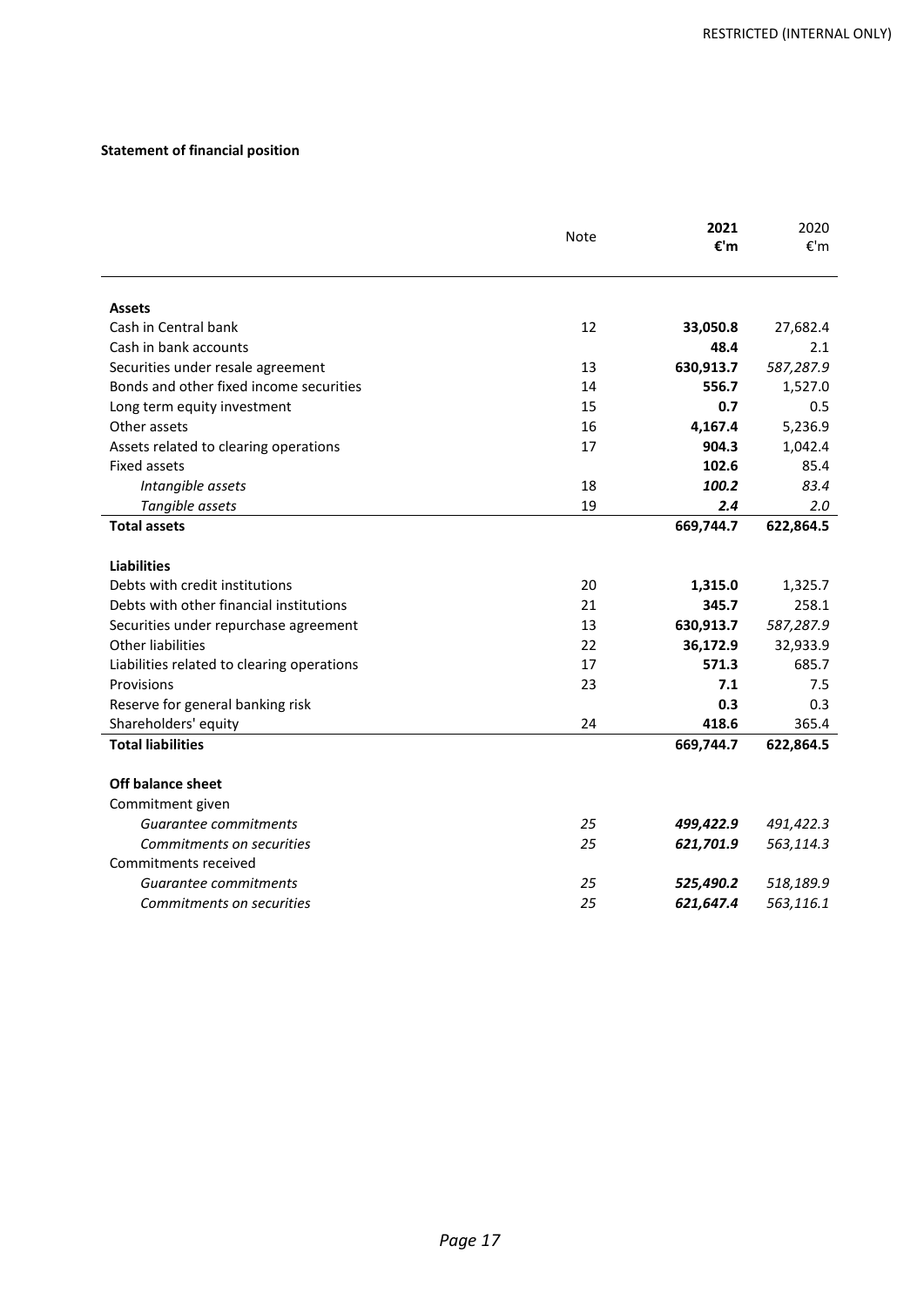#### **Highlights of the year**

LCH SA broke new records in 2021 in terms of volume/revenue, mainly as a result of the high volatility observed in the markets.

#### CDSClear

CDSClear clears the widest range of credit default swaps (CDS), the advantages of which are linked to the existence of a single risk structure. Nearly 100 credit indices and 500 unique issuers, including CDS reference banks, are eligible for clearing, many of which are only available at CDSClear.

CDSClear is dual-licensed (under the European Markets Infrastructure Regulations (EMIR) in Europe, and in the U.S. by virtue of its registration as a derivatives clearing house with the Commodity Futures Trading Commission (CFTC) and as a clearing agency with the Securities and Exchange Commission (SEC)), which means it can offer its services to clients in both the U.S. and Europe.

The number of CDSClear members is 25 (2020: 26). The total notional amount cleared decreased by 6 percent to EUR 1,141 billion (2020: EUR 1,214 billion). Total clearing fee income for the year amounted to €17.4 million (2020: €17.7 million). This change reflects the decrease in the number of "general members unlimited" partially offset by the increase in "general introductory members" and "CIO members".

#### Fixed Income

LCH SA's clearing of repurchase agreements (repos) and cash bonds performed well at €97.5 bn in the past year (2020: €84.5 bn) in 11 European government bond markets (French, Spanish, Italian, Belgian, German, Portuguese, Finnish, Austrian, Dutch, Irish and Slovenian debt). Total clearing fee income for the year amounted to €104.4 million (2020: €80.5 million) and total margins increased beyond budget as a result of a high level of activity.

SA RepoClear's historically high volumes are of particular importance as we connect new € debt markets to LCH.SA, thereby multiplying potential clearing opportunities.

## Listed Derivatives and Cash Equities

LCH provides clearing services for listed derivatives to several platforms, including Euronext Derivatives Markets. Contracts cleared in 2021 decreased by 4% to 164.1 million (2020: 170.5 million). LCH SA started providing clearing services to Oslo Børs Derivatives Markets in December 2020. Clearing is offered on listed equity derivative contracts on particular stocks and Norwegian indices.

In equity clearing services, LCH clears cash equities for several trading platforms including Euronext, Equiduct, Turquoise and Bourse du Luxembourg. The number of contracts cleared in 2021 decreased by 10% to 303.7 million (2020: 336.7 million).

Total clearing fee income in 2021 remained increased at €73 million (2020: €71.9 million).

## Net treasury income

Net treasury income corresponds to interest earned on monetary assets deposited with LCH in respect of collateral deposits and default funds. Users of LCH deposit cash and receive an overnight rate less an agreed margin. The level of funds held is primarily related to cleared volumes and market volatility. This income is also determined by short term rates in the Euro money market.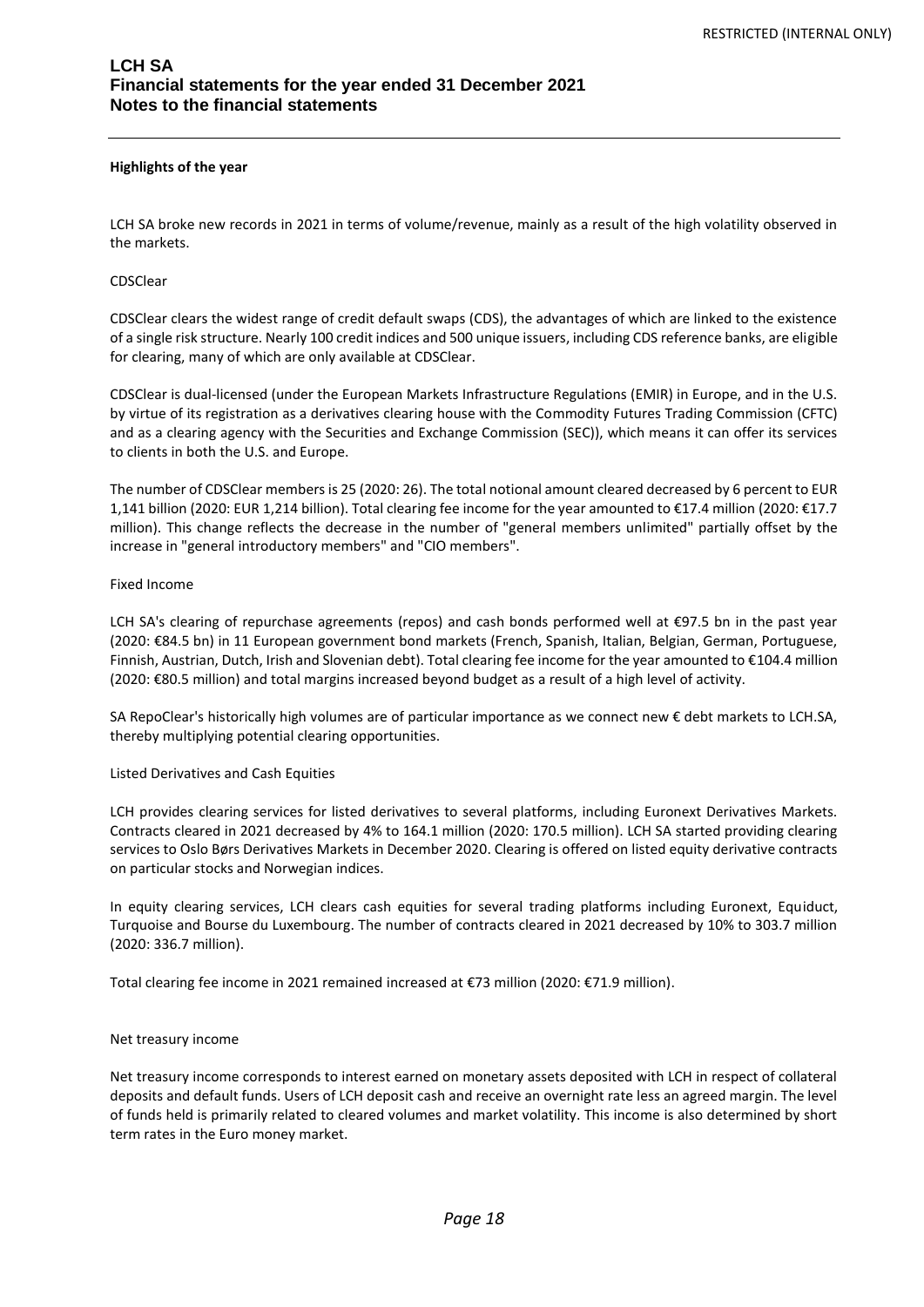## **LCH SA Financial statements for the year ended 31 December 2021 Notes to the financial statements**

LCH's total net cash income for 2021 increased to €75.6 million (2020: €65.6 million) as a result of increased collateral deposits.

## *General operating expenses*

Operating expenses have increased by 7.8% to €98.3 million (2020: €91.2 million)

#### *Brexit*

The UK's exit from the EU left significant uncertainty concerning the political and regulatory environment, however LCH SA is allowed under the Bank of England Temporary Recognition Regime (TRR) to provide clearing services and activities in the UK for up to 3 years post 31 December 2020.

#### *COVID-19*

The ongoing impact of COVID-19 on the Company has been considered in the preparation of these financial statements. The directors have reviewed liquidity and profit and loss forecasts, regulatory capital, and critical accounting estimates and judgements for the Company. The directors have also considered sensitivities including any potential impairments as a result of changes in cashflow forecasts. At the reporting date, no material short-term impacts have crystallised and the Company remains confident about its long-term future performance but remains vigilant in monitoring day-to-day changes as the global situation evolves. Staff and customer safety remain the paramount concerns of the Company and it has adapted successfully to the new ways of working.

#### **Strategic objectives**

The Company's strategic objectives are:

- to provide robust risk management services to members and clients
- to deliver world class clearing services
- to partner with the markets we serve

The strategy for achieving these objectives is to maintain a sound risk management approach across all asset classes cleared and to work closely with market participants to develop and deliver new services.

#### **Research and Development activities**

In 2021, the Company does not qualify for Government assistance in the form of "crédit d'impôt recherche" (CIR) (a research and development tax credit).

#### **Significant events which occurred since the date of the financial statements**

None.

## **Perspectives**

Business mature which will benefit from various initiatives across the different Business Lines . These secure level of margin and revenues recorded in 2021, in a context of strong environment as Brexit and aggressive competition in the Market.

LCH SA will engage strong investments in the coming years to support its client services and its independency.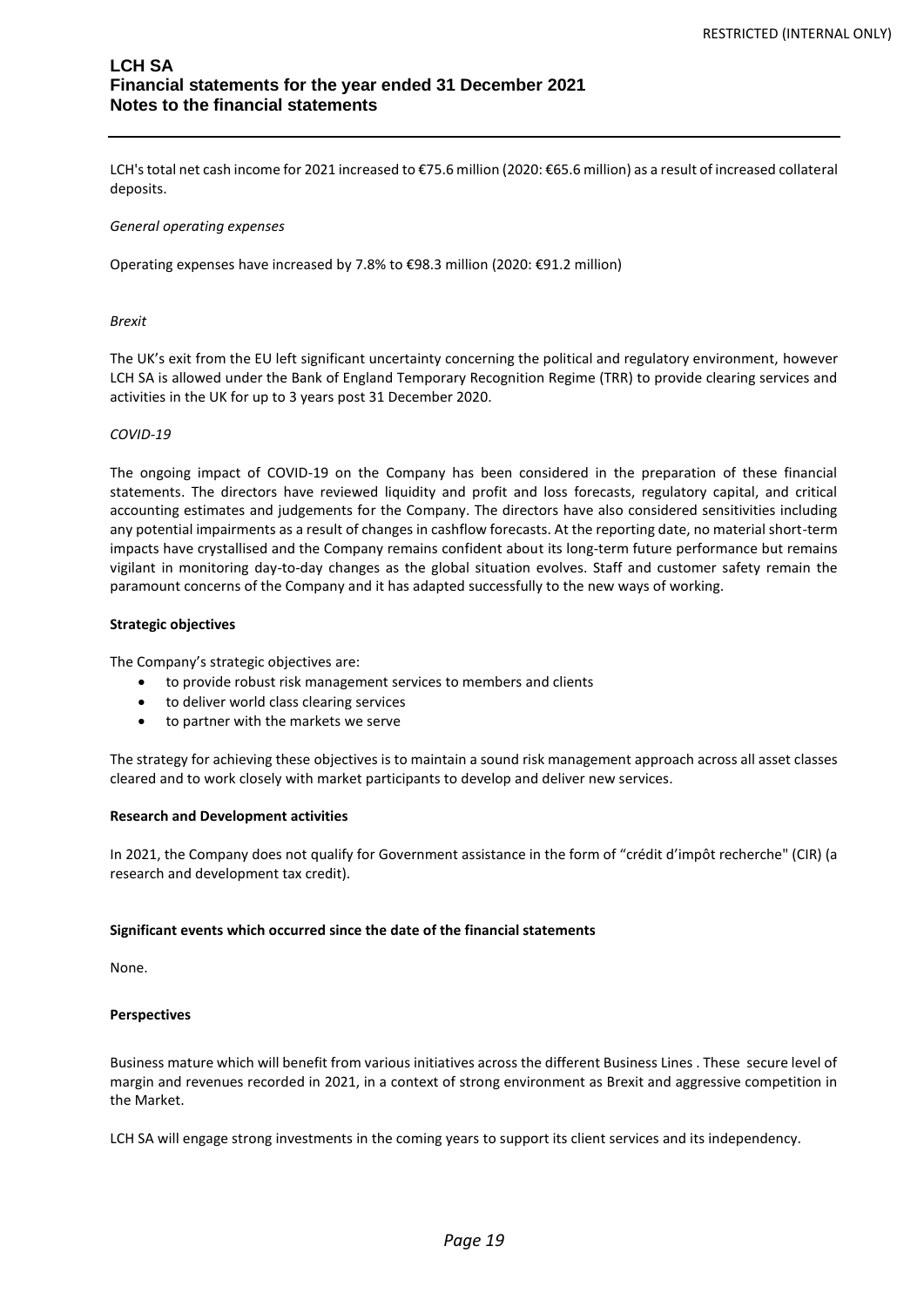#### **Presentation of the financial statements**

As a financial institution, Banque Centrale de Compensation (BCC), which trades under the business name LCH SA, is required to prepare and publish annual financial statements (balance sheet, off-balance sheet and income statement) in accordance with the articles ANC 2014-07 §1111-1 to 1124-61 and §3111-1 to 3111-5 from The French Accounting Standards Setter ("Autorité des Normes Comptables").

Since the merger of the Amsterdam and Brussels clearing houses within LCH SA on 1 February 2001 and the corresponding creation of two new branches in Amsterdam and Brussels, (*Banque Centrale de Compensation Amsterdam* and *Banque Centrale de Compensation Bruxelles*), the accounts of these two branches have been integrated into those of LCH SA. In addition, LCH SA's accounting perimeter includes the activity of an establishment based in Porto after the acquisition from NYSE Euronext of the Portuguese clearing house on 15 July 2003.

The management accounting presentation of the balance sheet and income statement includes the following specific features:

#### *Balance sheet*

In view of their size, the assets and liabilities related to Banque Centrale de Compensation's clearing house activity and its treasury management operations are shown separately, with a detailed analysis of each item provided in the notes to the financial statements.

Repo transactions on the OTC market have been presented on a non-offset basis. The amount on the asset side represents the cash loans for which securities were received under reverse repos; the amount on the liabilities side represents the cash borrowing for which securities were delivered under repos. Repos and reverse repos which have been traded but not yet settled are recorded as commitments in Off Balance Sheet. LCH SA retains a commitment to full and secure completion in respect of both lender and borrower.

Commitments relating to clearing operations are transferred to the balance sheet on effective date of settlement. If fail to deliver occurs at that date, clearing operations appear and remain in adjustment accounts on the balance sheet until the effective settlement date.

## *Off-balance sheet commitments*

Commitments relating to clearing operations have been separated from commercial commitments and cash management commitments.

The information given in the financial statements carries the following notes, which are presented in accordance with the above-mentioned ANC 2014-07 §1111-1 to 1124-61 and §3111-1 to 3111-5, include all material information required to give a true and fair view of Banque Centrale de Compensation's assets, liabilities, financial position, exposure and profit and loss.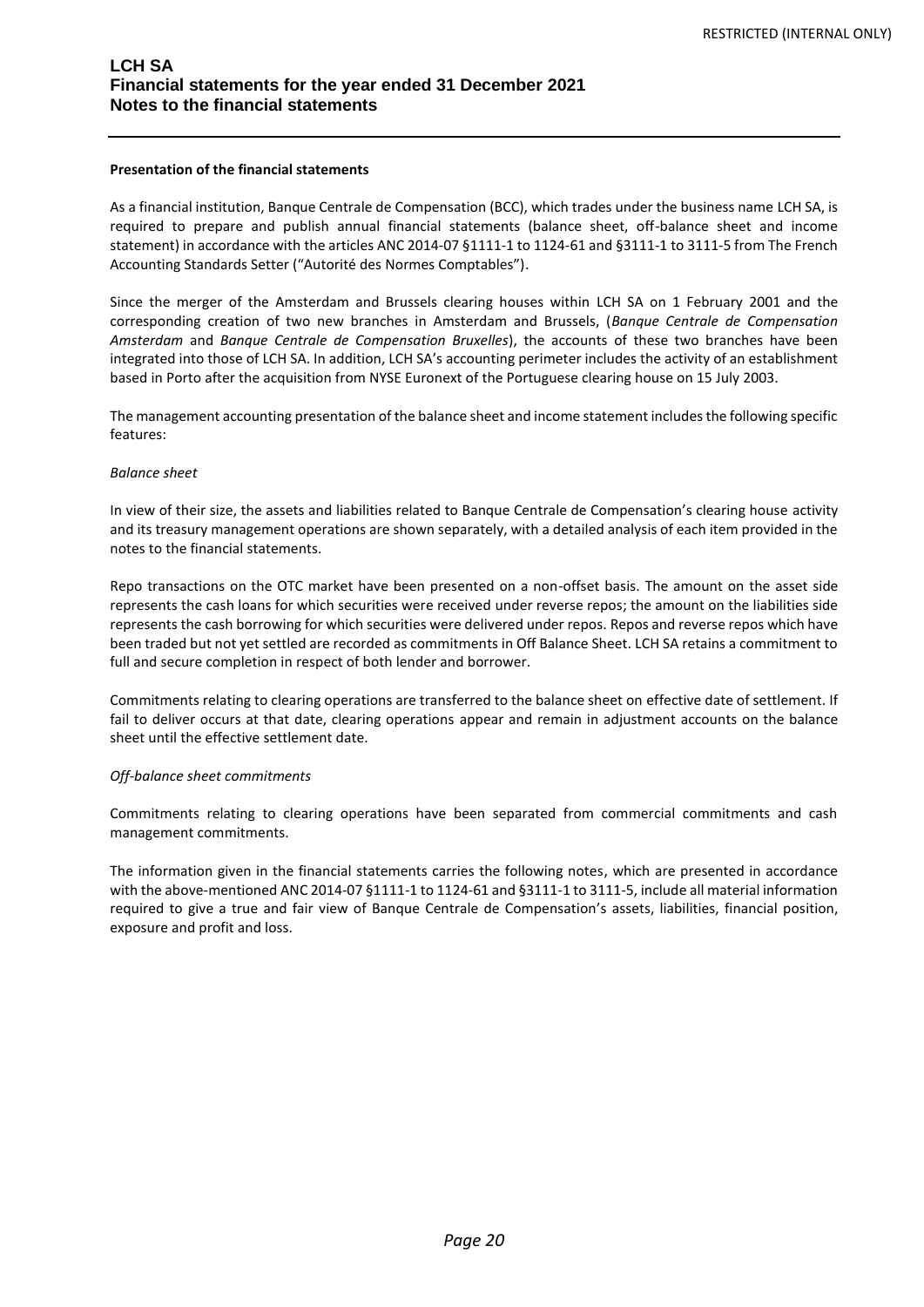#### **Accounting policies and principles**

The financial statements have been prepared and presented in accordance with accounting principles applicable to banks in France and complies with the provision of regulation 2014-07 of ANC, the French Accounting Standards Board, revised by regulation 2020-10 of ANC.

The main accounting policies and valuation methods applied are detailed below.

#### **Fixed assets, amortisation and depreciation**

Fixed assets are recorded at acquisition cost excluding deductible value-added tax (VAT).

IT development costs are recognised on the balance sheet in accordance with principles stated in the ANC 2014-03. Self-developed software is recorded based on direct costs of development, which include mostly man-days costs related to the stages from technical specifications to testing.

Fixed assets are depreciated on a straight-line basis, based on their anticipated useful lives, which are as follows:

| Self-developed software | 3 to 5 years   |
|-------------------------|----------------|
| Infrastructure project  | up to 12 years |
| Computer equipment      | 3 years        |
| Furniture               | 10 years       |
| Leaseholds improvements | 10 years       |
| Office equipment        | 3 to 5 years   |
| Other intangible assets | 3 to 5 years   |

#### **Impairment of intangible assets and property, plant and equipment**

The intangible assets in the course of development are subject to an annual impairment review or a more frequent review if there are events or changes in circumstances that indicate that the carrying amount of the asset may not be fully recoverable. Property, plant and equipment are subject to an impairment review if there are events or changes in circumstances that indicate that the carrying amount of the fixed asset may not be fully recoverable.

For the purpose of impairment testing, intangible assets are allocated to cash generating units monitored by management, usually at statutory company level. The impairment review involves a comparison of the carrying amount of the intangible asset allocated to the related cash generating units, with its recoverable amount, which is the higher of fair value less costs to sell and value in use. Fair value less costs to sell is calculated by reference to the amount at which the asset could be disposed of less the costs associated with the sale.

Value in use is calculated by discounting the expected future cash flows obtainable as a result of the assets continued use, including those resulting from its ultimate disposal, at a market based discount rate on a pre-tax basis. The carrying values of intangible assets or property, plant and equipment are written down by the amount of any impairment and this loss is recognised in the income statement in the year in which it occurs.

The carrying amount of intangible assets allocated to a cash generating unit is taken into account when determining the gain or loss on disposal of the unit.

#### **Long-term equity investment**

Long-term assets are recorded at their nominal value and impairments are recognised if their value in use decreases below their book value.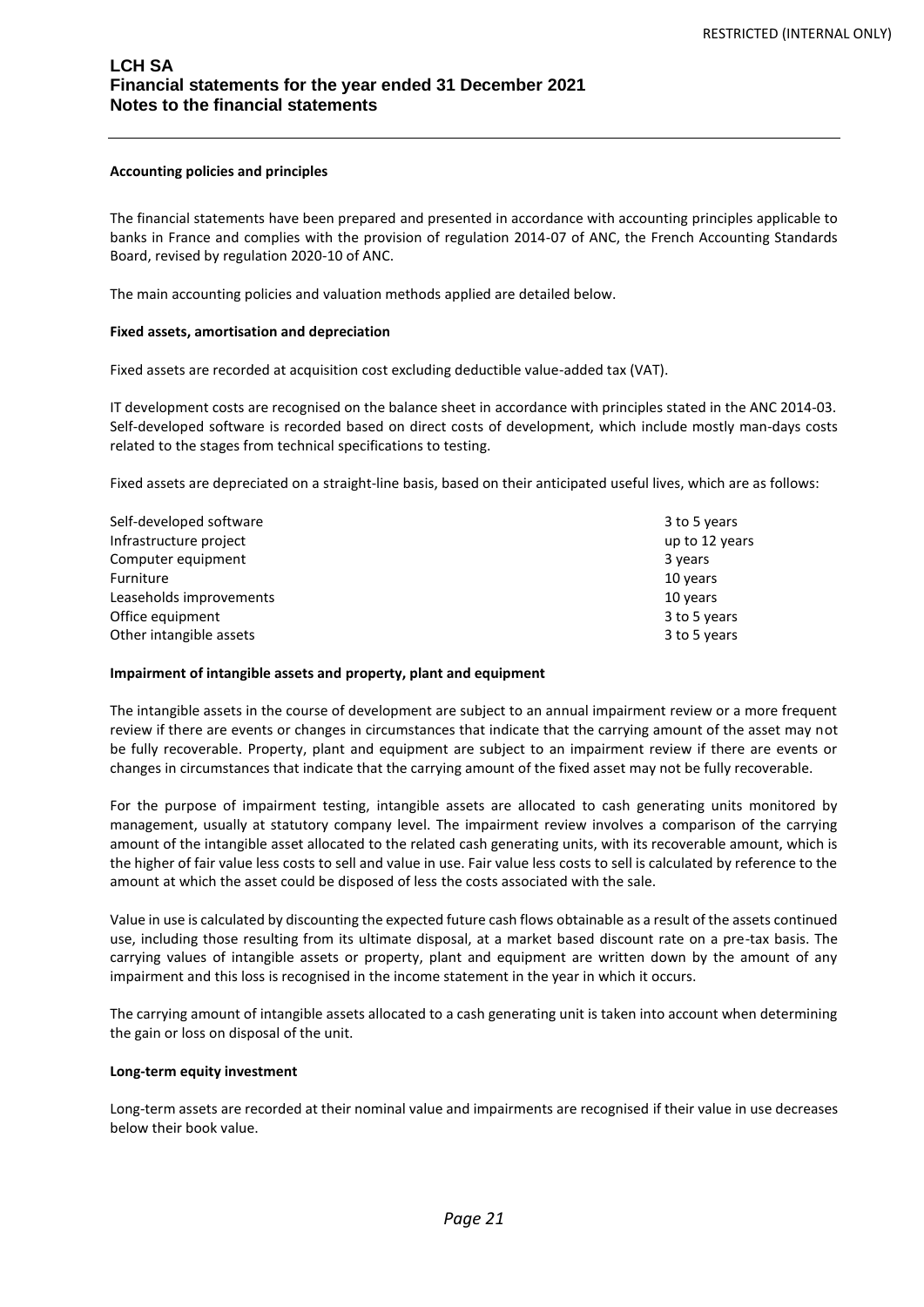#### **Accounts receivable and payable**

Accounts receivable and payable are stated at cost and have initial maturities of less than one month.

Provisions for doubtful debts are determined on an individual basis and are recorded as direct reductions in the value of the related receivables.

#### **Held-for-sale securities**

Investment securities held are cash management instruments, recognised and valued under Lower of Cost or Market (LOCOM) methodology in accordance with ANC 2014-07 §1111-1 to 1124-61 and §3111-1 to 3111-5.

#### **Transactions with Clearing Members**

Transactions with Clearing Members are valued according the day to day market valuation as settled to Members via the Variation Margins. The positions in Balance Sheet reflects exactly what are due to or from Members for their clearing activity.

- Repos and reverse repos are now specifically identified in assets and liabilities in phase with the PCEC.
- Repos and reverse repos with Clearing Members are valued at fair value. No off setting is applied.
- Derivatives are valued at fair valued.

#### **Financial derivative instruments**

In accordance with European Market Infrastructure Regulation, the company neither holds nor issues derivatives for proprietary trading.

#### **Reserve for general banking risks**

As permitted under regulation CRBF 90.02 of the French Committee for Banking and Financial Regulations, LCH SA has allocated amounts to a 'Reserve for General Banking Risks' to cover general risks inherent to its activity.

#### **Provisions**

In accordance with ANC 2014-03, LCH SA recognises a provision as a liability on its balance sheet when it considers that an event creates an obligation in respect of a third party that might lead to the outflow of economic resources to that third party in order to settle the obligation without any corresponding inflow of proportional value.

LCH SA therefore allocates provisions to cover its commercial risks, measures its pension commitments under defined benefit pension plans using the "preferential" method (projected credit unit method), recognising the provisions for the resulting employee benefit commitments as liabilities on its balance sheet.

Provisions for employee benefit commitments have been calculated by an independent actuary based on changes in headcount (turnover, seniority) and are calculated in accordance with the projected credit unit methodology. They comprise commitments for retirement and jubilee award.

In the normal course of business, LCH SA receives legal claims in respect of commercial, employment and other matters. Where a claim is more likely than not to result in an economic outflow of benefits from LCH SA (and is measurable), a provision is made representing the expected cost of settling such claims.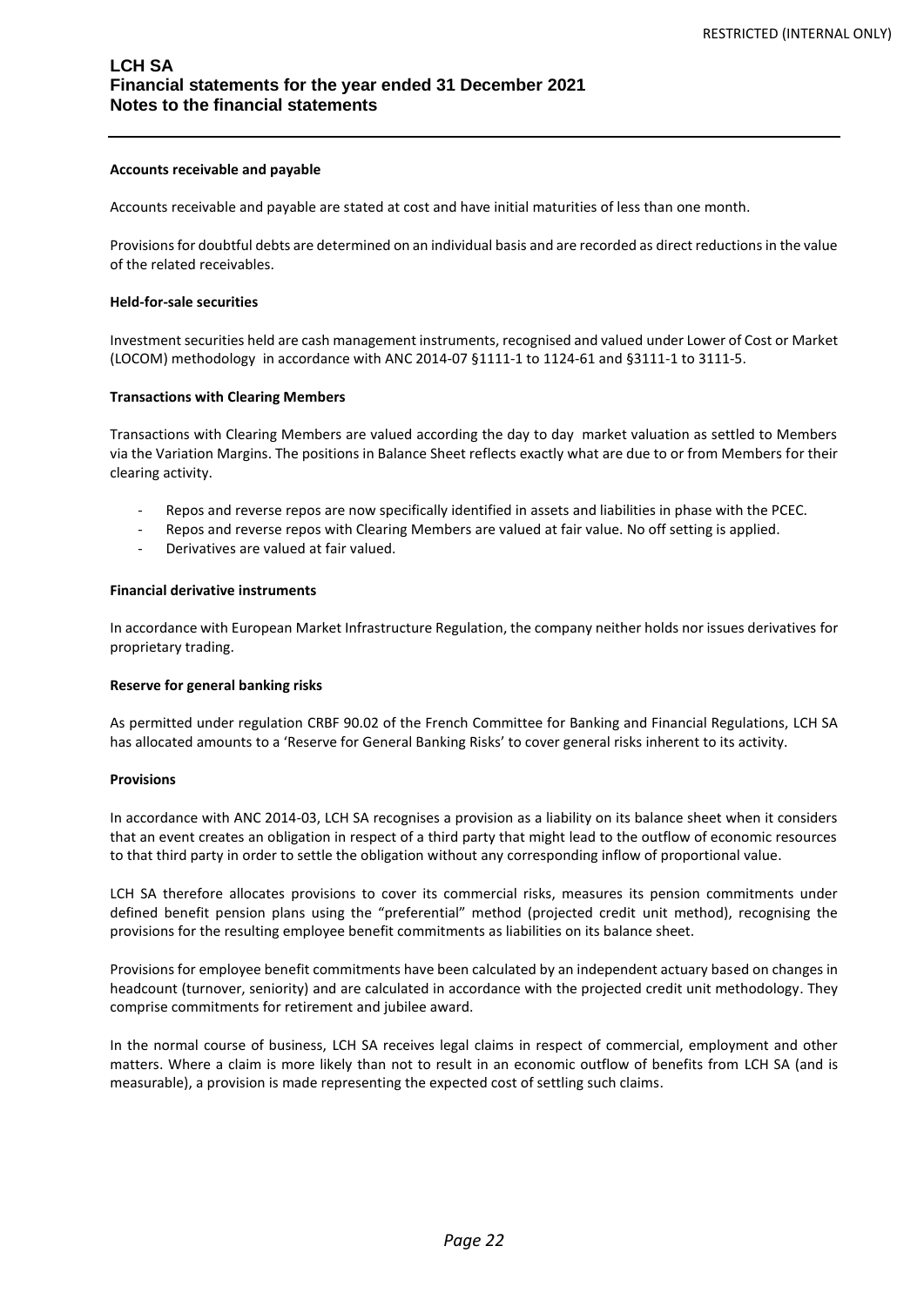#### **Share-based compensation**

The Company operates share-based compensation plans for employees, settled in shares of the ultimate parent company, London Stock Exchange Group plc. The charge to the income statement is determined by the fair value of the options granted or shares awarded at the date of the grant as an indirect measure of the value of employee services received by the Company and recognised over the relevant vesting period.

#### **Extraordinary result**

The extraordinary result includes income and expenses before tax which are generated or booked on an exceptional basis and are not derived from the company's ordinary activities (ANC 2014-07).

### **Changes in accounting presentation of financial statements**

None.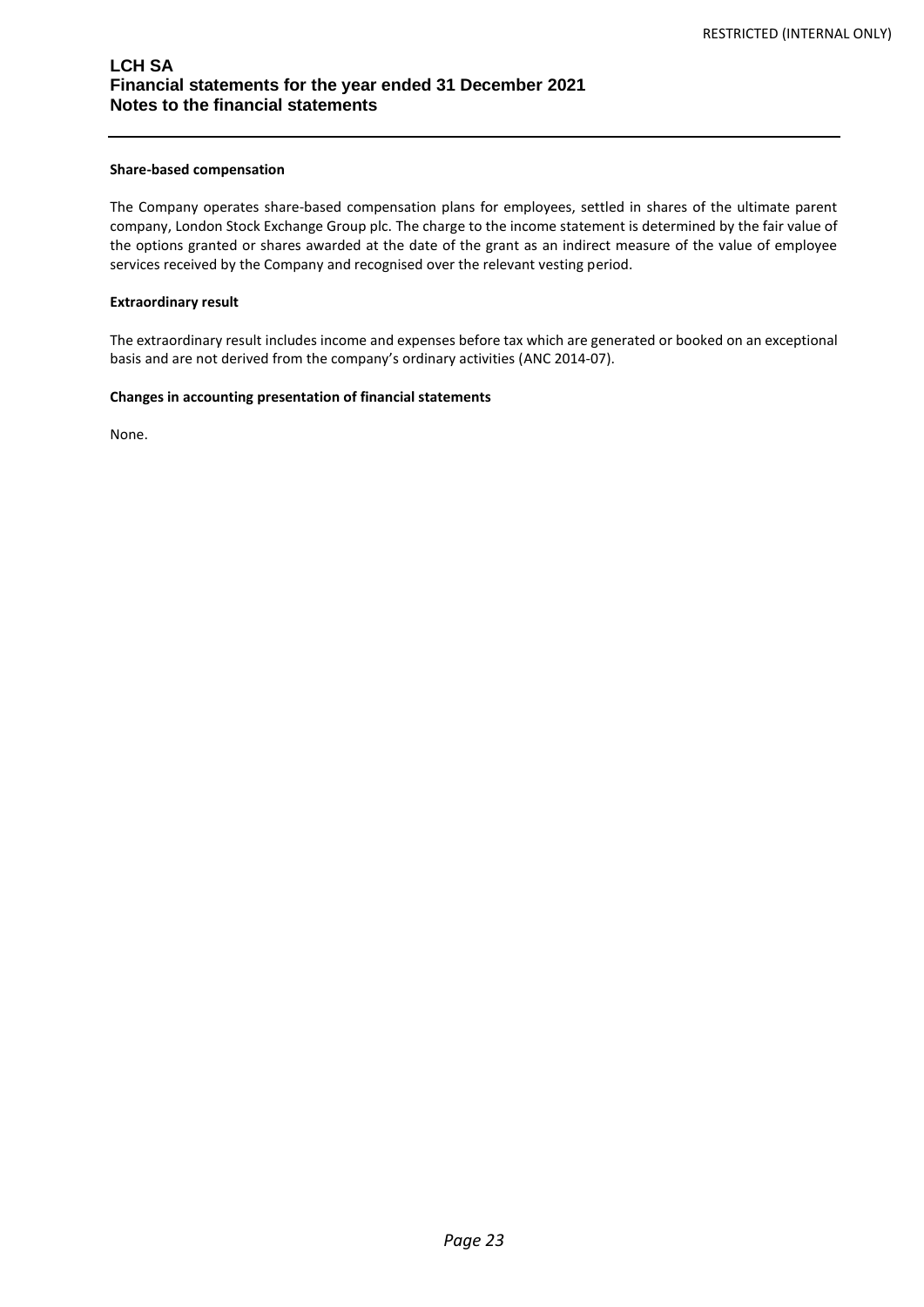## **1. Interest and related income/(expenses)**

|                                            | 2021<br>€'m | 2020<br>€'m |
|--------------------------------------------|-------------|-------------|
|                                            |             |             |
| Interest on debit bank accounts            |             |             |
| Margin interest                            | 224.3       | 196.8       |
| Interest and related income                | 224.3       | 196.8       |
|                                            |             |             |
| Interest payable to Central bank           | (127.3)     | (109.2)     |
| Interest on credit bank account            | (0.1)       | (0.1)       |
| Interest on other collateral               | (21.3)      | (21.9)      |
| Interest and related expenses              | (148.7)     | (131.1)     |
| Net interest and related income/(expenses) | 75.6        | 65.6        |

The margin interest are calculated from the initial margin, default fund and debts with credit institutions and other financial institutions.

In 2021, the net interest and related income/(expenses) has increased to €75.6 million (2020: €65.6 million) mainly driven by the expansion of the cash initial margin volume collected from the members.

## **2. Commissions**

|                                    | 2021<br>€'m | 2020<br>€'m |
|------------------------------------|-------------|-------------|
|                                    |             |             |
| Cash equities                      | 26.0        | 27.1        |
| Derivatives                        | 47.0        | 44.8        |
| Fixed Income                       | 104.4       | 80.5        |
| CDS                                | 17.4        | 17.7        |
| <b>Clearing fees</b>               | 194.8       | 170.1       |
| Sale of other product and services | 24.4        | 23.0        |
| Connectivity fees                  | 2.8         | 3.4         |
| Non cash collateral fees           | 38.3        | 30.5        |
| <b>Commissions received</b>        | 260.4       | 227.0       |
| Settlement fees and bank fees      | (16.2)      | (14.2)      |
| <b>Commissions paid</b>            | (16.2)      | (14.2)      |

Revenue is generated from clearing and other post trade services, including investment income earned on collateral. Revenue is shown net of discounts, sales taxes and certain revenue share arrangements.

Clearing fee income and rebates, together with other fee income are recognised when the service is rendered on a per transaction basis, or in cases where there is a fixed annual fee, monthly in arrears, in accordance with the Company's fee scales net of all applicable sales taxes.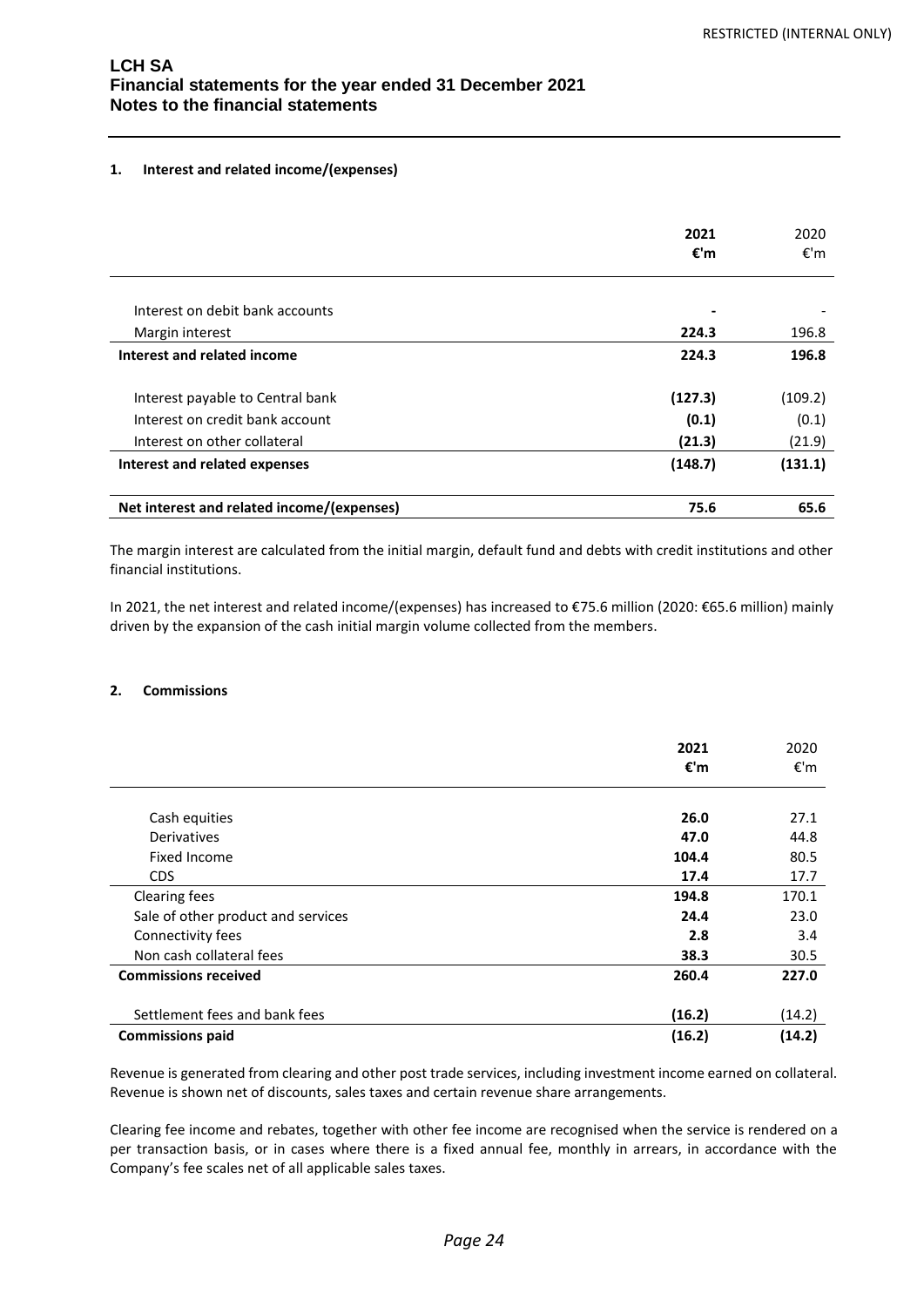Other post trade services include revenue from client connectivity services which is recognised as revenue on a straight-line basis over the service period as this reflects the continuous transfer of services.

Customer contracts across the Company that contain a single performance obligation at a fixed price do not require variable consideration to be constrained or allocated to multiple performance obligations. However the Company also provides services to customers under a tiered and tariff pricing structure that generates a degree of variability in the revenue streams from the contract. Where the future revenue from a contract varies due to factors that are outside of the Company's control, the Company limits the total transaction price at contract inception and recognises the minimum expected revenue guaranteed by the terms of the contract. Any variable element is subsequently recognised in the period in which the variable factor occurs.

Net treasury income is the total of income earned on the cash and other financial assets held that have been generated from clearing member activity, less interest paid on clearing members' margin and other monies lodged with the Company. Interest expense or income is recorded using the effective interest rate method, which is the rate that exactly discounts estimated future cash payments or receipts through the expected life of the financial instrument to the net carrying amount of the financial instrument.

In conditions where negative interest rates apply, the Company recognises interest paid on cash and other assets as an expense and interest received on clearing members' margin as income.

On **Cash Equities**, the posted clearing revenue was 4% under 2020 due to lower volatility on markets which is more than offset by higher clearing revenue on Listed Derivatives linked with new volumes records on Commodities and additional clearing fees from Oslo (started in December 2020).

On **Derivatives markets** (indices and commodities), revenue decreased by 5% in 2021 at €47.0 million (2020: €44.8 million)

On **Fixed income markets**, government bonds and repos revenue increased by 30% compared to 2020. RepoClear clearing revenue strongly increased in 2021 mainly driven by market growth, market activity, membership extension and further diversification of the pool (new bonds and products), leading to record nominal and trade sides cleared in 2021. Italian and French debts generated more than half of the RepoClear clearing revenue in 2021

On the **CDS market**, CDSClear clearing revenue is made of 9 general unlimited members paying an annual membership fee of €1.3m, 2 select members an annual membership fee of €0.25m, 1 select member an annual membership fee of €0.45m, 2 introductory members an annual membership fee of €0.2m, 2 introductory members an annual membership fee of €0.4m and 7 CIO members.

The sales of other product and services mainly comprise membership commissions and penalty fees recharged to clearing member.

Membership commissions (excluding period fees) remain stable €3.9 million (2020: €4.2 million) and are split as follows:

- €0.6 million in membership fees related to the French Derivatives market (2020: €0.6 million)
- €3.4 million in membership fees derived from the Cash Equities markets (2020: €3.5 million)

The non-cash collateral fees increased at €38.3 million (2020: €30.5 million).

Settlement costs recharged to clearing members and bank fees increased at €16.2 million (2020: €14.2 million).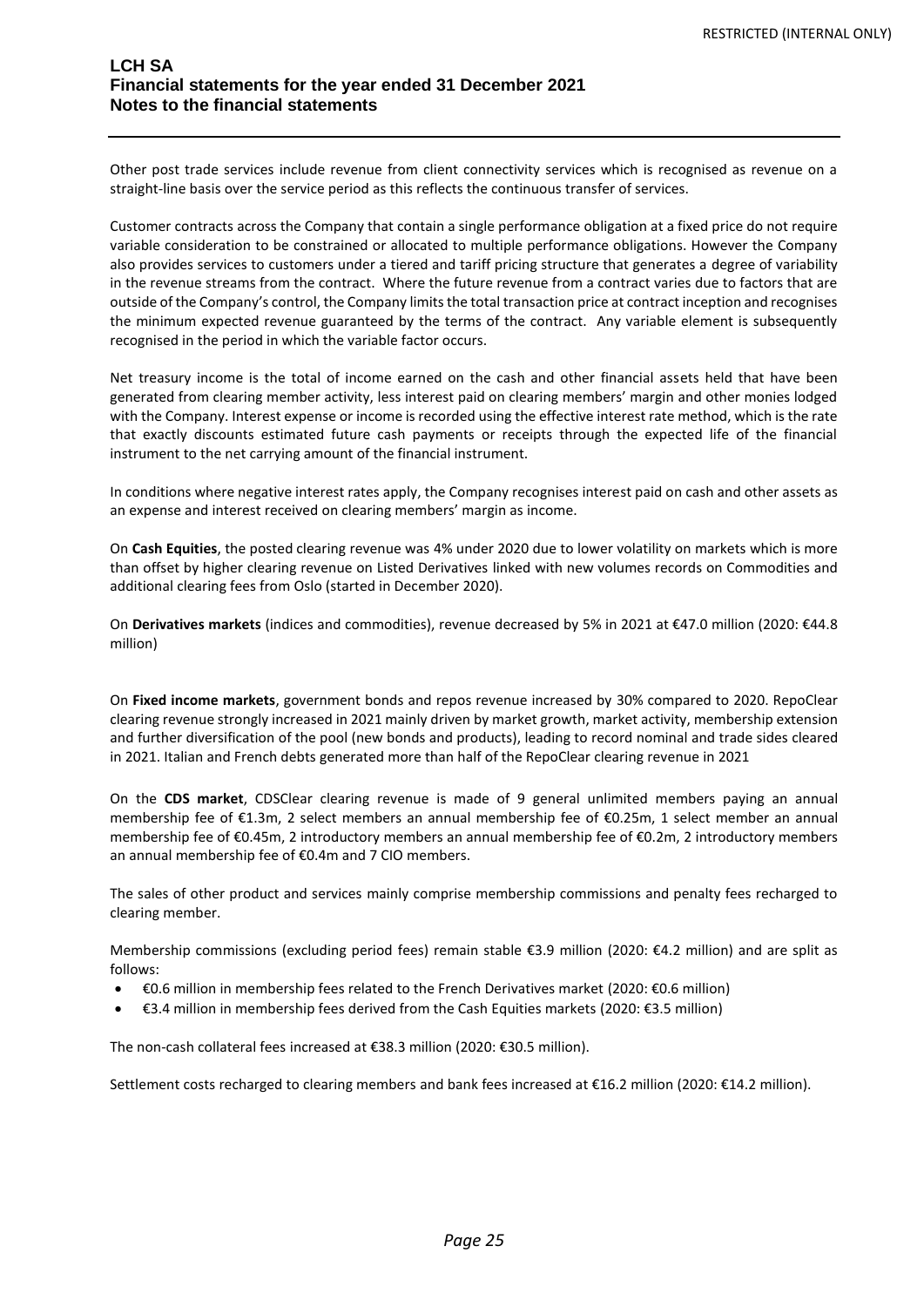## **3. Gains and (Losses) on investment portfolio**

|                                              | 2021<br>€'m | 2020<br>€'m |
|----------------------------------------------|-------------|-------------|
| Interest from Tri-Party Repo                 | 0.0         | 0.0         |
| Interest from available for sales securities | 0.8         | 1.5         |
| Interest accrued                             | 2.4         |             |
| Gains on investment portfolio                | 3.2         | 1.5         |
| Interest Paid out on Securities              | (11.7)      | (6.7)       |
| Interest accrued                             |             | (3.7)       |
| Gains/(losses) on securities sales           | 0.4         | 0.2         |
| Provisions on securities                     | 0.0         | (0.0)       |
| Losses on investment portfolio               | (11.3)      | (10.2)      |

## **4. Other income/(Other expense) on Forex transactions**

|                              | 2021<br>€'m | 2020<br>€'m              |
|------------------------------|-------------|--------------------------|
| Gains on Forex transactions  | -           | $\overline{\phantom{0}}$ |
| <b>Gains on Forex</b>        | -           |                          |
| Losses on Forex transactions | (0.1)       | 0.0                      |
| <b>Losses on Forex</b>       | (0.1)       | 0.0                      |

## **5. Other income/(Other expense) on banking transactions**

|                                                 | 2021<br>€'m     | 2020<br>€'m     |
|-------------------------------------------------|-----------------|-----------------|
| Recharges to Group companies                    | -               |                 |
| Other banking income                            |                 |                 |
| Revenue share with Euronext<br>CDS profit share | (38.8)<br>(1.9) | (35.5)<br>(2.0) |
| Revenue and profit share                        | (40.7)          | (37.5)          |
| <b>Other banking expense</b>                    | (40.7)          | (37.5)          |

Amounts included in the other banking expenses relate to surplus or revenue share arrangements whereby, as part of an operating agreement, amounts are due back to either the other party to the operating agreement or the actual clearing customers.

A CDS agreement was signed in April 2014, effective from 1 January 2014. The related profit sharing recognised in 2021 is €1.9 million (2020: €2.0 million).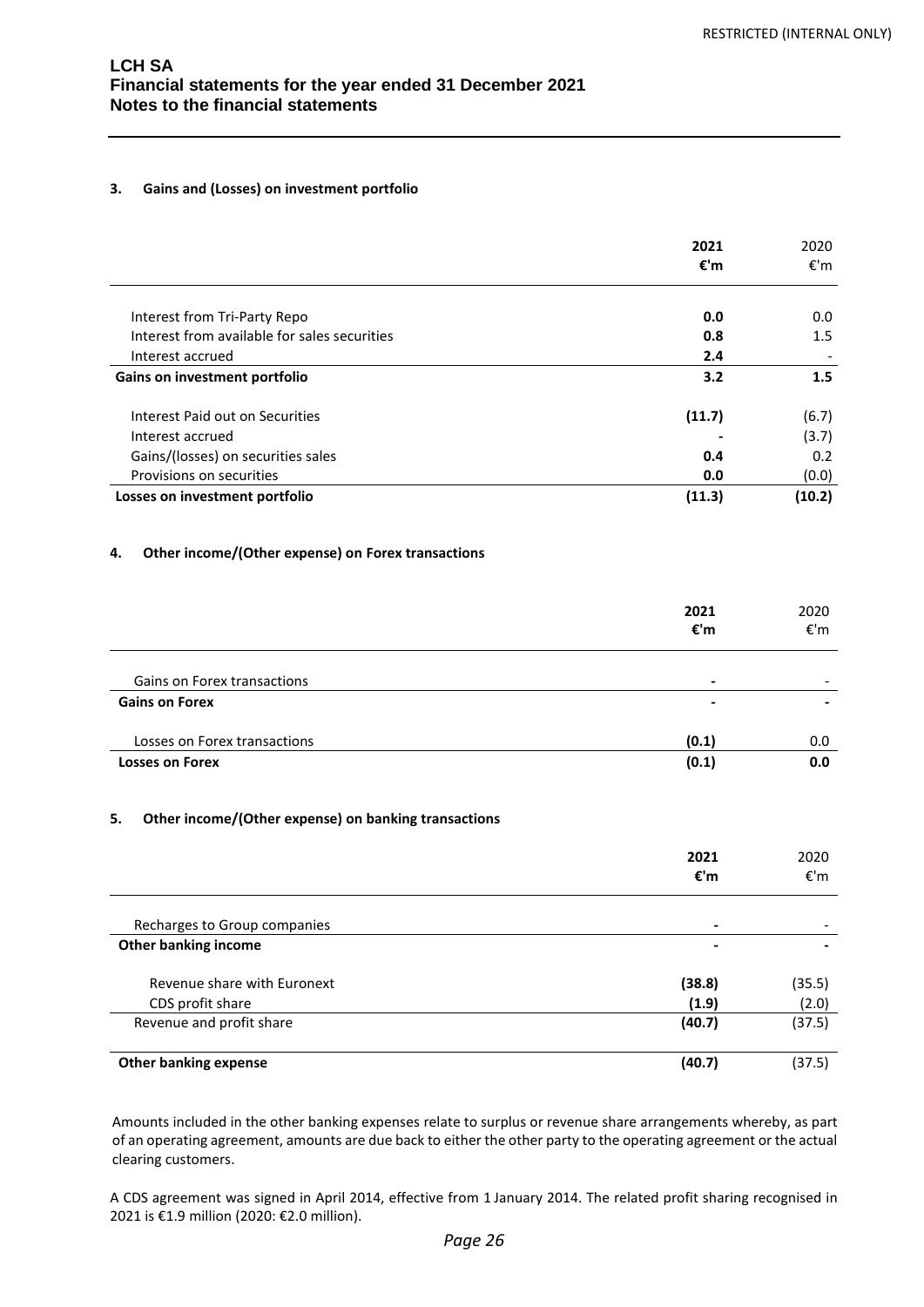A revenue share on the listed derivatives segment effective from January 2019 is based on an agreement signed with Euronext in October 2017. This agreement generated a net retrocession fee to Euronext of €38.8 million (2020: €35.5 million).

## **6. General operating expenses**

|                                   | Note | 2021<br>€'m | 2020<br>€'m |
|-----------------------------------|------|-------------|-------------|
|                                   |      |             |             |
| Payroll charges                   | 6    | (40.8)      | (38.0)      |
| <b>External services</b>          |      | (52.4)      | (47.7)      |
| Other taxes                       |      | (3.5)       | (4.0)       |
| Other general operating expenses  |      | (1.6)       | (1.5)       |
| <b>General operating expenses</b> |      | (98.3)      | (91.2)      |

The other general operating expenses include the directors' fees in 2021 for €0.5 million.

#### **7. Personnel expenses**

|                                    | 2021<br>€'m | 2020<br>€'m |
|------------------------------------|-------------|-------------|
| <b>Salaries</b>                    | (22.1)      | (20.7)      |
| Pensions and other payroll charges | (11.8)      | (11.7)      |
| Profit sharing with employees      | (4.8)       | (4.1)       |
| Payroll taxes                      | (2.2)       | (1.5)       |
| <b>Personnel expenses</b>          | (40.8)      | (37.9)      |

In 2021, the total amount recognised as profit-sharing expenses under payroll costs amount to €4.8 million (2020: €4.1 million). The profit sharing is the legal contribution of employees to the prior net income ("Participation").

In 2021, the average headcount (permanent employees) in Paris was 192 (2020: 179).

## **8. External services**

|                          | 2021<br>€'m | 2020<br>€'m    |
|--------------------------|-------------|----------------|
| External staff           | (7.4)       |                |
| Other personnel expenses | (5.9)       | (4.7)<br>(5.8) |
| IT costs                 | (20.5)      | (21.2)         |
| Property costs           | (6.1)       | (6.0)          |
| Other external services  | (12.4)      | (10.0)         |
| <b>External services</b> | (52.4)      | (47.7)         |

The overall external services costs have increased to €52.4 million (2020: €47.7 million).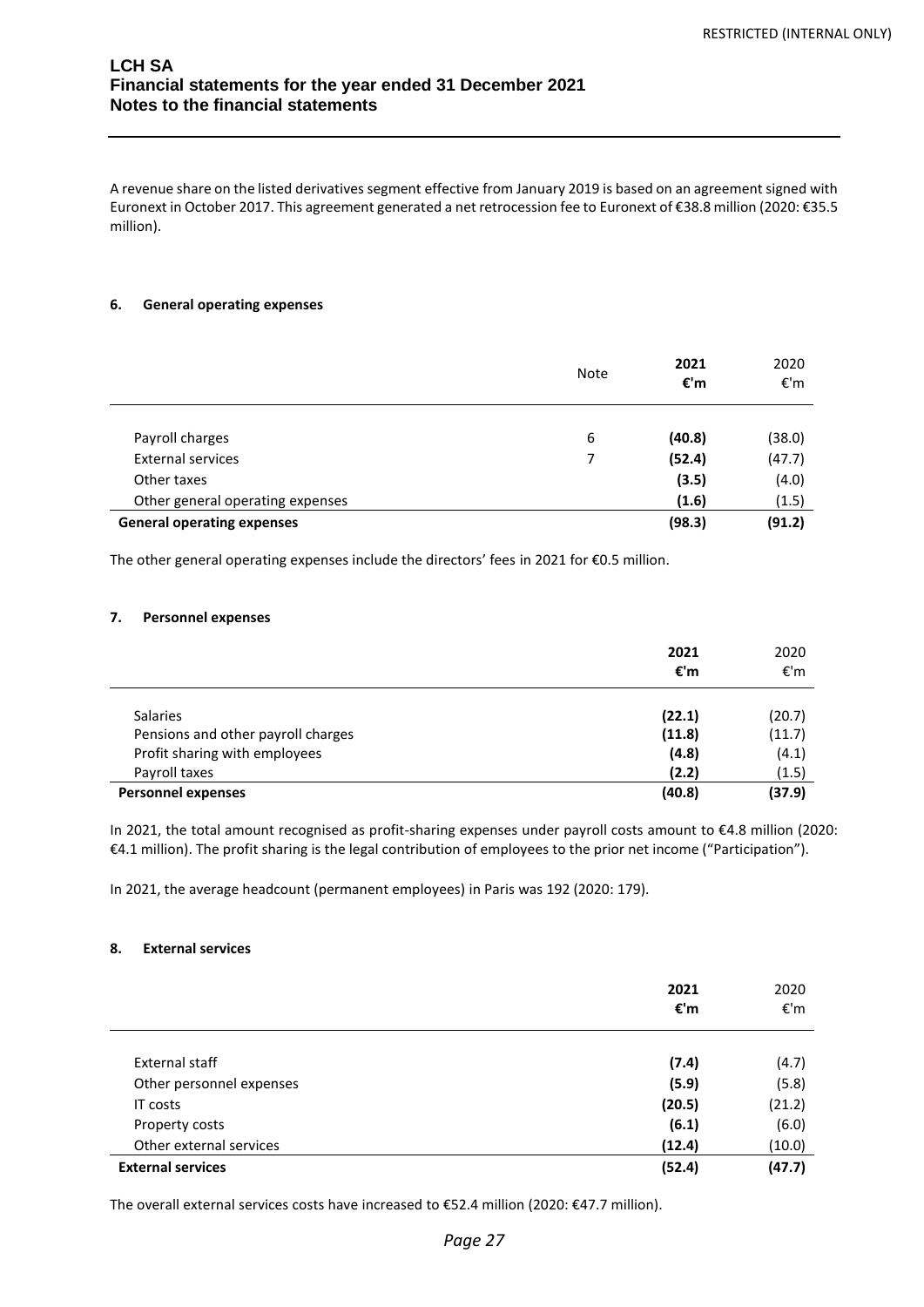The external staff includes temporary staff and contractors, which have increased to €7.4 million (2020: €4.7 million) due to increase support following Business growth.

The other personnel expenses have remained stable at €5.9 million (2020: €5.8 million).

IT running costs have remained stable at €20.5 million (2020: €21.2 million).

Property costs have also remained stable to €6.1 million (2020: €6.0 million).

The other external services have increased at €12.4 million (2020: €10.0 million) mainly due to projects related expenses.

They comprise the auditors' fees for the year 2021, which amount to:

|                                   | EY      | <b>BDO</b>    | EY      | <b>BDO</b> |
|-----------------------------------|---------|---------------|---------|------------|
|                                   | 2021    |               | 2020    |            |
| <b>Total - audit services</b>     | 214,500 | 154.500       | 211.040 | 150,520    |
| <b>Work Council Contribution</b>  | 5,000   |               | 7,500   |            |
| PCAOB mandate                     |         | <i>80,000</i> |         | 75,625     |
| <b>Total - non audit services</b> | 5,000   | 80,000        | 7,500   | 75,625     |
| <b>Total - fees</b>               | 219,500 | 234,500       | 218,540 | 226,145    |

## **9. Depreciation, amortisation and provisions**

|                                                     | 2021<br>€'m | 2020<br>€'m |
|-----------------------------------------------------|-------------|-------------|
| Intangible assets depreciation                      | (14.4)      | (12.2)      |
| Tangible assets depreciation                        | (0.2)       | (0.1)       |
| Impairment                                          |             |             |
| <b>Depreciation and amortisation</b>                | (14.6)      | (12.3)      |
| Net (decrease)/increase of other provisions         |             |             |
| Net (decrease)/increase of provisions for employees | 0.4         | (0.5)       |
| Net (decrease)/increase in provisions               | 0.4         | (0.5)       |
| Depreciation, amortisation and provisions           | (14.2)      | (12.8)      |

Intangible assets amortisation has increased in 2021 to €14.4 million (2020: €12.2 million).

Tangible assets amortisation has increased in 2021 to €0.2 mil²lion (2020: €0.1 million).

The provisions for employee have decreased to €0.4 million (2020: €0.5 million).

#### **10. Gains/(losses) on fixed assets**

The net accounting value of asset retirement is €1.5 million in 2021 (2020: nil)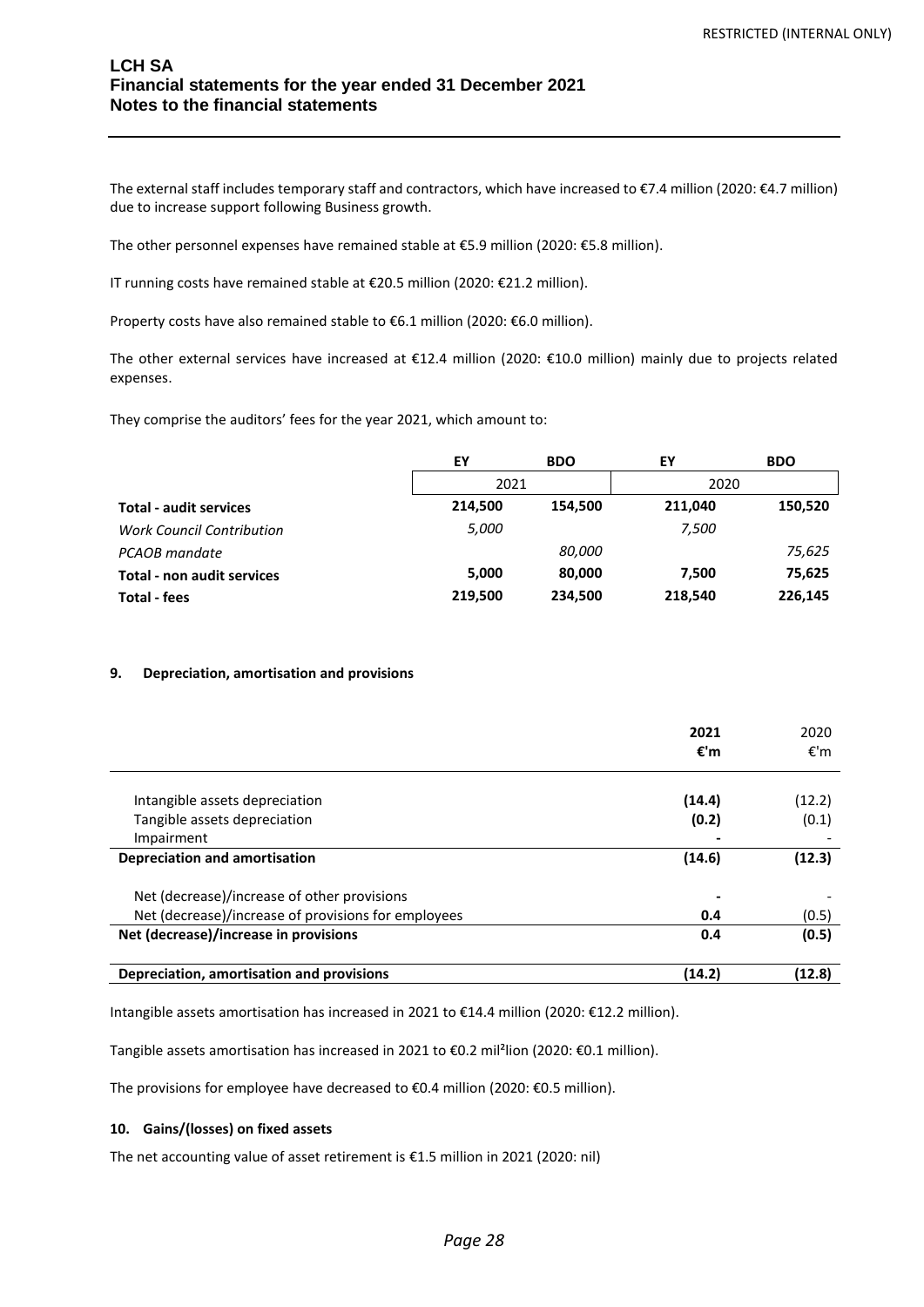## **11. Corporate income tax**

An Advanced Pricing Agreement (APA) signed by representatives of the French, Belgian, and Dutch tax authorities has been in effect since 1 January 2004 and has been renewed on April 2014 until 31 December 2015.

This agreement defines the distribution methodology of the earnings that are jointly generated by Banque Centrale de Compensation, which has its registered office in Paris, and by its Dutch and Belgian branches.

In 2020, LCH SA recorded tax charges under Belgian rate for the first six months of activity, considering Brussels branch had been liquidated in June 2020.

LCH SA's Portuguese branch is not considered as a permanent establishment for Portuguese corporate tax purposes, and its assets and operations are therefore assimilated with those of its parent company, a French tax resident. LCH SA therefore records no corporate tax charge payable to the Portuguese tax authorities.

The standard corporate tax rate is 27.5% in France, 25% in the Netherlands and 29% in Belgium.

|                      | 2021<br>€'m    | 2020<br>€'m |
|----------------------|----------------|-------------|
| French income tax    | (37.3)         | (33.9)      |
| Belgian income tax   | $\blacksquare$ | (0.4)       |
| Dutch income tax     | (6.4)          | (6.0)       |
| Corporate income tax | (43.7)         | (40.3)      |

## **12. Cash in Central bank**

LCH SA operates directly on the money market, investing the cash arising from its operating cash flow and from the cash collateral received from its clearing members. As of 31 December 2021, there was no live term repos.

Out of the total treasury accounts of €33,050.8 million (2020: €27,682.4million), €334.8 million is own cash (2020: €303.7 million). €42.5 million of this amount (2020: €34.9 million) is restricted as the Company's own resources to be used in the default waterfall in case of default.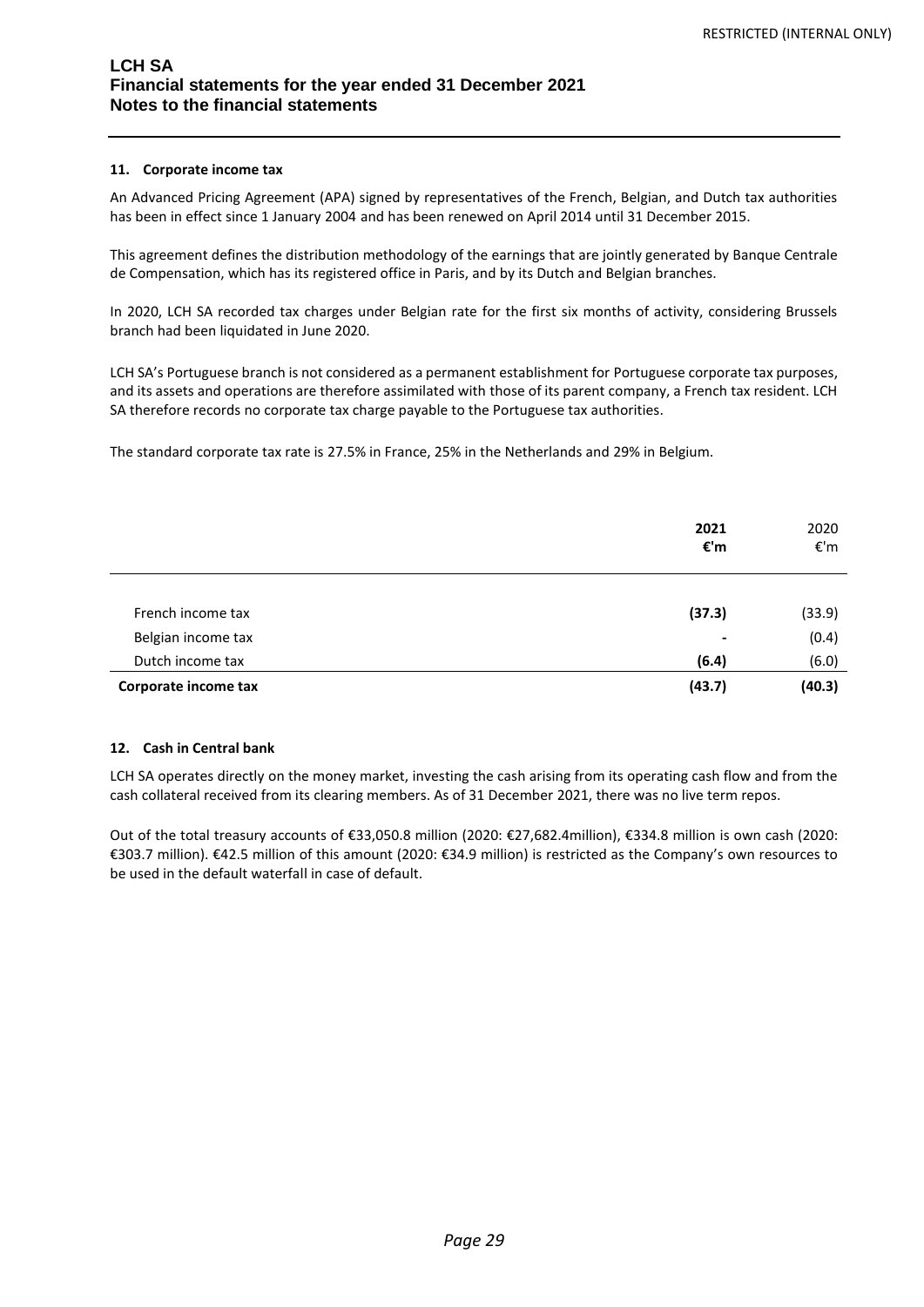#### **13. Securities under resale and repurchase agreement**

|                                       | 2021<br>€'m  | 2020<br>€'m  |
|---------------------------------------|--------------|--------------|
|                                       |              |              |
| Reverse repo                          | 631,422.9    | 587,614.2    |
| Interest payable                      | (509.2)      | (326.3)      |
| Securities under resale agreement     | 630,913.7    | 587,287.9    |
|                                       |              |              |
|                                       | 2021         | 2020         |
|                                       | €'m          | €'m          |
| Reverse repo                          | (631, 422.9) | (587, 614.2) |
| Interest receivable                   | 509.2        | 326.3        |
| Securities under repurchase agreement | (630, 913.7) | (587, 287.9) |

Repos and reverse repos transactions are presented on a non-offset basis. The amount on the asset side represents the cash loans for which securities were received as collateral; the amount on the liabilities side represents the cash

borrowing for which securities were delivered as collateral. Repos and reverse repos which have been traded but not yet settled are recorded as commitments in Off Balance Sheet.

|                                                                       | 2021<br>€'m | 2020<br>€'m |
|-----------------------------------------------------------------------|-------------|-------------|
|                                                                       |             |             |
| Credit institutions                                                   | 437,546.0   | 416,089.7   |
| <b>Other Financial institutions</b>                                   | 104,807.9   | 96,031.8    |
| Interoperatibility partner - Cassa di Compensazione & Garanzia (CC&G) | 88.559.8    | 75,166.3    |
| Securities under resale agreement                                     | 630.913.7   | 587,287.9   |

|                                                                       | 2021<br>€'m  | 2020<br>€'m  |
|-----------------------------------------------------------------------|--------------|--------------|
| Credit institutions                                                   | (426, 209.8) | (401, 982.5) |
| <b>Other Financial institutions</b>                                   | (191, 109.3) | (159, 654.0) |
| Interoperatibility partner - Cassa di Compensazione & Garanzia (CC&G) | (13,594.7)   | (25,651.3)   |
| Securities under repurchase agreement                                 | (630, 913.7) | (587, 287.9) |

Securities under resale agreement by maturity bucket:

|                                   | 2021<br>€'m | 2020<br>€'m |
|-----------------------------------|-------------|-------------|
| less than one month               | 544,737.3   | 488,452.6   |
| less than three months            | 78,332.1    | 82,061.6    |
| less than three months            | 4,506.5     | 10,986.7    |
| less than one year                | 2,778.7     | 5,786.9     |
| over one year                     | 559.1       |             |
| Securities under resale agreement | 630,913.7   | 587,287.9   |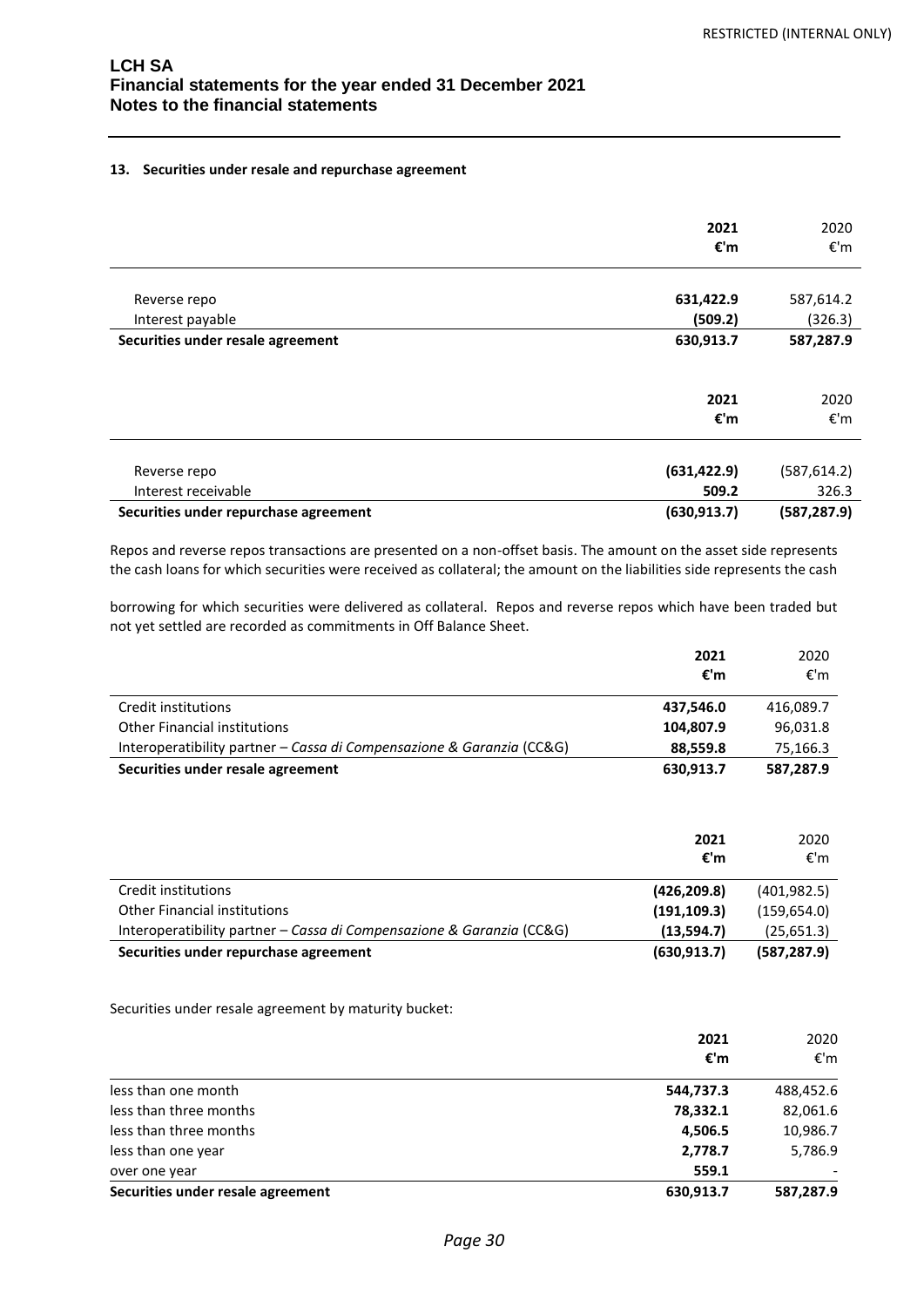## **14. Investment Portfolio: Bonds and other fixed income securities**

The Company can invest cash in three types of products under its Investment policy: the unsecured deposits at Central bank (see note 11, Cash in Central banks), the secured deposits ie reverse repos and debt securities issued by high rated obligators.

The securities held for the purpose of held for sales at 31 December 2021 consisted exclusively of treasury bills issued by the European Governments "OAT". Reverse repos have all matured as of 31<sup>st</sup> December 2021.

|                                                       | 2021<br>€'m | 2020<br>€'m |
|-------------------------------------------------------|-------------|-------------|
| Investment securities and related receivables         |             |             |
| Securities available for sale and related receivables | 556.7       | 1527.0      |
| Securities placed on repos                            |             |             |
| <b>Bonds and other fixed income securities</b>        | 556.7       | 1527.0      |
|                                                       | 2021<br>€'m | 2020<br>€'m |
| Maturity less than 1 month                            |             | 130.0       |
| Maturity less than 3 months                           |             | 463.0       |
| Maturity less than 6 months                           | 240.0       | 519.0       |
| Maturity less than 12 months                          | 316.7       | 415.0       |
| Maturity greater than 12 months                       |             |             |
| <b>Total Investment portfolio</b>                     | 556.7       | 1527.0      |

The fair value of securities available for sale as of 31 December 2021 is €556.7 million (2020 : €1527.0 million).

## **15. Long-term equity investment**

|                             | 2021<br>€'m | 2020<br>€'m |
|-----------------------------|-------------|-------------|
| <b>SWIFT</b>                | 0.7         | 0.5         |
| Long term equity investment | 0.7         | 0.5         |

At 31 December 2021, LCH SA owned a €664,520 equity interest in the company SWIFT (2020: €490,277). This interest arose from the systematic attribution of SWIFT shares to LCH SA based on the volume of messages transmitted by LCH SA to its clearing members via the SWIFT system *(30 additional shares at 5 915€ unit/price for 2021)*. The company SWIFT is a listed company on the stock exchanges.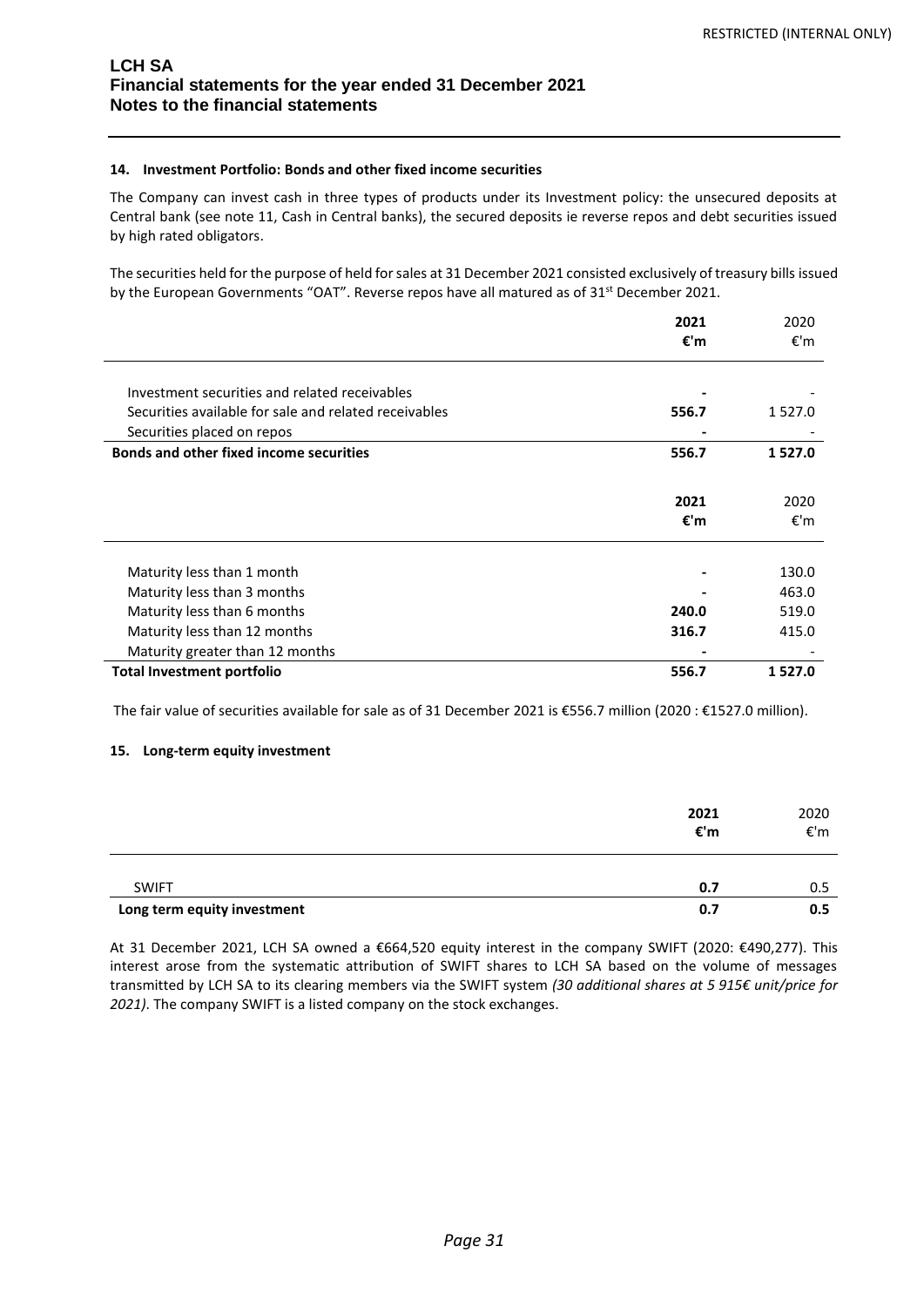## **16. Other assets**

|                                                                      | 2021<br>€'m | 2020<br>€'m |
|----------------------------------------------------------------------|-------------|-------------|
| Initial margin deposited to Cassa di Compensazione & Garanzia (CC&G) | 4,107.9     | 4,380.9     |
| Interest receivable from initial margin                              | 31.0        | 27.6        |
| Credit hedge receivable                                              |             | 801.1       |
| Member fees receivable                                               | 25.3        | 23.9        |
| Amount due from Group companies                                      | 0.9         | 1.6         |
| Other receivable                                                     | 2.3         | 1.8         |
| Other assets                                                         | 4.167.4     | 5.236.9     |

#### **Initial Margin** *Cassa di Compensazione & Garanzia* **(CC&G),**

LCH SA pays a daily collateral deposit to *Cassa di Compensazione & Garanzia* (CC&G), the Italian clearing house and fellow subsidiary of London Stock Exchange Group plc, to cover positions taken by its clearing members whose counterparties clear through CC&G. Similarly, LCH SA receives collateral deposits from CC&G to cover positions taken by CC&G clearing members trading with LCH SA clearing members.

#### **Interest receivable from initial margin**

The margin interest receivable from members have increased to €31.0 million (2020: €27.6 million). The cash collateral held amounts to €31.4 billion in 2021 (2020: €31.6 billion).

#### **Credit hedge receivable**

On CDS market, the credit hedge does not cover any credit event as none occurred this year (2020: 801.1 million ). This operation is totally mirrored in liabilities – Credit hedge payables in other liabilities, nil as well – see note 22.

## **Member fees receivable**

The company's member fees receivables mostly consist of clearing fees debited from clearing members' accounts on the 10<sup>th</sup> working day of the month following the transaction.

|                        | 2021           | 2020                     |
|------------------------|----------------|--------------------------|
|                        | €'m            | €'m                      |
| Member fees receivable | 25.3           | 23.9                     |
| Doubtful accounts      | $\blacksquare$ | $\overline{\phantom{0}}$ |
| Member fees receivable | 25.3           | 23.9                     |

As of 31 December 2021, there were no doubtful accounts.

#### **Other receivable**

The other receivable have increased to €2.3 million in 2021 (2020: 1.8 million).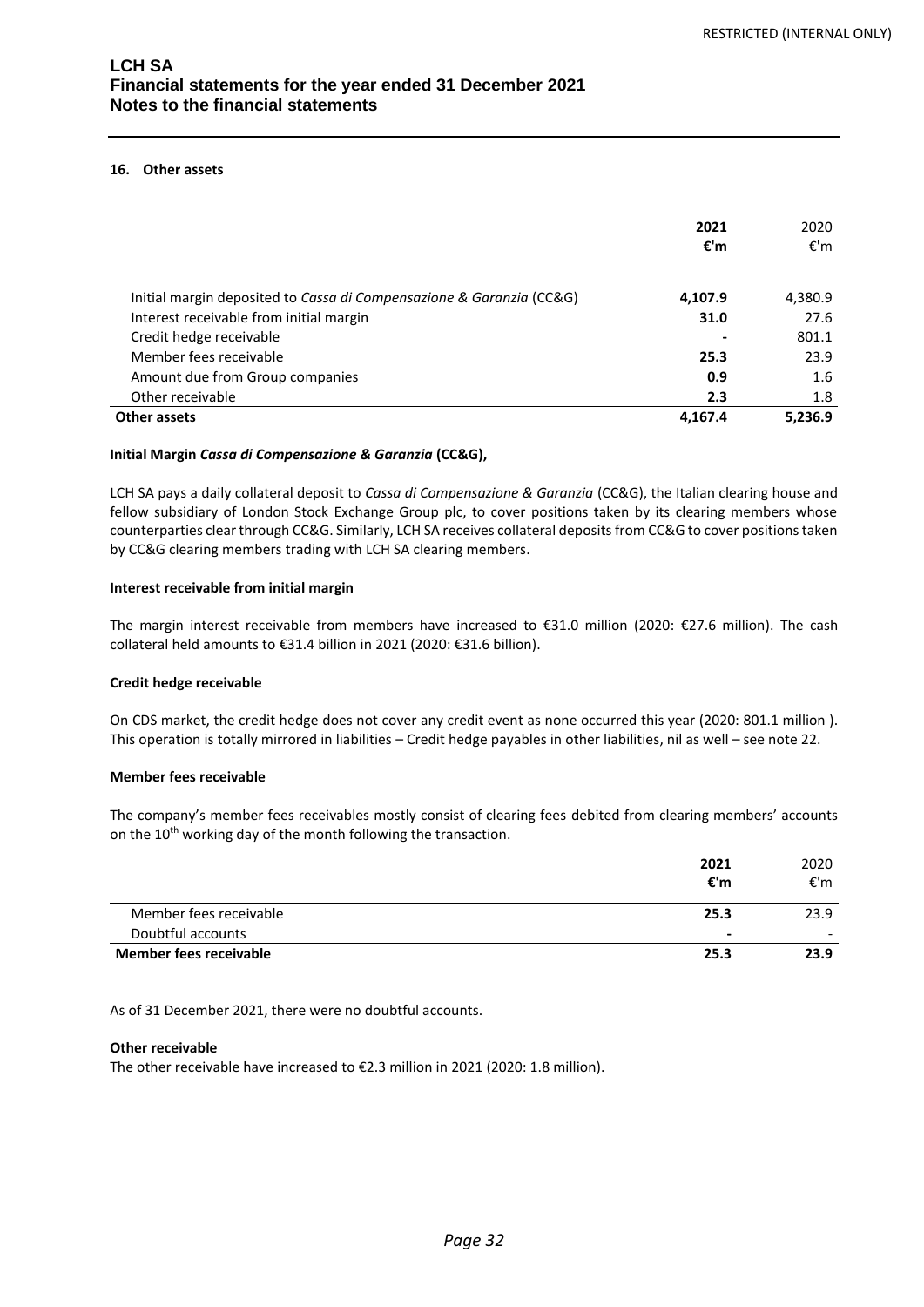## **17. Accounts related to Clearing Operations**

|                                            | 2021<br>€'m | 2020<br>€'m |
|--------------------------------------------|-------------|-------------|
| Prepayments                                | 1.3         | 1.9         |
| Clearing suspense accounts (assets)        | 0.0         | 2.7         |
| Clearing settlement receivable (assets)    | 830.6       | 943.8       |
| Variation margin receivable                | 70.4        | 88.0        |
| Option premium receivable                  | 2.0         | 6.0         |
| Other accrued income                       |             |             |
| Assets related to clearing operations      | 904.3       | 1,042.4     |
|                                            | 2021<br>€'m | 2020<br>€'m |
| Deferred income                            | 3.1         | 3.1         |
| Clearing suspense accounts (liabilities)   | 6.9         | 0.5         |
| Clearing settlement accounts (liabilities) | 466.9       | 569.0       |
| Variation margin payable                   | 70.4        | 88.0        |
| Option premium payable                     | 2.0         | 6.0         |
| Accruals for invoices not received         | 20.2        | 17.2        |
| Other accruals                             | 1.9         | 1.9         |
| Liabilities related to clearing operations | 571.3       | 685.7       |

#### **Clearing suspense accounts**

The portage positions represents the actual amount that would be endorsed by LCH SA and is the net amount between OTC and cash equity suspense receivables and payables by entered currency. This can vary depending on the members clearing activity.

The clearing portage receivable amounts is nil in 2021 (2020: €2.7 million).

The clearing portage payable amounts to €5.2 million in 2021 (2020: €0.5 million). split as following: €4.5 million for OTC market and €0.7 million for Cash Equity market.

## **Clearing settlement accounts**

The clearing settlement receivable amounts to €830.6 million in 2021 (2020: €943.8 million) and the clearing settlement payable amounts to €466.9 million in 2021 (2020: €569.0 million).

## **Variation margin**

This relates derivatives transactions specifically. Positive variation margins that may be recovered by clearing members are recognised as a liability. Negative variation margins represent amounts receivable by the clearing house and are therefore recorded as an asset under margins receivable from clearing house members.

Margins to be received or paid are calculated and called daily based on each clearing member's position. The margin receivable from or payable to each clearing member corresponds to the difference between the daily settlement value of the clearing member's position compared with that of the previous day.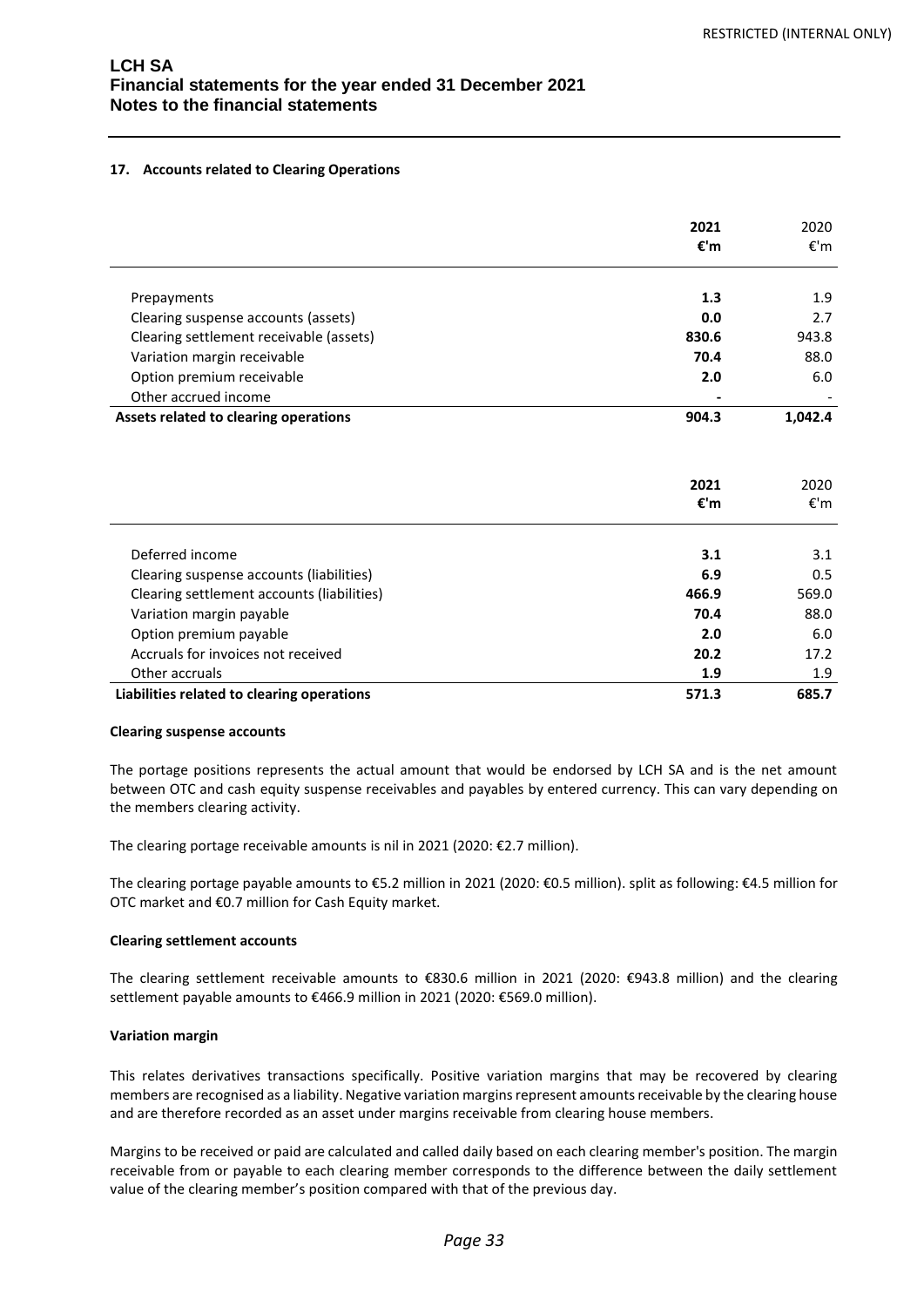The variation margins covering Futures amount to €55.4 million in 2021 (2020: €70.9 million).

The variation margins covering Credit Default Swaps instruments amount to €15.0 million in 2021 (2020: €17.2 million).

#### **Option premium**

In addition to margin deposits, clearing house members may be called upon to pay or receive premiums on a daily basis. Premiums correspond to the traded price paid by option buyers to option writers. At the end of each trading day, premiums payable and receivable consist in the net difference between each clearing member's long and short trades.

Payable premiums are recorded as liabilities and receivable premiums are recorded as assets and both amount to €2.0 million in 2021 (2020: €6.0 million).

## **Accruals for invoices not received**

At the end of 2021, accruals related to payables to suppliers amount to €20.2 million (2020: €17.2 million). The main amounts include CDC Clear Ltd with €1.9 million (2020: €2.1 million) and Euronext with €7.1 million (2020: €6.3 million); those are related to business fees.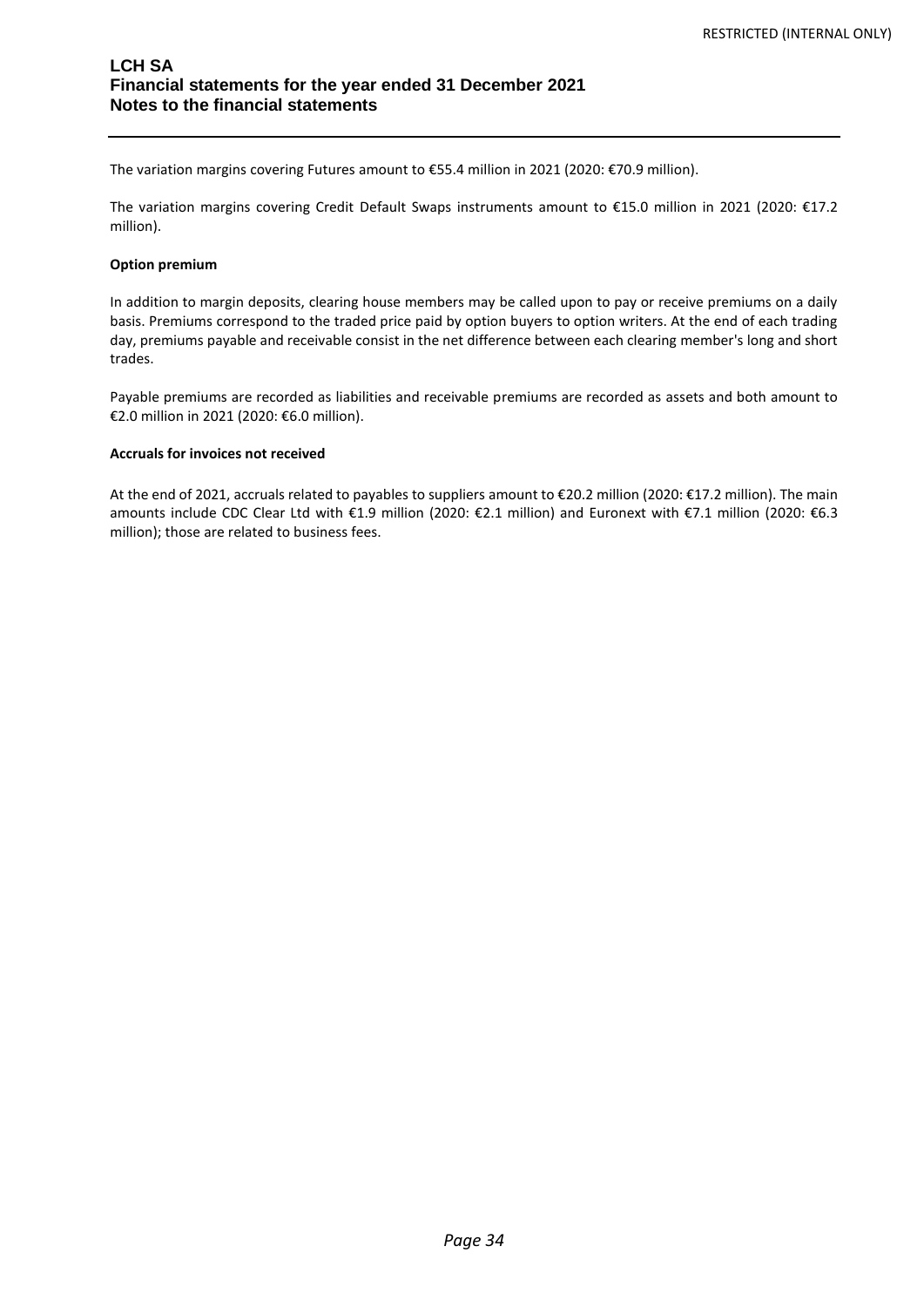#### **18. Intangible assets**

## **Intangible assets**

| <b>Gross amount</b>                                                | 2020<br>€'m           | Acqui-<br>sitions | Project<br>delivery      | Disposal   | 2021<br>€'m           |
|--------------------------------------------------------------------|-----------------------|-------------------|--------------------------|------------|-----------------------|
| Other intangible assets<br>Software<br>Intangible work in progress | 52.7<br>145.6<br>39.0 | 0.3<br>32.0       | 28.4<br>(28.4)           | (1.1)      | 52.7<br>174.3<br>41.4 |
| Intangible assets - Cost                                           | 237.3                 | 32.3              |                          | (1.1)      | 268.4                 |
| <b>Accumulated amortisation</b>                                    | 2020<br>€'m           | Allo-<br>wances   | Reversals                | Impairment | 2021<br>€'m           |
| Other intangible assets<br>Software                                | 43.6<br>110.1         | 14.4              | $\overline{\phantom{a}}$ |            | 43.6<br>124.5         |
| Intangible assets - accumulated amortisation                       | 153.8                 | 14.4              |                          |            | 168.2                 |
| Intangible assets - Net book value                                 | 83.4                  |                   |                          |            | 100.2                 |

Fixed asset items include both depreciable assets and fixed assets in progress. The latter items include software under development and various tangible assets that have not yet entered service. Once these assets come into use, they start to be depreciated or amortised in accordance with the principles described in section II – accounting principles and valuation methods / fixed assets, amortisation and depreciation.

The disposal of €1.1 million is the portion of the work performed on the MRisk module which will finally not be used (Group's choice to use MLM)

#### **Impairment testing of intangible assets**

In accordance with ANC 2015-06, the Company has performed an analysis on the nature of other intangible assets and confirms that they are only composed of intangible assets; as a consequence, the Company carries out annual impairment testing on intangible assets in December of each year, or more often if circumstances show that impairment may be likely.

Other intangible assets are carried in relation to the acquisition of branches in Amsterdam, Brussels and Porto. The recoverable amount associated with these branches is determined based on value in use calculations.

For intangible assets, impairment is assessed by reviewing the carrying value of the asset against its recoverable amount, which is determined by value in use calculations for the relevant cash generating unit using discounted cash flow projections.

The key assumptions used in the valuations relate to discounted cash flow projections prepared by management covering a five-year period. The cash flow projections are based on the Group's budget for 2022 and the approved plan for the two financial years following the last financial year in the budget. Cash flows beyond this period are extrapolated using the estimated long term growth rates and applying the pre-tax discount rates.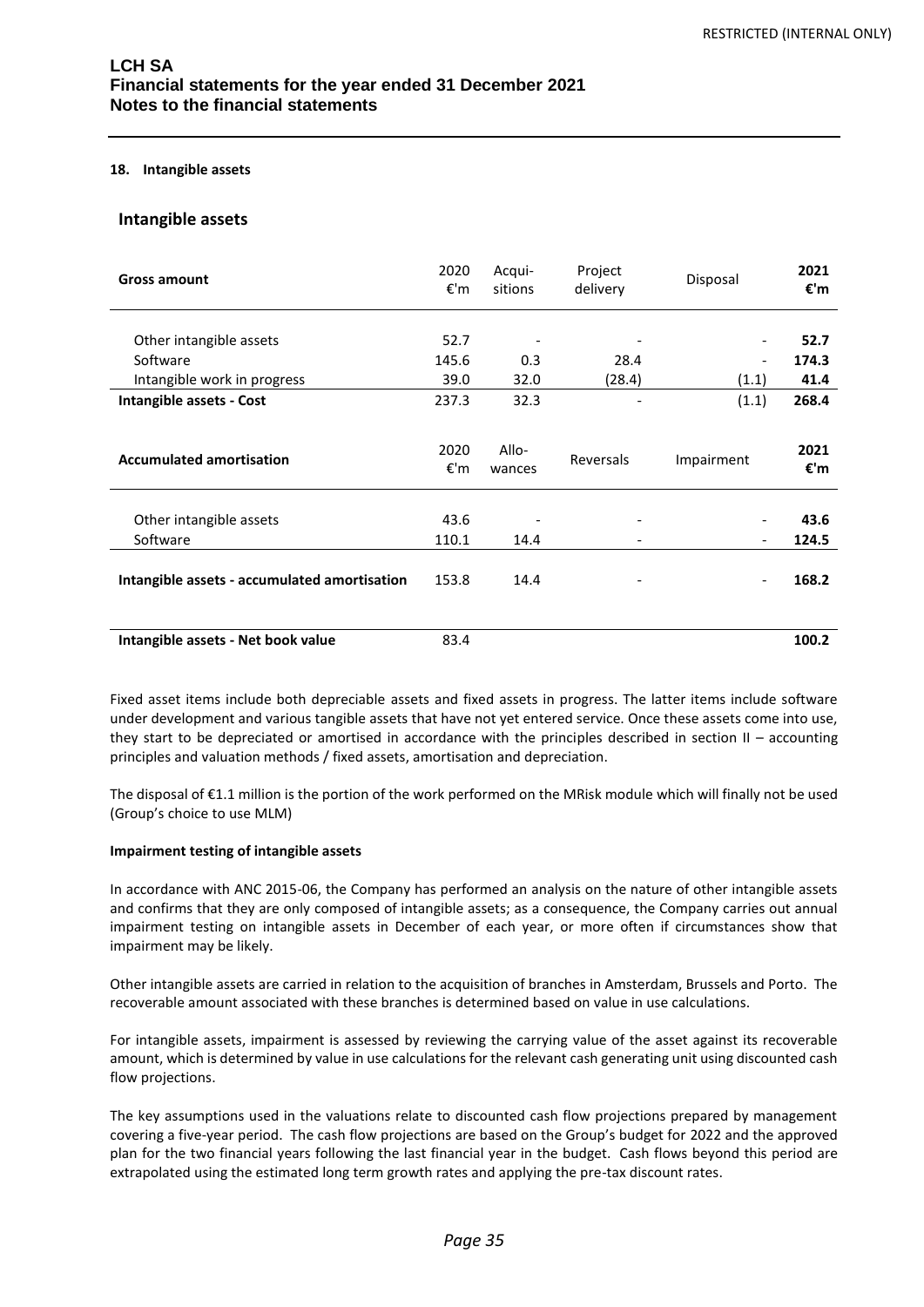Management has based its value in use calculations for each CGU on key assumptions about short and medium term revenue and cost growth, long term economic growth rates (used to determine terminal values) and pre-tax discount rates, as follows:

- i) The values assigned to short and medium term revenue and cost growth are based on the 2021 budget and the Group approved plan. The assumptions are derived from an assessment of current trends, anticipated market and regulatory developments, discussions with customers and suppliers and management's experience. These factors are considered in conjunction with the Group's long-term strategic objectives to determine appropriate short and medium growth assumptions
- ii) Long term growth rates of %5.5 (2020: 2.3%) represent management's internal forecasts based on external estimates of GDP and inflation
- iii) The pre-tax discount rate of %10.59 (2020: 10.78%) is based on a number of factors including the risk-free rate, the Group's estimated market risk premium and a premium to reflect inherent risks

## **Impairment results**

Having completed the tests as described above, self-developed software and other intangible assets were not found to be impaired.

## **Sensitivity analysis**

Reasonably possible changes in key assumptions and rates are detailed below and the likely impact on the value in use or impairment noted:

|                                | <b>Base case</b> | Adiusted  | Other non-<br>amortisable | intangible assets Other intangibles |
|--------------------------------|------------------|-----------|---------------------------|-------------------------------------|
| At 31 December 2021            |                  |           | €m                        | €m                                  |
| Reduction in clearing revenues | various          | $-10.0\%$ | No impairment             | No impairment                       |
| Long-term cashflow growth      | 5.5%             | $0.0\%$   | No impairment             | No impairment                       |
| Pre-tax discount rate          | 10.59%           | 14.1%     | No impairment             | No impairment                       |

Other non-amortisable intangible assets

|                                          | Base case | Adjusted  | Increase in<br>impairment |
|------------------------------------------|-----------|-----------|---------------------------|
| At 31 December 2020                      |           |           | €m                        |
| Reduction in clearing revenues           | various   | $-10.0\%$ |                           |
| Cashflow growth beyond the 5-year period | 2.3%      | $0.0\%$   | $0.0\%$                   |
| Pre-tax discount rate                    | 10.78%    | 14.1%     |                           |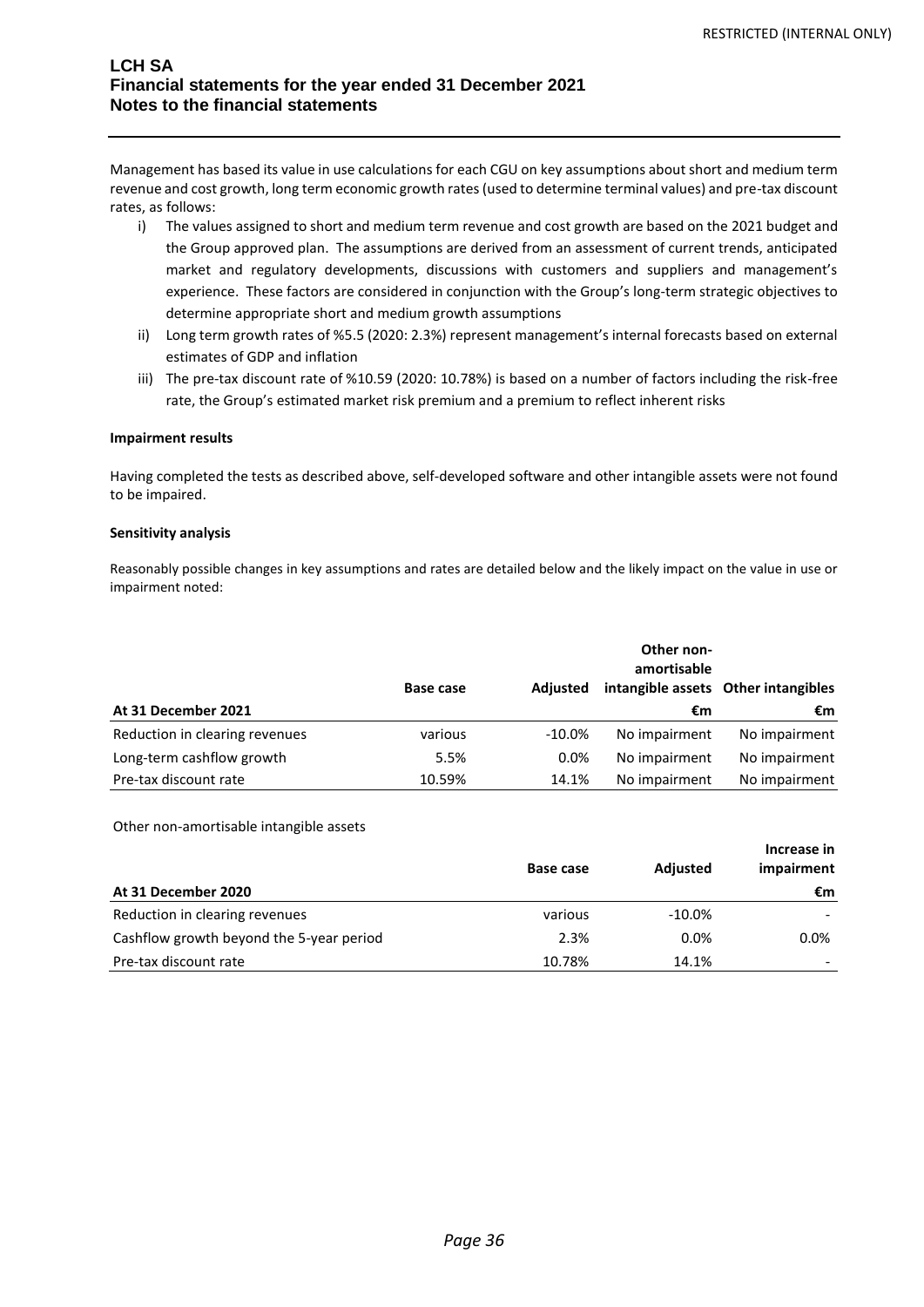## **19. Tangible assets**

| <b>Gross amount</b>                        | 2020<br>$\varepsilon$ 'm | Acqui-<br>sitions | Project<br>delivery | Disposal    | 2021<br>€'m              |
|--------------------------------------------|--------------------------|-------------------|---------------------|-------------|--------------------------|
| Other tangible fixed assets                | 8.7                      |                   | 1.1                 | (7.1)       | 2.7                      |
| Tangible fixed assets in progress          | 1.6                      | 1.1               | (1.3)               |             | 1.4                      |
| <b>Tangible assets - Cost</b>              | 10.3                     | $1.1\,$           | (0.2)               | (7.1)       | 4.0                      |
| <b>Accumulated amortisation</b>            | 2020<br>€'m              | Allo-<br>wances   | Reversals           | Impairment  | 2021<br>€'m              |
| Other tangible fixed assets                | 8.3                      | 0.3               | (6.9)               |             | 1.7                      |
| Tangible assets - accumulated amortisation | 8.3                      | 0.3               | (6.9)               |             | 1.7                      |
| Tangible assets - Net book value           | 2.0                      |                   |                     |             | 2.4                      |
| Debts with credit institutions<br>20.      |                          |                   |                     |             |                          |
|                                            |                          |                   |                     | 2021<br>€'m | 2020<br>$\varepsilon$ 'm |

| Cash call to credit institutions | 1,310.6 | 1,319.7 |
|----------------------------------|---------|---------|
| Interest payable to Central Bank | 4.5     | 5.9     |
| Settlement overdraft             | 0.0     | 0.1     |
| Debts with credit institutions   | 1.315.0 | 1.325.7 |

In order to guarantee the integrity of the operations it processes, LCH SA requires clearing members to make deposits of collateral known as margin calls. The nature of the eligible margin calls, as well as the conditions governing the calls and deposit of these calls are determined by LCH SA. They are split by type of counterparty: credit institutions and other financial institutions.

The interest payable to central bank has decreased at €4.5 million in 2021 (2020: €5.9 million).

## **21. Debts with other financial institutions**

|                                           | 2021<br>€'m | 2020<br>€'m |
|-------------------------------------------|-------------|-------------|
| Cash call to other financial institutions | 345.7       | 258.1       |
| Debts with other financial institutions   | 345.7       | 258.1       |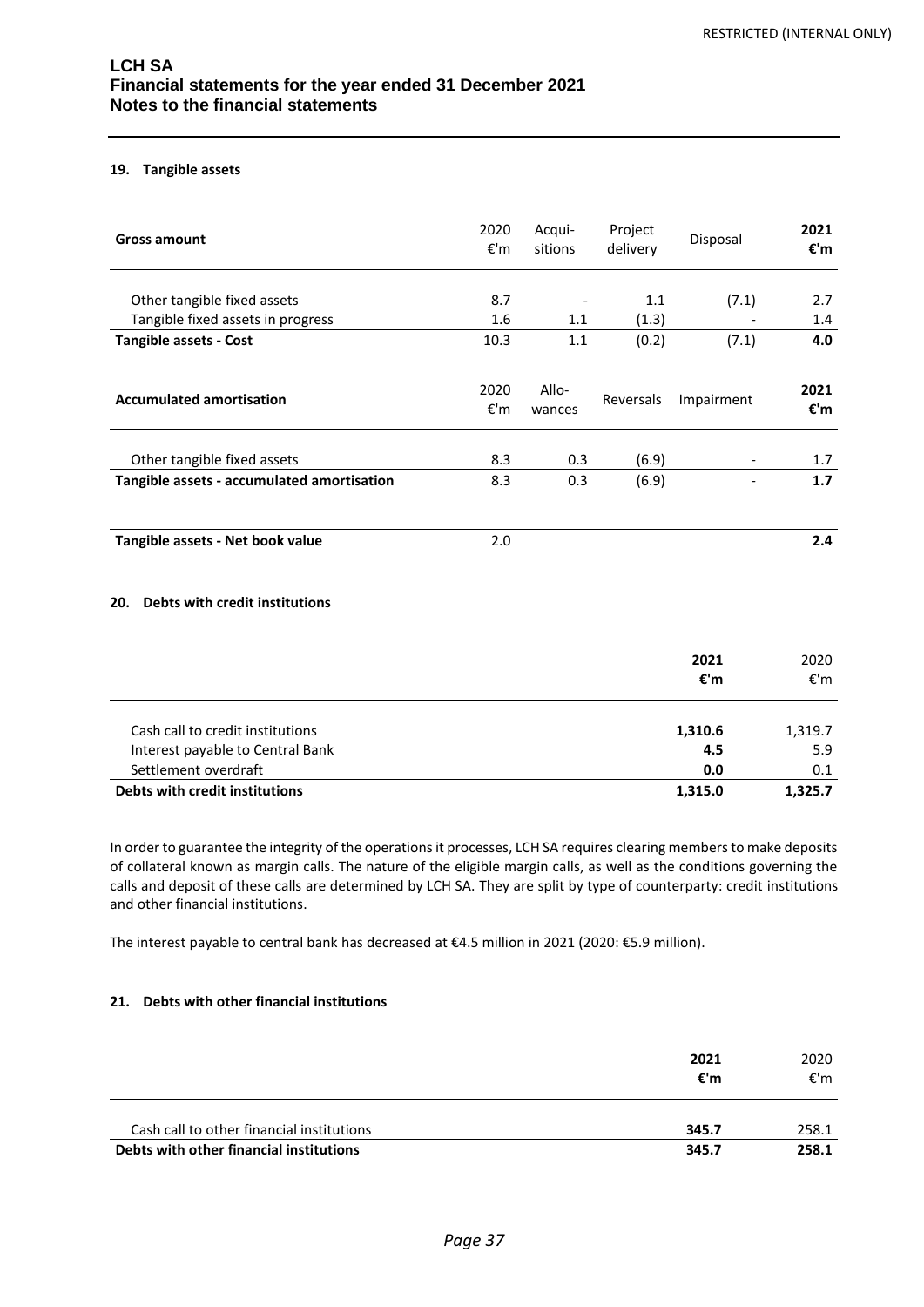## **22. Other liabilities**

|                                     | 2021     | 2020     |
|-------------------------------------|----------|----------|
|                                     | €'m      | €'m      |
|                                     |          |          |
| Initial margin                      | 30,348.2 | 26,235.4 |
| Default fund                        | 5,763.9  | 5,835.5  |
| Interest payable on initial margins | 6.4      | 5.2      |
| Credit hedge payable                |          | 801.1    |
| Personnel and related payables      | 27.1     | 24.8     |
| Tax payable                         | 20.7     | 22.2     |
| Trade payable                       | (0.9)    | 0.8      |
| Amount due to Group companies       | 6.0      | 6.7      |
| Other liabilities                   | 1.4      | 2.2      |
| <b>Other liabilities</b>            | 36,172.9 | 32,933.9 |

## **Initial margin and default fund**

Initial margin may consist of cash, securities or bank guarantees; it is being expressly stipulated by LCH SA that these are the only eligible instruments.

Cash collateral appear as liabilities on the balance sheet, while bank guarantees and securities are recognised in the off-balance sheet. Collateral deposits are adjusted daily, giving rise either to a call for additional margin, recorded as an asset under funds receivable from clearing house members, or to a refund, recorded as a liability under funds payable to clearing house members.

## **Personnel and related payables**

Accrued taxes and personnel costs mainly consist of the following provisions:

- Paid holidays: €13.5 million (2020: €12.4 million)
- Employees' profit sharing schemes: €5.8 million (2020: €4.9 million)
- Bonuses: €3 million (2020: €3.1 million)
- National Insurance payables: €2.6 million (2020: €3.1 million)
- Other personnel provisions : €2.1 million (2020 : €1.3 million)

## **Tax payable**

The accrued taxes payable are mainly made of:

- Corporate tax payable: €16.1 million (2020: €18.9 million)
- VAT:  $£2.5$  million (2020:  $£1.6$  million)
- C3S tax: €0.7 million (2020: €0.6 million)
- Other taxes: €1.3 million (2020: €1.1 million)

## **Trade payables**

All trade payables as of 31 December 2021 and 2020 had a maturity of less than two months.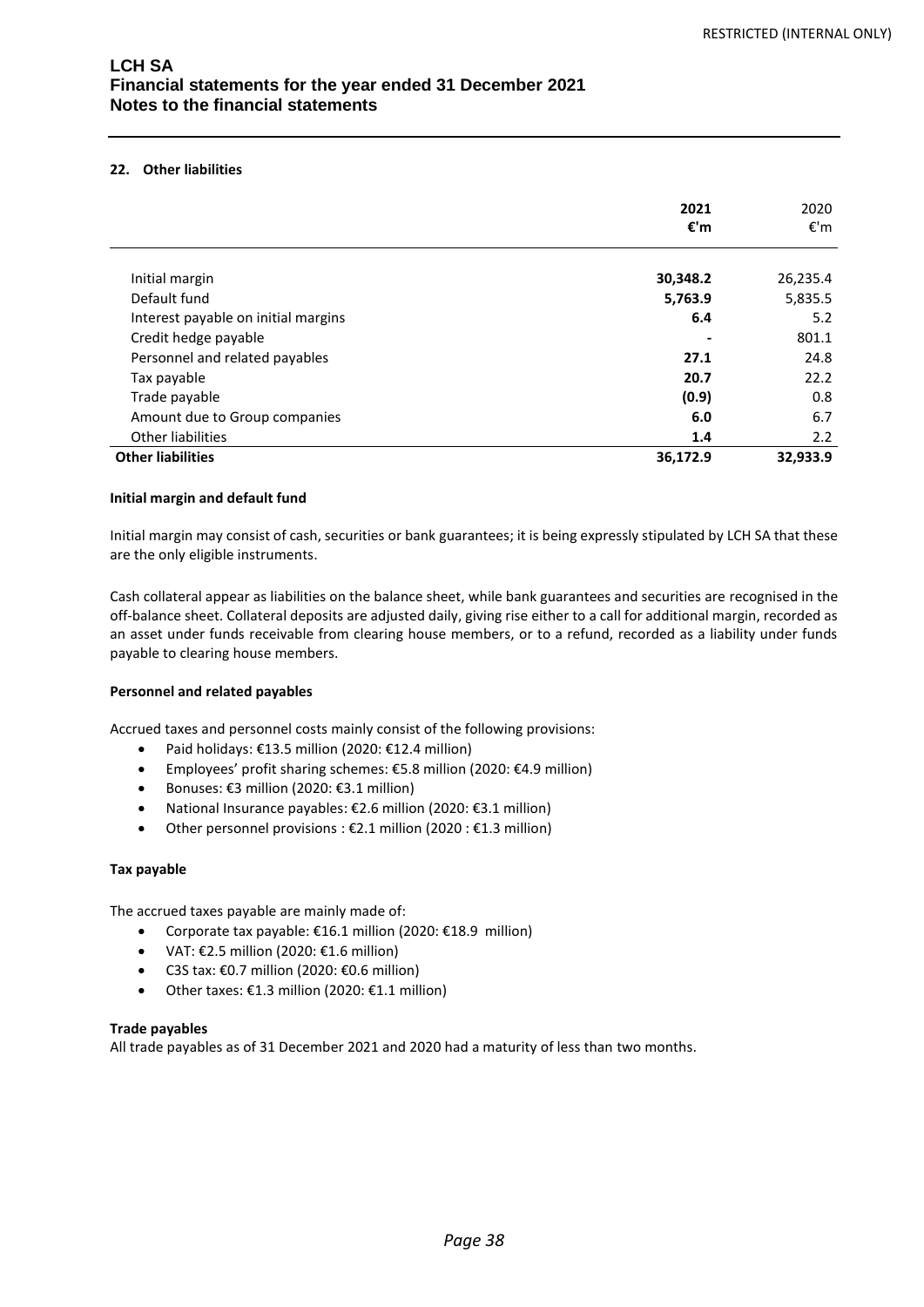## **23. Provisions**

|                                    | 2020<br>€'m | Allowance                | Write-off                | 2021<br>€'m |
|------------------------------------|-------------|--------------------------|--------------------------|-------------|
| <b>Employee benefit provisions</b> |             |                          |                          |             |
| Compensation for retirement        | 5.7         | (0.4)                    | (0.0)                    | 5.4         |
| Jubilee award                      | 1.6         | (0.0)                    | 0.0                      | 1.5         |
|                                    | 7.3         | (0.4)                    | (0.0)                    | 6.9         |
| <b>Other operating provisions</b>  |             |                          |                          |             |
| Provisions for operating risks     | 0.2         | $\overline{\phantom{a}}$ | $\overline{\phantom{a}}$ | 0.2         |
| <b>Provisions</b>                  | 7.5         | (0.4)                    |                          | 7.1         |

Employee benefit provisions are €6.9 million (2020: €7.3 million); this represents the compensation that the Company would have to pay to employee in case of retirement. The provision is calculated by an external agency on the basis of the following assumptions: an inflation rate of 1.9%, an interest rate at 1% and a 2.5% increase in salaries.

Other operating provisions are €0.2 million (2020: €0.2 million) for litigation with a contractor.

## **24. Shareholders' equity**

The company has 7,416,700 fully paid-up ordinary shares of €15.24 each in issue as at 31 December 2021 (2020: 7,416,700).

|                          | 2021<br>€'m              | 2020<br>€'m |
|--------------------------|--------------------------|-------------|
|                          |                          |             |
| Share capital            | 113.1                    | 113.1       |
| Legal reserve            | 11.3                     | 11.3        |
| Other reserves           | 32.6                     | 32.6        |
| Capital premium          | 0.7                      | 0.7         |
| Retained earnings        | 147.8                    | 119.8       |
|                          | 305.4                    | 277.5       |
| Net profit               | 113.1                    | 88.0        |
| Revenues to be allocated | $\blacksquare$           |             |
| Interim dividend         | $\overline{\phantom{a}}$ |             |
| Shareholders' equity     | 418.6                    | 365.4       |

€60.0 million out of net income in 2020, which amounted to €88.0 million, was distributed.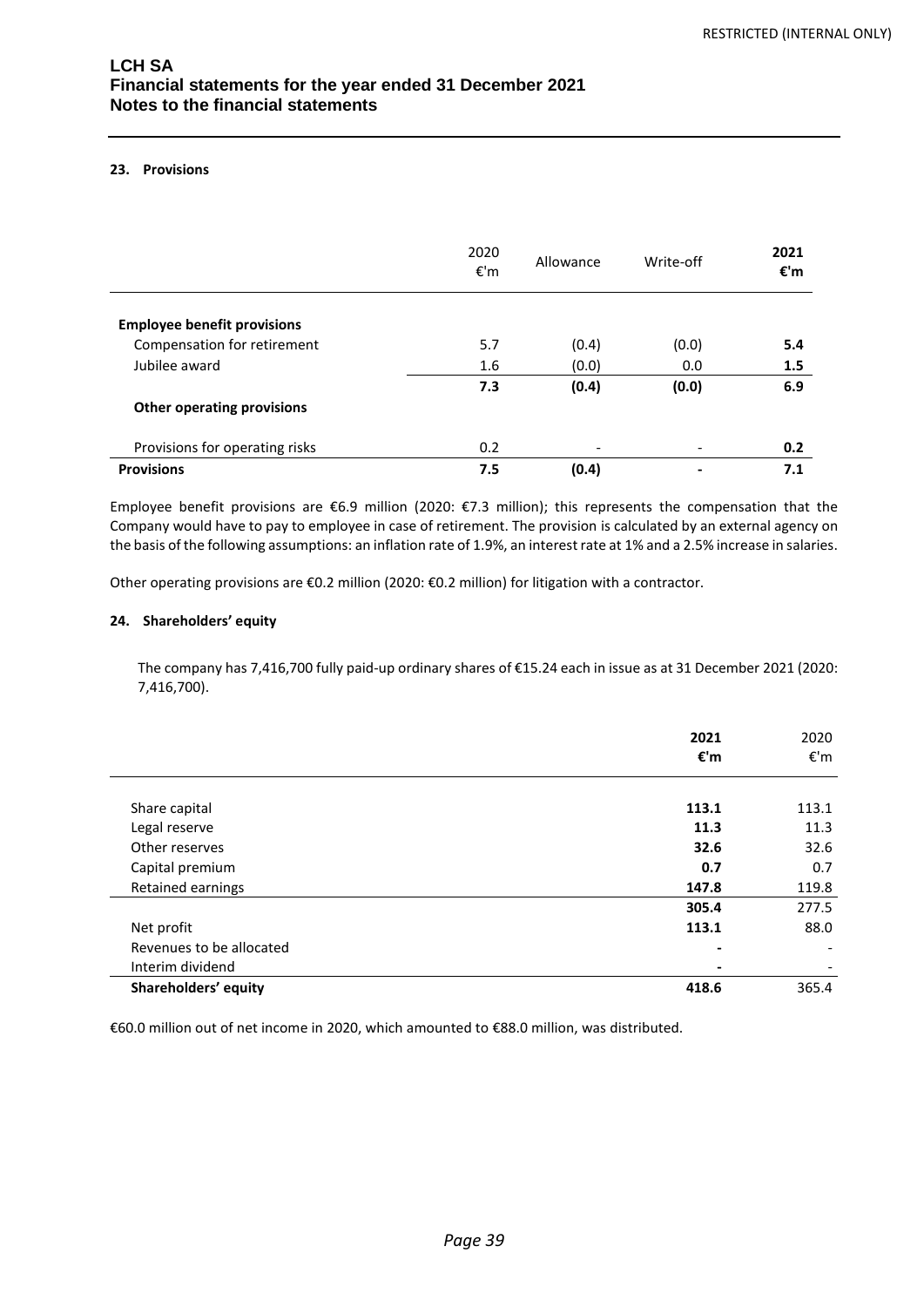The change in the Shareholders' equity during 2021 may be summarised as follows:

| Shareholder's equity at 31 December 2020 | 365.4  |
|------------------------------------------|--------|
|                                          |        |
| <b>Dividends</b>                         | (60.0) |
| Net profit of the year                   | 113.1  |
| Revenues to be allocated                 |        |
|                                          |        |

**Shareholder's equity at 31 December 2021 418.6**

#### **25. Clearing house commitment**

|                                             | 2021<br>€'m | 2020<br>€'m |
|---------------------------------------------|-------------|-------------|
|                                             |             |             |
| Guarantees given to Banque de France        | 2,454.6     | 2,423.9     |
| Credit Default Swap sold                    | 496,968.3   | 488,998.4   |
| <b>Guarantees given</b>                     | 499,422.9   | 491,422.3   |
|                                             |             |             |
| Securities deliverable                      | 621,701.9   | 563,114.3   |
| <b>Commitments given</b>                    | 621,701.9   | 563,114.3   |
|                                             |             |             |
| Securities received as collateral           | 25,397.4    | 23,298.2    |
| First-demand guarantees received from banks | 403.0       | 2,907.0     |
| Guarantees received from DNB                | 1,259.7     | 1,542.8     |
| <b>Guarantees received from BNB</b>         | 1,461.8     | 1,443.5     |
| Credit Default Swap bought                  | 496,968.3   | 488,998.4   |
| <b>Guarantees received</b>                  | 525,490.2   | 518,189.9   |
|                                             |             |             |
| Securities receivable                       | 621,647.4   | 563,116.1   |
| <b>Commitments received</b>                 | 621,647.4   | 563,116.1   |

Guarantee received recorded the collateral when some members decided to settle initial margins with guarantees given by a third-party.

Guarantees given to Banque de France represent the Securities deposited at the Central Bank within 3G agreement. This offers the capacity to LCH SA to draw a credit line in case of liquidity needs. The amount has increased in 2021 to €2,454.6 million (2020: €2,423.9 million).

Securities receivable and deliverables are Fixed Income transactions which are already traded but not settled yet. The volume has increased significantly €621,647.4 million as of 31 December 2021 (€563,116.1 million in 2020) in correlation of the RepoClear development – see Management Report.

CDS bought represent the notional of credit hedging receivable and CDS sold the notional of credit hedging payable in case of credit event. The volume has largely remained stable at €496,968.3 million (2020: €488,998.4 million).